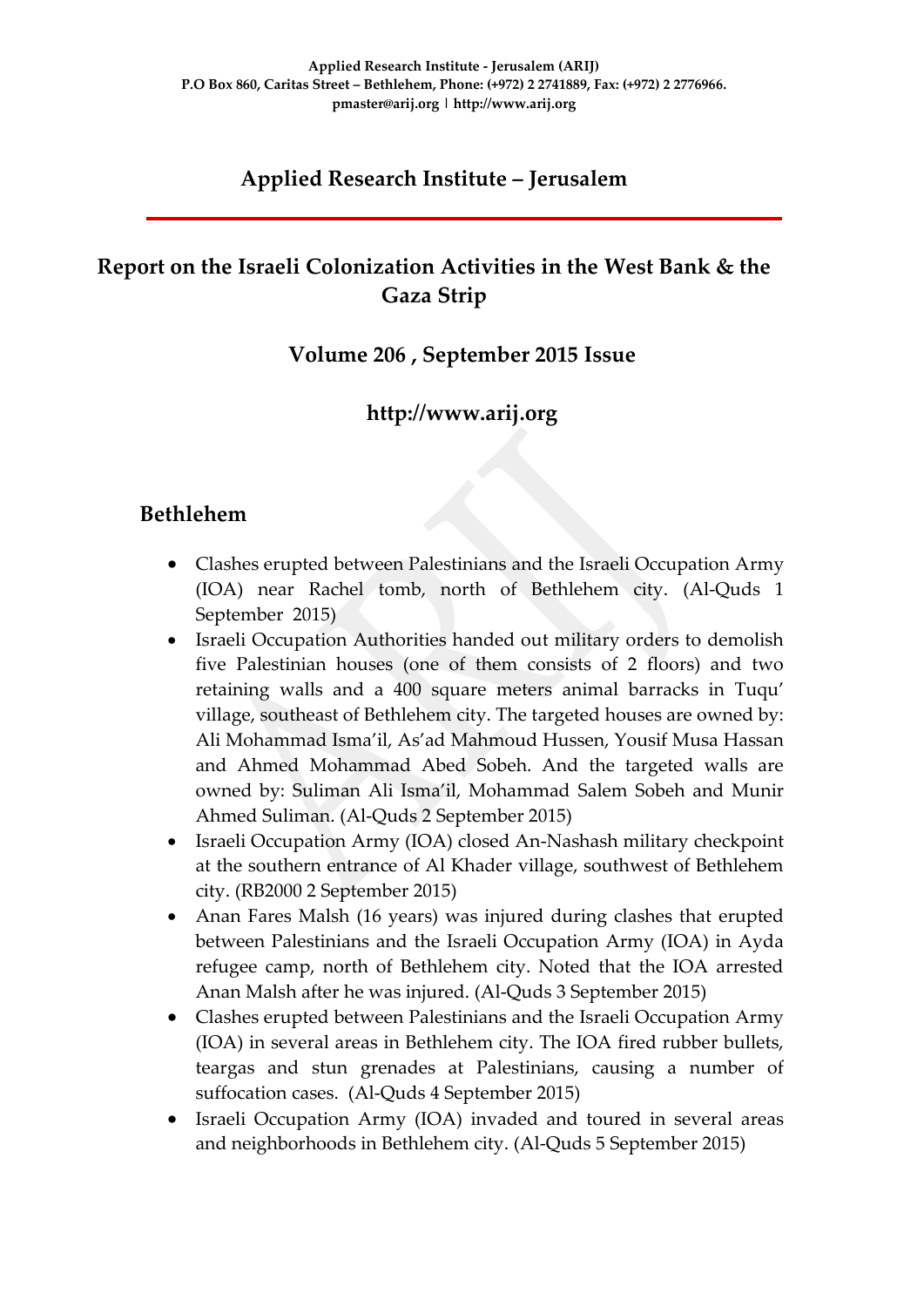- Israeli Occupation Army (IOA) raided and searched a number of Palestinian houses in Khirbet Ad-Dayir in Tuqu village, southeast of Bethlehem city. three of the targeted houses are owned by: Khalil Mohammad Ta'amrah and his brother Ali and Abdalla Musa Tanoh. (Al-Quds 5 September 2015)
- Israeli Occupation Army (IOA) attacked a non-violent protest against the construction of the segregation wall at Beir 'Uona area in Beit Jala town, west of Bethlehem city. The IOA prevented the participants from reaching the area where the wall will construct. (Al-Quds 6 September 2015)
- Israeli Occupation Army (IOA) demolished an agricultural structure in Khallet Sakariya village, southwest of Bethlehem city. The targeted structure is owned by Said Hassan As'ad. (Al-Quds 8 September 2015)
- Israeli Occupation bulldozers razed 10 dunums of Palestinian land in Artas village, southwest of Bethlehem city. The targeted land is owned by Riyad Qaraqi'. (NBPRS 8 September 2015)
- Israeli Occupation Army (IOA) erected a sudden checkpoint at the entrance of Beit Sahour town, east of Bethlehem city. The IOA stopped and searched Palestinian vehicles and checked ID cards. (RB2000 8 September 2015)
- Israeli Occupation Army (IOA) closed an agricultural road in Arab Ar-Rashayida village in Bethlehem governorate. Noted that the targeted road led to 500 dunums of land planted with olive trees. (NBPRS 8 September 2015)
- Israeli Occupation Army (IOA) raided Said Ban Al 'Ass school in Al Khader village, southwest of Bethlehem city. (Al-Quds 9 September 2015)
- Israeli Occupation Army (IOA) tightened its procedures at Al Container military checkpoint, north of Bethlehem city. The IOA stopped and searched Palestinian vehicles and checked ID cards. (Wafa 9 September 2015)
- Israeli Occupation Army (IOA) invaded Ras Al Wad area in Al Ubidiya town, northeast of Bethlehem city. (Wafa 9 September 2015)
- Israeli Occupation Army (IOA) raided and searched dozens of Palestinian houses at Beir 'Uona area in Beit Jala town in Bethlehem governorate. The IOA also, erected a sudden checkpoint in the area, stopped and searched Palestinian vehicles, checked ID cards and questioned Palestinians. (Al-Quds 10 September 2015)
- Israeli Occupation Army (IOA) attacked a non-violent protest against the Israeli segregation wall at Beir 'Uona area in Beit Jala town, west of Bethlehem city. The IOA fired teargas and stun grenades at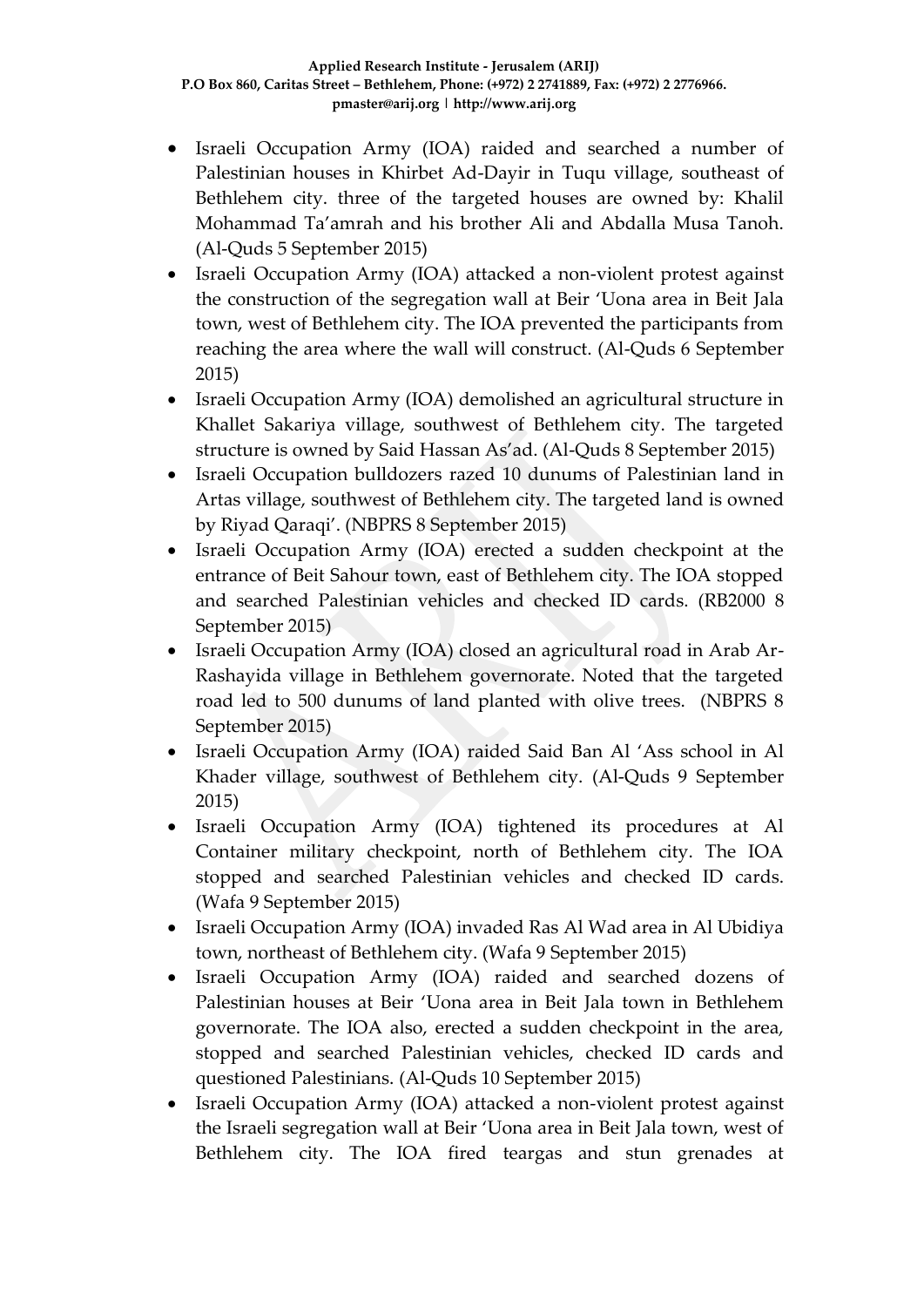participants, causing dozens of suffocation cases. (Al-Quds 13 September 2015)

- Israeli Occupation Army (IOA) fired live bullets at Palestinian houses located near the Israeli segregation wall in Ayda refugee camp, north of Bethlehem city. (RB2000 16 September 2015)
- Israeli Occupation Army (IOA) stormed and toured in Harmalah and Al Ubidiya towns in Bethlehem governorate. (RB2000 16 September 2015)
- Israeli Occupation Army (IOA) stormed and toured in Al Azza refugee camp, north of Bethlehem city. Clashes erupted between Palestinians and the IOA, where the IOA fired teargas and stun grenades at Palestinians. (PNN 17 September 2015)
- Israeli Occupation Army (IOA) invaded and searched dozens of Palestinian areas in Husan village, southwest of Bethlehem city. The IOA station at the main road link between Husan and Wadi Fukin villages, stopped and searched Palestinian vehicles and checked ID cards. (Al-Quds 17 September 2015)
- Clashes erupted between Palestinians and the Israeli Occupation Army (IOA) at the western entrance of Tuqu village, southeast of Bethlehem city. The IOA fired rubber bullets, teargas and stun grenades at Palestinians, causing dozens of suffocation cases. (Al-Quds 18 September 2015)
- Two Palestinians were injured and dozens suffered gas inhalation during clashes that erupted between Palestinians and the Israeli Occupation Army (IOA) around Bilal Ben Rabah mosque, at the northern entrance of Bethlehem city. The IOA live bullets and teargas grenades at Palestinians. (Maannews & Al-Quds 18 September 2015)
- Israeli Occupation Army (IOA) invaded and searched several Palestinian houses and areas in Beit Fajjar village, south of Bethlehem city. During the operation, the IOA closed the main entrance of the village. (Al-Quds 20 September 2015)
- Israeli Occupation Army (IOA) raided and toured in several neighborhoods in Ayda refugee camp, north of Bethlehem city and took photos for a number of houses. (Al-Quds 20 September 2015)
- Israeli Occupation Army (IOA) stormed Al Khader village, southwest of Bethlehem city and stationed at the entrance of the village. (Al-Quds 20 September 2015)
- Dozens of Palestinians suffered gas inhalation after the Israeli Occupation Army (IOA) fired teargas and stun grenades at Palestinian houses and schools in Dar Salah village, east of Bethlehem city. (Al-Quds 20 September 2015)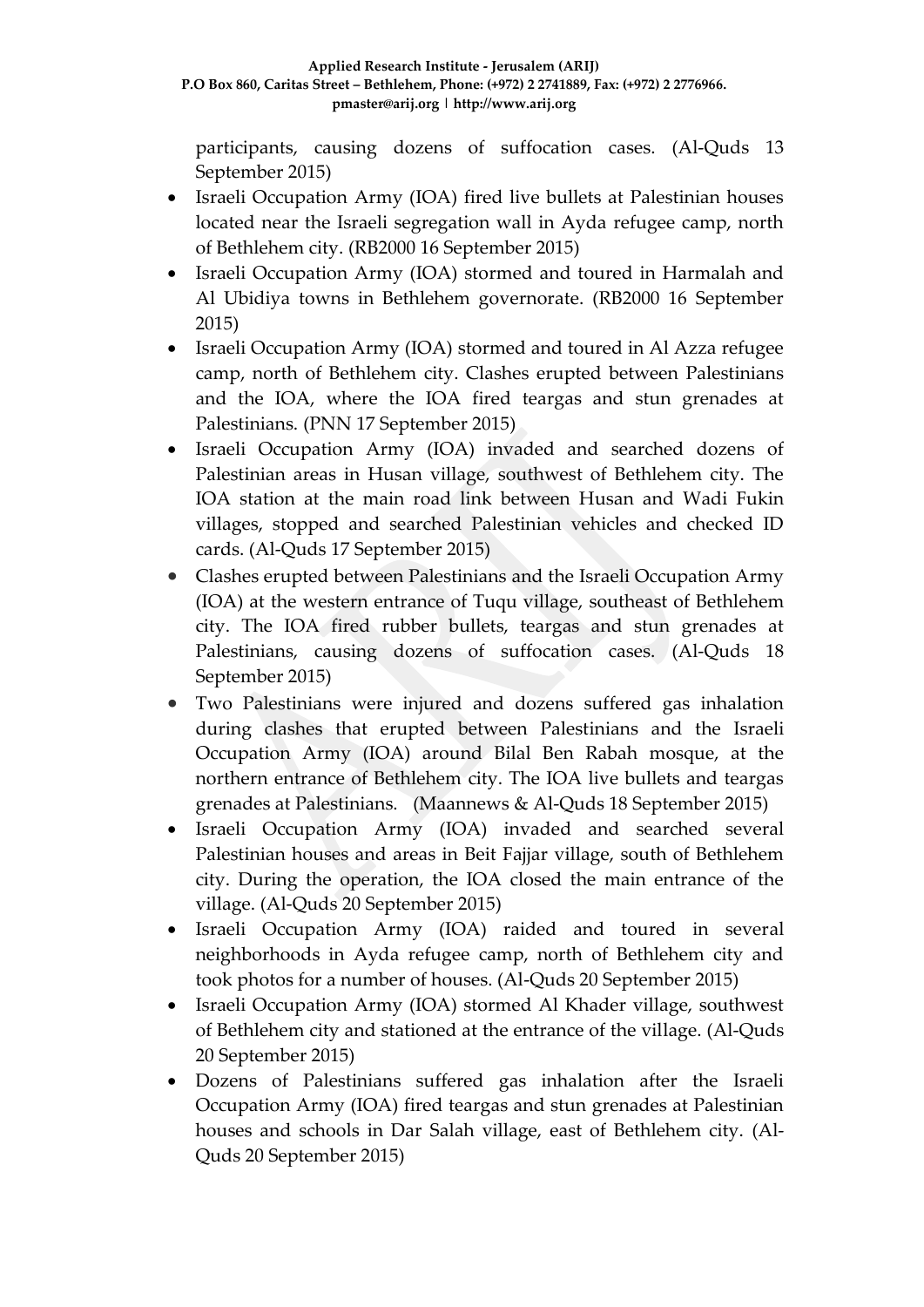- Israeli Occupation Army (IOA) attacked a non-violent protest against the construction of the Israeli Segregation wall in Beir 'Uona area in Beit Jala town, west of Bethlehem city. The IOA fired rubber bullets, teargas and stun grenades at Palestinians, causing dozens of suffocation cases and the injury of three people. (Al-Quds 20 September 2015)
- Israeli settlers living in Elazar settlement destroyed a water well in At-Taghra area in Al Khader village, southwest of Bethlehem city. The targeted well is owned by Mohammad Issa Al Beik. (Wafa 20 September 2015)
- Clashes erupted between Palestinians and the Israeli Occupation Army (IOA) at the northern entrance of Bethlehem city. The IOA fired rubber bullets and teargas grenades, causing the injury of two people. (PNN 21 September 2015)
- Israeli Occupation Army (IOA) stormed and searched dozens of Palestinian houses in Nahhalin village, southwest of Bethlehem city. (PNN 25 September 2015)
- Three Palestinians were injured and dozens suffered gas inhalation during clashes that erupted between Palestinians and the Israeli Occupation Army (IOA) at the western entrance of Tuqu village, southeast of Bethlehem city. The IOA fired live bullets, teargas and stun grenades at Palestinians. (Maannews 25 September 2015)
- Israeli occupation Army (IOA) erected a military checkpoint at the main entrance of Nahhalin village, southwest of Bethlehem city. The IOA stopped and searched Palestinian vehicles and checked ID cards. (RB2000 25 September 2015)
- Clashes erupted between Palestinians and the Israeli Occupation Army (IOA) in Tuqu' village, southeast of Bethlehem city. The IOA fired teargas grenades and rubber bullets at Palestinians, causing dozens of suffocation cases. (PNN 27 September 2015)
- Clashes erupted between Palestinians and the Israeli Occupation Army (IOA) at the northern entrance of Bethlehem city. The IOA fired teargas and stun grenades at Palestinians, causing dozens of suffocation cases. (RB2000 29 September 2015)
- Clashes erupted between Palestinians and the Israeli Occupation Army (IOA) at the western entrance of Tuqu village, southeast of Bethlehem city. The IOA fired teargas and stun grenades at Palestinians and land, causing dozens of suffocation cases and the torch of 5 olive trees. (RB2000 30 September 2015)
- Israeli Occupation Army (IOA) occupied an under-construction building in Dhahrat An-Nada area in Beit Sahour town, east of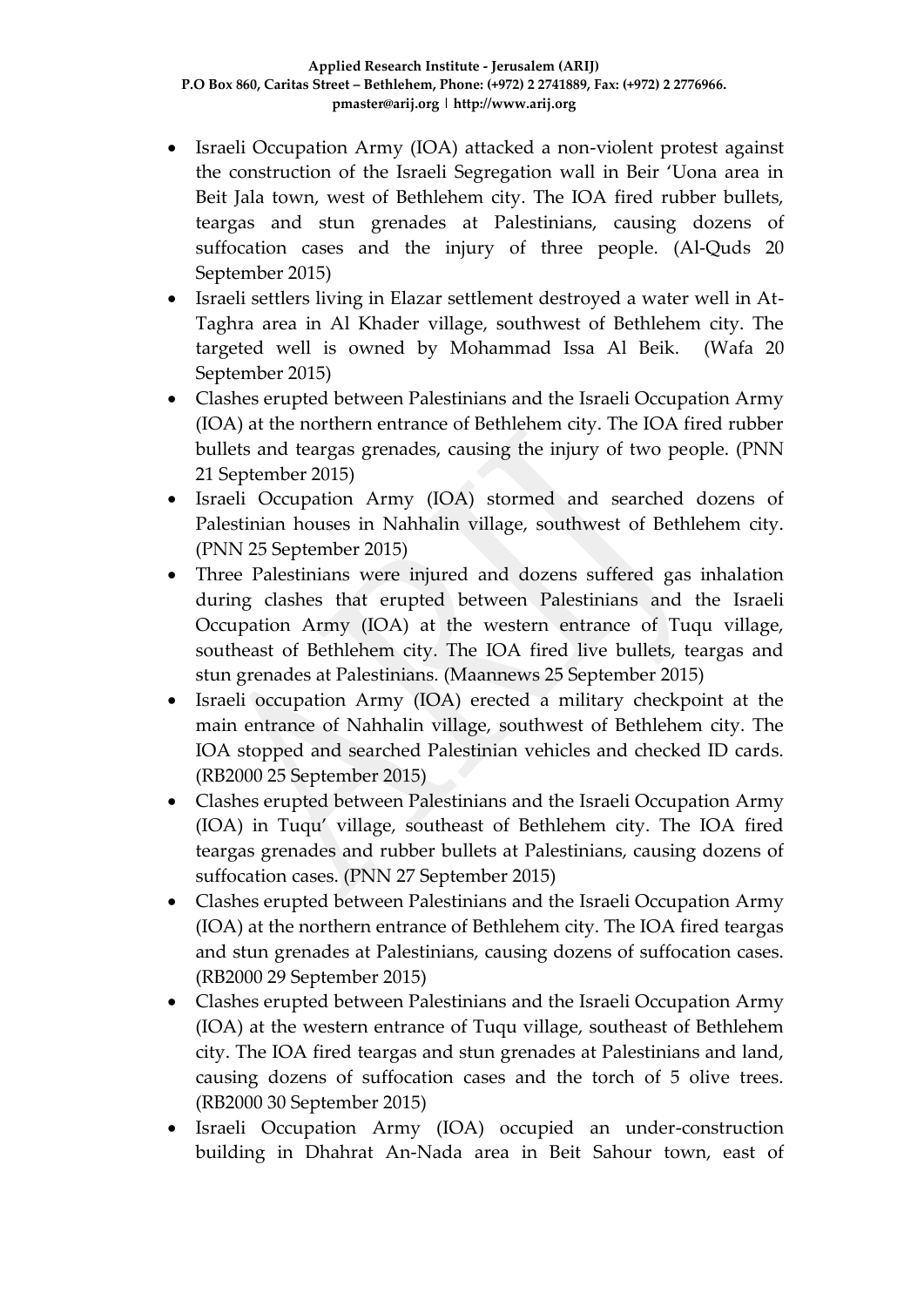Bethlehem city. The targeted building is owned by Ibrahim Mohammad Abayat. (RB2000 & Raya 30 September 2015)

- Israeli settlers torched a vegetable stall at the entrance of Khallit Sakariya village, southwest of Bethlehem city. (PNN 30 September 2015)
- Israeli settlers escorted by the Israeli Occupation Army (IOA) demonstrated at the entrance of Beit Fajjar village, south of Bethlehem, and chanted anti Palestinian slogans. (Al-Quds 30 September 2015)

## **Jenin**

- Israeli Occupation Army (IOA) stormed Jenin city and Jenin refugee camp. Clashes erupted between Palestinians and the IOA, where the IOA fired rubber bullets and teargas grenades at Palestinians and houses, causing dozens of suffocation cases and the injury of 6 people. During the operation, the IOA surrounded a Palestinian house and arrested its owner; Majdi Abu Al Hija' (45 years), then they demolished the house. (Al-Quds 1 September 2015)
- Israeli Occupation Army (IOA) stormed a number of Palestinian houses in Yabad town, west of Jenin city and threatened the residents to demolish their houses if they attack the Israeli buses and vehicles. At The IOA also, erected a military checkpoint in the town, stopped and searched Palestinian vehicles and checked ID cards. (Raya 3 September 2015)
- Israeli Occupation Army (IOA) raided and toured in several neighborhoods in Qabatiya and At-Tayba villages in Jenin governorate. (Raya 3 September 2015)
- Clashes erupted between Palestinians and the Israeli Occupation Army (IOA) at the southern entrance of Ash Shuhada village, south of Jenin city. The IOA fired teargas grenades at Palestinians. (RB2000 4 September 2015)
- Israeli Occupation Army (IOA) stormed and searched a Palestinian school in Yabad town, west of Jenin city. (RB2000 4 September 2015)
- Israeli Occupation Army (IOA) erected a military checkpoint at the entrance of Qabatiya village, south of Jenin city. The IOA stopped and searched Palestinian vehicles and checked ID cards. (RB2000 4 September 2015)
- Clashes erupted between Palestinians and the Israeli Occupation Army (IOA) in Al-'Araqa village in Jenin governorate. The IOA fired teargas and stun grenades at Palestinians, causing dozens of suffocation cases. (Wafa 5 September 2015)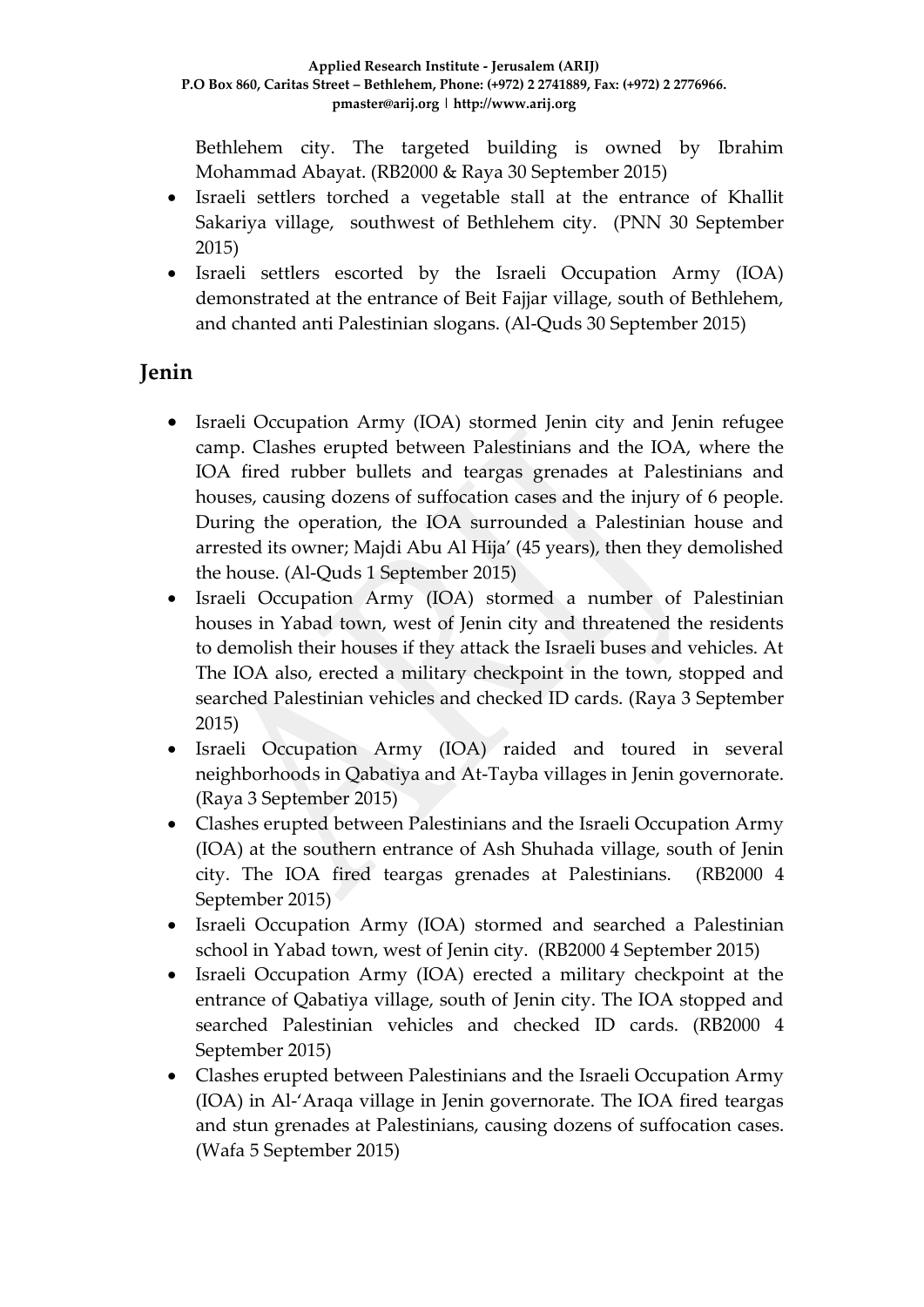- Israeli Occupation Army (IOA) stormed and searched the Yabad secondary School for girl at Al Maloul area in Yabad town, west of Jenin city. (Wafa 5 September 2015)
- Israeli Occupation Army (IOA) raided and toured in several areas and neighborhoods in Al Hashimiya, Kufeirit, Kafr Qud and Zububa villages in Jenin governorate. (Wafa 5 September 2015)
- Israeli Occupation Army (IOA) erected military checkpoints at the entrances of T'innik and Rummana villages in Jenin governorate. The IOA obstructed the movement of the Palestinians. (Wafa 5 September 2015)
- Israeli Occupation Army (IOA) stormed and toured in several areas in Zububa village northwest of Jenin city and threatened the residents. (Al-Quds 6 September 2015)
- Israeli Occupation Army (IOA) invaded and toured in Birqin, Al Hashimiya and Kafr Qud villages in Jenin governorate. (Pal Info 7 September 2015)
- Israeli Occupation Army (IOA) invaded and searched a Palestinian house in Jenin city and questioned the residents. The targeted house is owned by Said Mohammad. (Raya 7 September 2015)
- Israeli Occupation Army (IOA) erected a military checkpoint at the main road which link between Birqin village and Jenin city. (Pal Info 7 September 2015)
- Israeli Occupation Army (IOA) stormed and searched 5 Palestinian houses in Fahma village, southwest of Jenin city, and destroyed the contents of the houses. The targeted houses are owned by: Samir Suliman Abu Mashayekh and his brother Saleh, Nash'at Samir Al 'Aw and his brother Yousif and Loay Ahmed Al Batran. (Wafa 8 September 2015)
- Israeli Occupation Army (IOA) invaded and searched dozens of Palestinian houses in Jenin refugee camp, west of Jenin city. Clashes erupted between Palestinians and the IOA, where the IOA fired live bullets, teargas and stun grenades at Palestinians, causing dozens of suffocation cases and the injury of Ahmed Hussni Bale (25 years). During the operation, the IOA arrested two Palestinians; identified as: Suliman Farajnah (22 years) and Mohammad Hussni 'Ayadiya. (Al-Quds 13 September 2015)
- Israeli Occupation Authorities decided to close Al Jalamah military checkpoint, north of Jenin city, on the 14<sup>th</sup> and 15<sup>th</sup> of September 2015. (RB2000 14 September 2015)
- Israeli Occupation Army (IOA) stormed and searched a Palestinian house at Kharouba neighborhood in Jenin city, and questioned the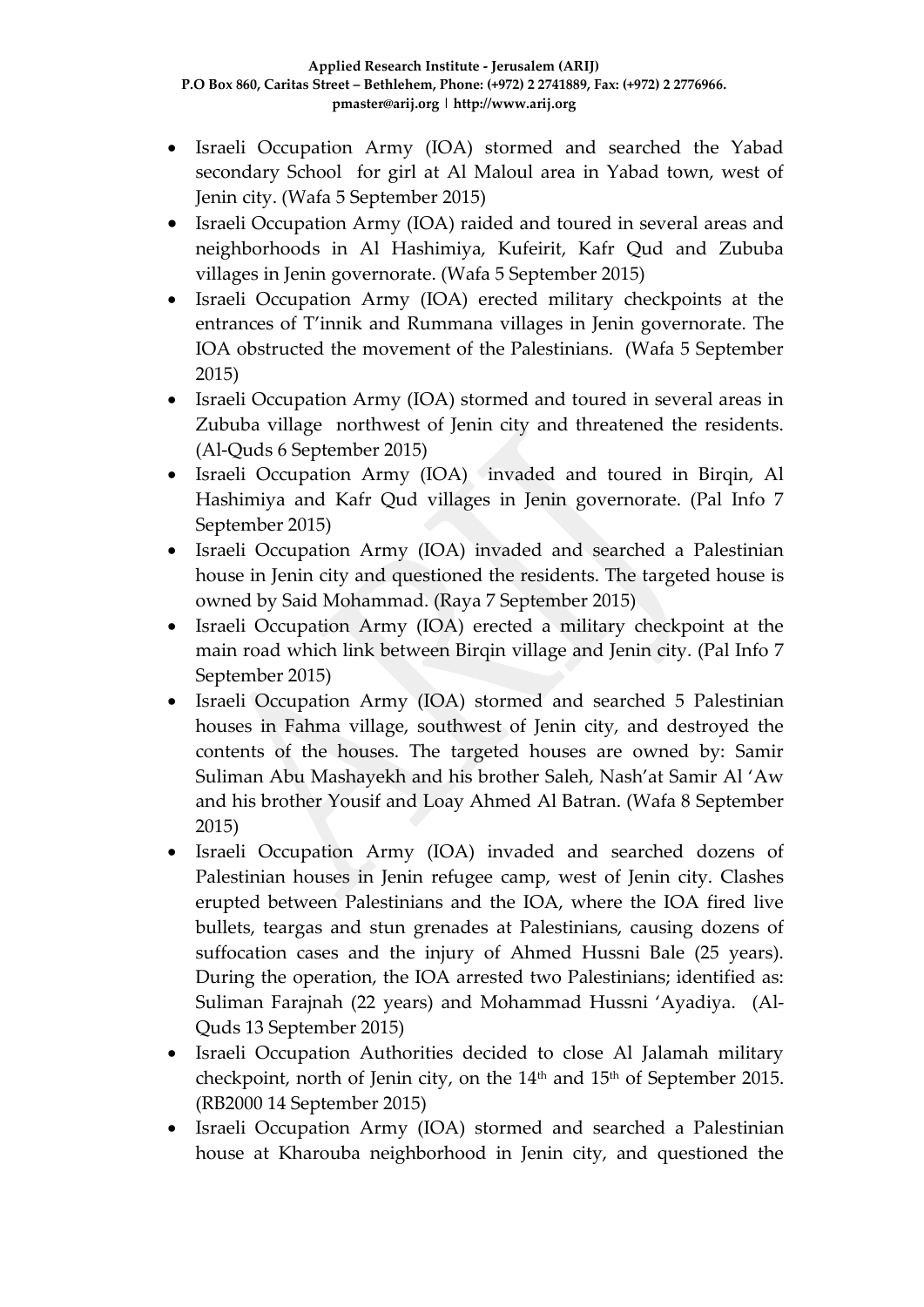residents. The targeted house is owned by Abu Abed family. (Raya 15 September 2015)

- Clashes erupted between Palestinians and the Israeli Occupation Army (IOA) in 'Anin village, west of Jenin city, after they stormed the village. The IOA fired teargas and stun grenades at Palestinians. (Safa 19 September 2015)
- Israeli Occupation Army (IOA) erected a military checkpoint near Wad Du'oq village, southwest of Jenin city. The IOA stopped and searched Palestinian vehicles and checked ID cards. (Wafa 27 September 2015)
- Israeli Occupation Army (IOA) invaded, searched and toured in several areas and neighborhood in Deir Abu D'if and Yabad towns in Jenin governorate. (Wafa 30 September 2015)
- Clashes erupted between Palestinians and the Israeli Occupation Army (IOA) in Rummana village, northwest of Jenin city. The IOA fired teargas and stun grenades at Palestinians causing dozens of suffocation cases. (Safa 30 September 2015)
- Israeli settlers escorted by the Israeli Occupation Army (IOA) stormed an archaeological area in T'innik village, northwest of Jenin city and performed Talmudic rituals. (Safa 30 September 2015)

### **Jerusalem**

- Israeli settlers escorted by the Israeli Occupation Army (IOA) stormed Al Aqsa mosque in Jerusalem city and toured in its courtyard. At the same time, the IOA prevented Palestinians from entering the mosque and arrested three Palestinians; two of them were identified as: Abada Najeb and Mohamamd Az-Za'tari (Maannews 1 September 2015)
- The far-right settler group Ateret Cohanim occupied a Palestinian house in Baten Al Hawa neighborhood in Silwan town in Jerusalem city. The targeted house is owned by Sarhan family. In the early morning a group of Israeli settlers escorted by the Israeli Occupation Army (IOA) stormed the neighborhood and destroyed the main door of the targeted house and occupied it. Noted that the targeted house located near a building occupied by the Israeli settlers a week ago. As a result, clashes erupted between Palestinians and the IOA, where the IOA fired teargas grenades at Palestinians and houses, causing dozens of suffocation cases. During the clashes, the IOA arrested Samah Sarhan and Maher Sarhan. (SilwanIC 1 September 2015)
- Israeli Occupation Army (IOA) prevented dozens of Palestinian students from At-Tur town in Jerusalem city from reaching their schools after they closed Suliman Al Faresi road with cement bloc. The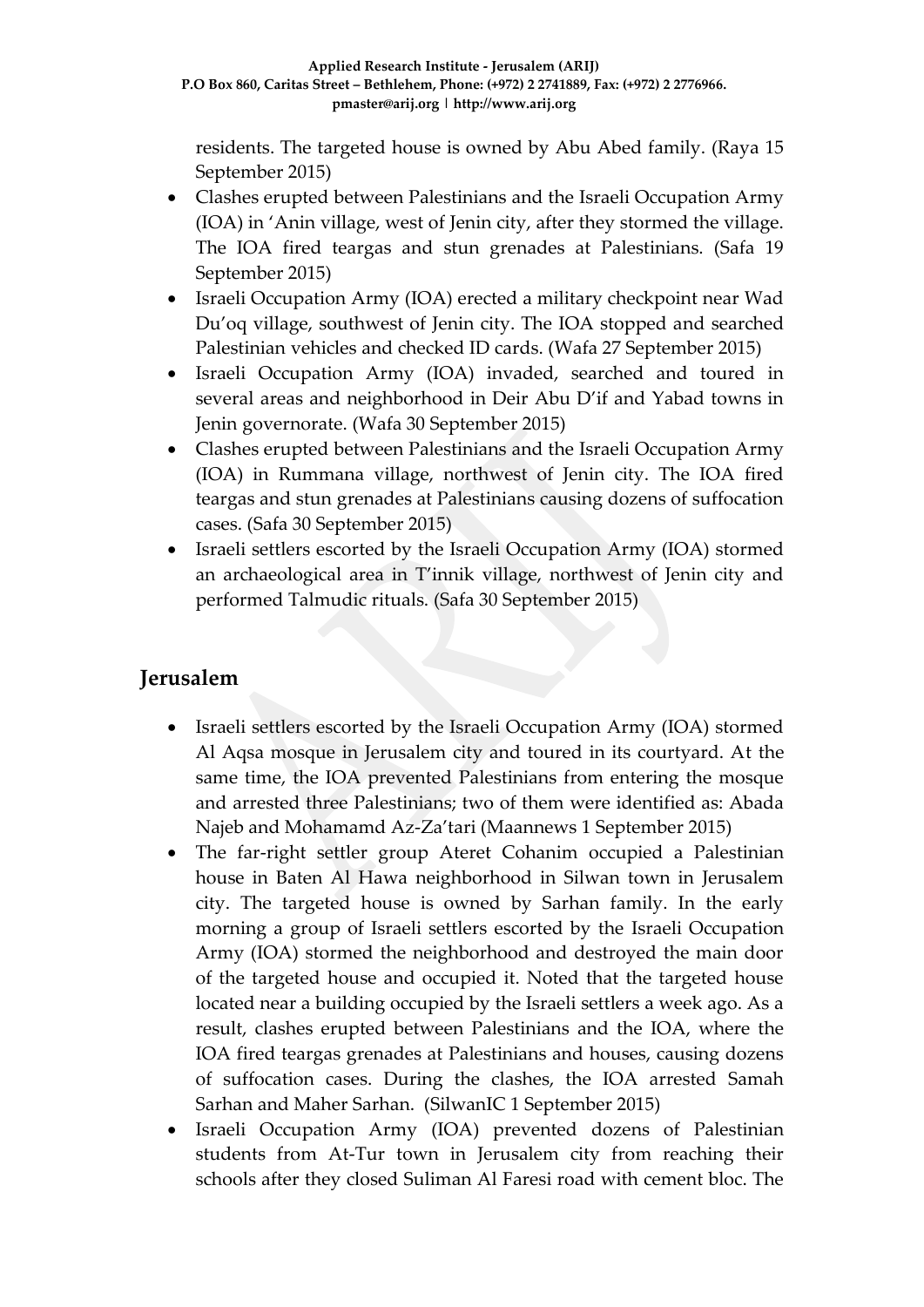targeted road consider the main entrance and road which links to three schools in the town. (Maannews 1 September 2015)

- Israeli Occupation Army (IOA) stormed and searched a house in Jabal Al Mukabbir town, south of Jerusalem city. The targeted house is owned by the family of the Palestinian martyr "Adi Abu Jamal". (PNN 2 September 2015)
- Israeli settlers escorted by the Israeli Occupation Army (IOA) stormed Al Aqsa mosque in Jerusalem city and toured in its courtyard. At the same time, the IOA prevented dozens of Palestinians from entering the mosque and assaulted others. The IOA also, arrested Khadir Al 'ajlouni while he was at Bab As-Silsila gate. (Al-Quds & ARN 2 September 2015)
- Israel confiscates 'part of Islamic cemetery' next to Al Aqsa mosque. Israeli authorities confiscated a stretch of land belonging to an Islamic cemetery outside the eastern walls of the Old City of Jerusalem. The Israeli nature authority inspectors and Israeli Army stormed Bab al-Rahma cemetery and set up a barbed wire fence around a large area of the cemetery's land. Bab al-Rahma, meaning Door of Compassion, runs along the eastern wall of Jerusalem's Old City and has been in use for more than 1,000 years. Noted that the land belongs to the Palestinian Authority Ministry of Endowment, which also oversees the adjoining Al-Aqsa Mosque compound, the third holiest site in Islam. However, two weeks ago, Israeli forces set up barbed wire fence around a 7,000 square meter stretch of land next to the Bab al-Rahma cemetery belonging to the al-Husseini and al-Ansari families. (Maannews & SilwaIC 2 September 2015)
- Clashes erupted between Palestinians and the Israeli Occupation Army (IOA) in Al Issawiya town in Jerusalem city. The IOA fired teargas and stun grenades at Palestinians and house, causing the torch of a house. (NBPRS 3 September 2015)
- Israeli Occupation Army (IOA) fired rubber bullets and teargas grenades at vehicle for a Palestinian with special needs in At-Tur town, in Jerusalem city. The targeted vehicle is owned by Qusa Abu Jum'a. (SilwanIC 3 September 2015)
- Israeli settlers escorted by the Israeli Occupation Army (IOA) stormed Al Aqsa mosque in Jerusalem city and toured in its courtyard. At the same time, the IOA arrested Sameh Al Hadad while he was at the courtyard of the mosque. The IOA also, prevented dozens of Palestinian women from entering the mosque. (Wafa 3 August 2015)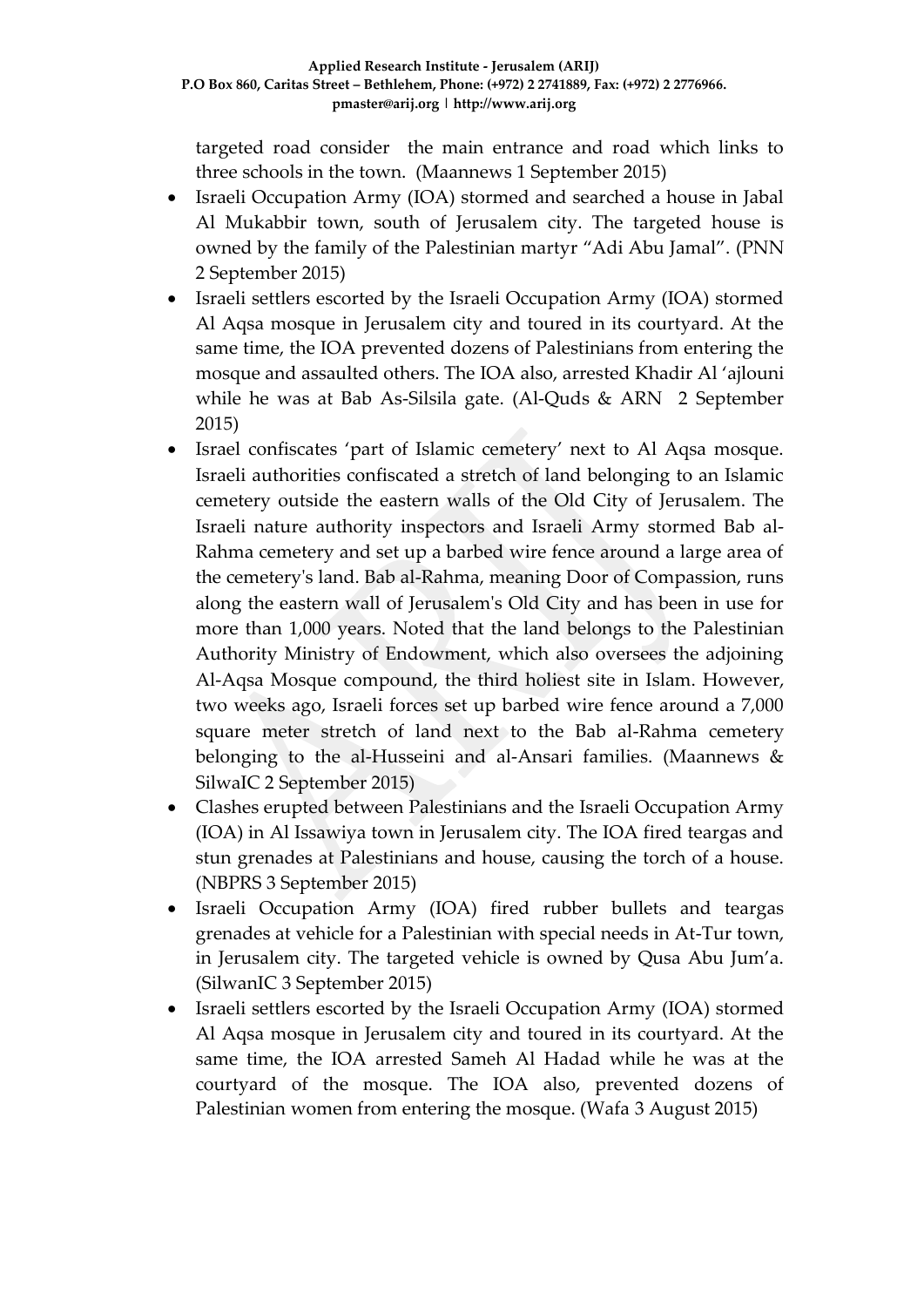- Israeli Occupation Army (IOA) assaulted and injured Ahmed Anwar Jamjum (13 years) while he was leaving his school in the old city of Jerusalem. (SilawnIC 4 September 2015)
- Israeli Occupation Army (IOA) opened fire at a Palestinian vehicle near Al –Eaziriya town, east of Jerusalem city, and arrested the driver. (Al-Quds 4 September 2015)
- Israeli Occupation Army (IOA) stormed Qalqndiya refugee camp, north of Jerusalem city. Clashes erupted between Palestinians and the IOA, where the IOA fired live and rubber bullets and teargas grenades, causing dozens of suffocation cases and the injury of a Palestinian. During the operation, the IOA arrested four Palestinians; identified as: Mohammad Abze' (21 years), Ali Khalid Hamad (19 years), Amer Mater (27 years) and Mustafah Fayal (20 years). (Wafa 4 September 2015)
- Clashes erupted between Palestinians and the Israeli Occupation Army (IOA) at Ras Al Amoud neighborhood in Silwan town in Jerusalem city, after the IOA stormed the neighborhood and erected a military checkpoint, stopped and searched Palestinian vehicles and checked ID cards. The IOA fired rubber bullets, teargas and stun grenades at Palestinians, causing dozens of suffocation cases. During the operation, Zaki Al Razem (34 years) was injured after the IOA hit him by their military jeep. (SilwanIC 6 September 2015)
- Israeli Occupation Army (IOA) erected a military tower at the main entrance of Al Issawiya town in Jerusalem city. (SilwanIC 6 September 2015)
- Israeli settlers escorted by the Israeli Occupation Army (IOA) stormed Al-Aqsa mosque in Jerusalem city and toured in its courtyard. At the same time, the IOA prevented about 40 Palestinian women from entering the mosque. (Al-Quds 6 September 2015)
- Israeli Occupation Army (IOA) attacked a number of Palestinian students while they were in their way to school in the old city of Jerusalem and arrested one of them; identified as: Mohammad Abu Lil. (Wattan 7 September 2015)
- Israeli settlers escorted by the Israeli Occupation Army (IOA) stormed Al Aqsa mosque in Jerusalem city and toured in its courtyard. The IOA arrested Hanadi Al Halawani after stopping her at Bab As-Silsila, abd assaulted Mahmoud Idres. Noted that the IOA still prevented 40 Palestinian women from entering the mosque. (RB2000 7 September 2015)
- Israeli Nature Authority and Elad colonial organization closed a public park (it's area reach to 1 dunums) in Silwan town in Jerusalem city,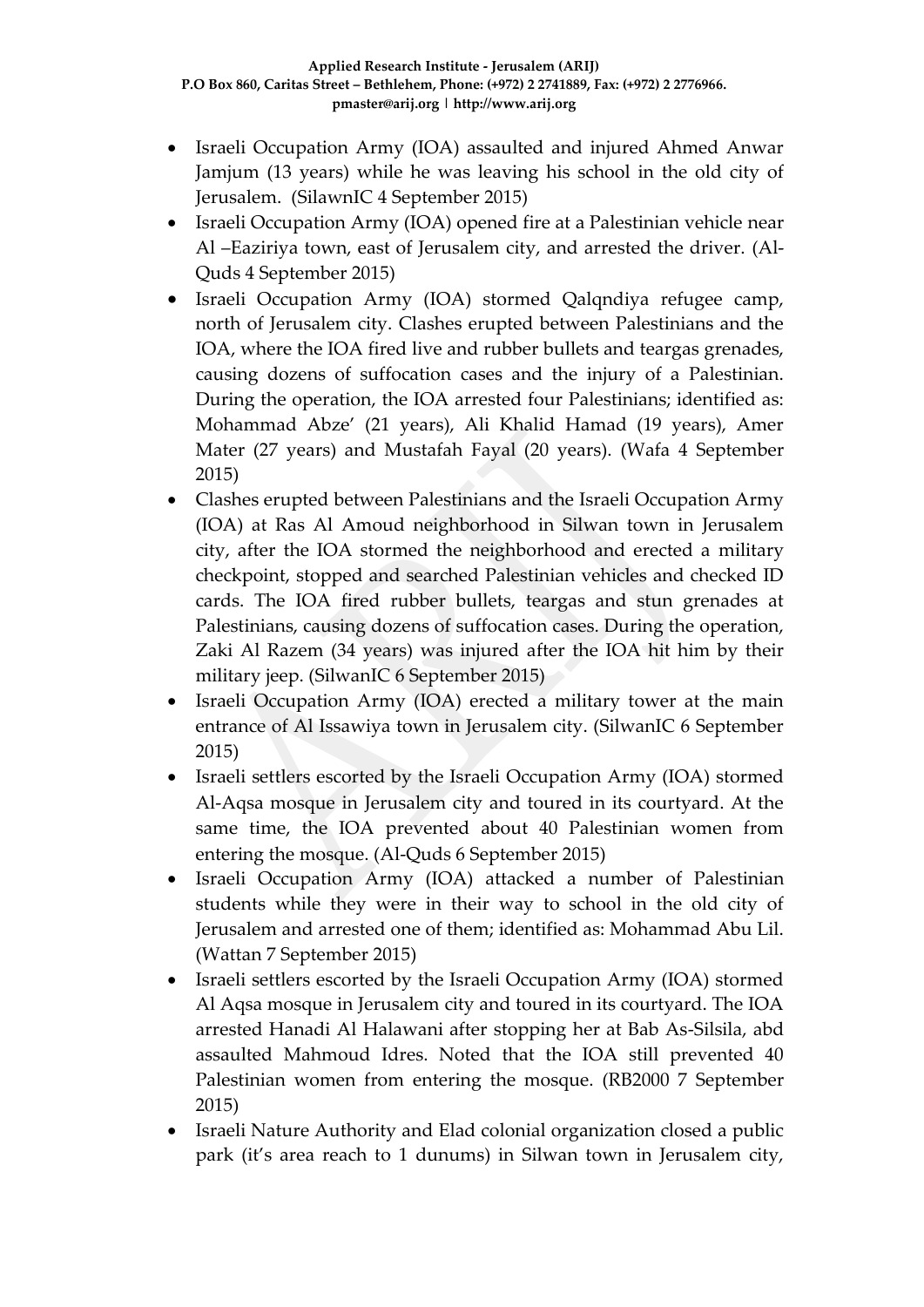under the claim that they discovered Talmudic antiquities in the area.(ARN 7 September 2015)

- Israeli Occupation Army (IOA) assaulted and injured three Palestinians while they were crossing a road in Beit Ayoub neighborhood in Silwan town in Jerusalem city. The Palestinians were identified as: Ahmed Shweki (15 years), Mohammad Qa'qour (14 years) and Mohammad Awad (14 years). (SilwanIC 8 September 2015)
- Clashes erupted between Palestinians and the Israeli Occupation Army (IOA) at Wadi AL Jouz neighborhood in Jerusalem city. The IOA fired stun grenades at Palestinians. The IOA also, stormed a Palestinian house owned by the family of the Palestinian martyr; Mohammad Sanqrout. (Maannews 8 September 2015)
- Clashes erupted between Palestinians and the Israeli Occupation Army (IOA) in Silwan town in Jerusalem city. The IOA fired stun grenades, causing the injury of two people. (Maannews 8 September 2015)
- Clashes erupted between Palestinians and the Israeli Occupation Army (IOA) in At-Tur town in Jerusalem city. (Maannews 8 September 2015)
- Israeli settlers assaulted and injured Mustafah Jamel Al-Hashlamun (18 years) from Jerusalem city, while he was in his way to work. (SilwanIC 8 September 2015)
- Israeli settlers escorted by the Israeli Occupation Army (IOA) stormed Al Aqsa mosque in Jerusalem city and toured in its courtyard. And for the third weeks in a row, the Israeli Authorities prevented more than 40 Palestinian women from entering the mosque. (Maannews 8 September 2015)
- Israeli Occupation Army (IOA) stormed and toured in several areas in Al Eaziriya and Abu Dis towns, east of Jerusalem city. The IOA stopped, detained and questioned dozens of Palestinians. (PNN 9 September 2015)
- Israeli settlers escorted by the Israeli Occupation Army (IOA) stormed Al Aqsa mosque in Jerusalem city and toured in its courtyard. During the operation, the IOA still prevented dozens of Palestinian women from entering the mosque. (Pal Info 9 September 2015)
- Israeli settlers escorted by the Israeli Occupation Army (IOA) stormed Al Aqsa mosque in Jerusalem city and toured in its courtyard. Noted that the IOA still prevented more than 50 women from entering the mosque. (Wattan 10 September 2015)
- Clashes erupted between Palestinians and the Israeli Occupation Army (IOA) in At-Tur town in Jerusalem city. The IOA fired rubber bullets, teargas and stun grenades at Palestinians and houses. (SilwanIC 11 September 2015)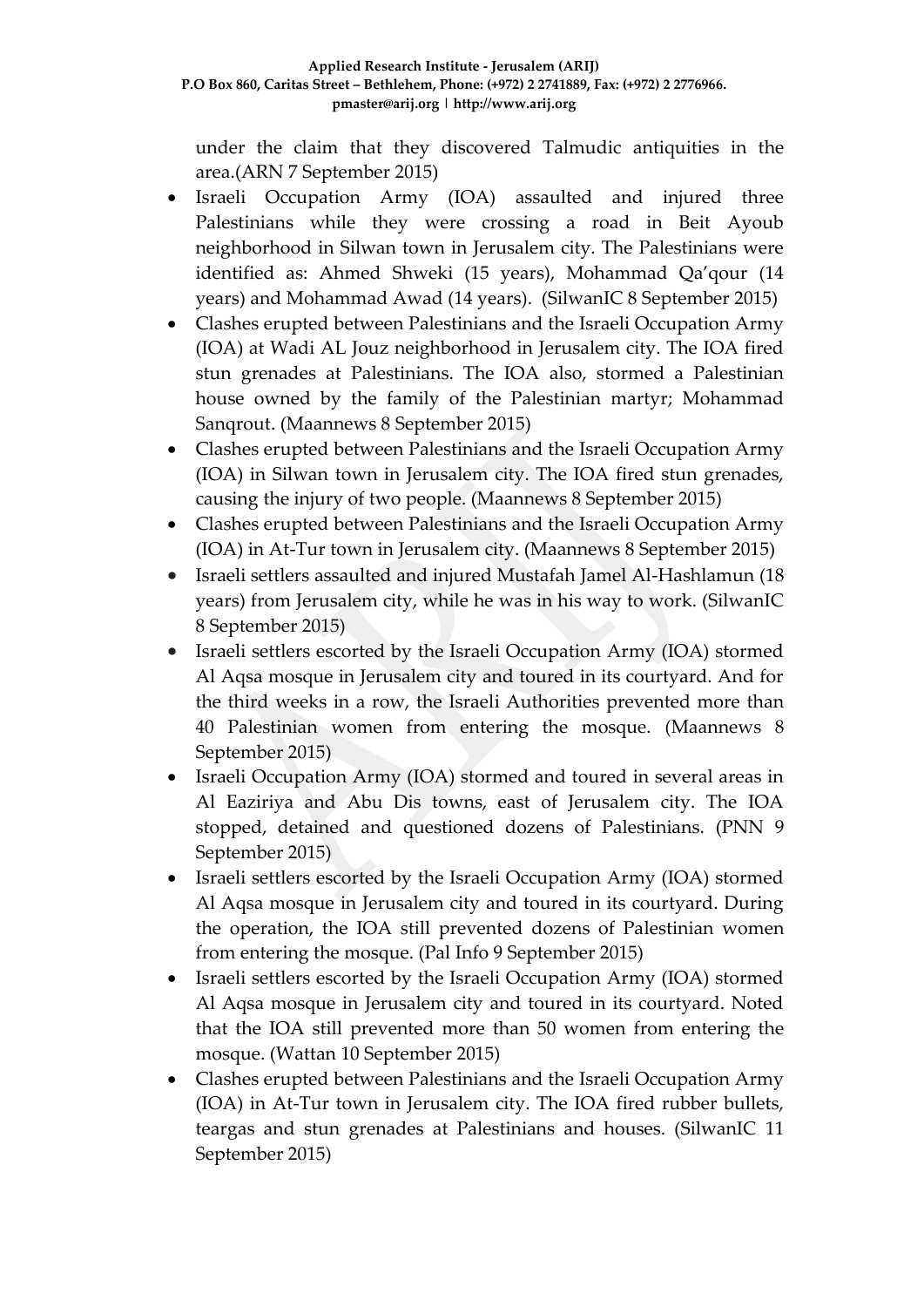- Israeli settlers escorted by the Israeli Occupation Army (IOA) assaulted and injured Ziad Abu Qwider (8 years) while he was at Batten Al Hawa neighborhood in Silwan town in Jerusalem city. As a result, clashes erupted between Palestinians and the IOA, where the IOA fired teargas and stun grenades at Palestinians and houses, causing dozens of suffocation cases. (SilwanIC 11 September 2015)
- Clashes erupted between Palestinians and the Israeli Occupation Army (IOA) at Ras Al Amoud neighborhood in Silwan town in Jerusalem city. The IOA fired teargas and stun grenades at Palestinians. (SilwanIC 13 September 2015)
- Clashes erupted between Palestinians and the Israeli Occupation Army (IOA) in Al Issawiya town in Jerusalem city. During the clashes, the IOA arrested Adam Muhesen (17 years). (SilwanIC 13 September 2015)
- Israeli Occupation Army (IOA) stormed Al Aqsa mosque in Jerusalem city, assaulted Palestinians, and fired rubber bullets, teargas and stun grenades at them. As a result, clashes erupted between Palestinians and the IOA, causing the injury of dozens of Palestinians. At the same time, the IOA closed Al Qabali mosque and detained dozens of people inside it and attacked them with rubber bullets and teargas grenades. However, the Israeli Minister of Agriculture; Uri Arial, and a group of Israeli settlers escorted by the IOA stormed Al Aqsa mosque, toured in its courtyard, and performed Talmudic rituals. At the same time, the IOA prevented tens of Palestinians (men and women) from entering the mosque. The IOA also, arrested Hazem As-Salhi. (SilwanIC 13 September 2015)
- Israeli Occupation Army (IOA) stormed Al Aqsa mosque in Jerusalem city and toured in its courtyard. The IOA fired teargas grenades and rubber bullets at Palestinians, causing the injury of an old men. During the operation, the IOA arrested five Palestinians. (SilwanIC & RB2000 14 September 2015)
- Israeli settlers escorted by the Israeli Occupation Army (IOA) stormed Al-Aqsa mosque in Jerusalem city and toured in its courtyard. (Raya 14 September 2015)
- Clashes erupted between Palestinians and the Israeli Occupation Army (IOA) in Shufat refugee camp, north of Jerusalem city. The IOA fired rubber bullets, teargas and stun grenades at Palestinians and houses, causing dozens of suffocation cases. (SilwanIC 15 September 2015)
- Clashes erupted between Palestinians and the Israeli Occupation Army (IOA) in Al Issawiya town in Jerusalem city. The IOA fired live bullets, teargas and stun grenades at Palestinians, causing dozens of suffocation cases and the injury of Murad Sarandah. Noted that the IOA stopped and detained the ambulance which carried Murad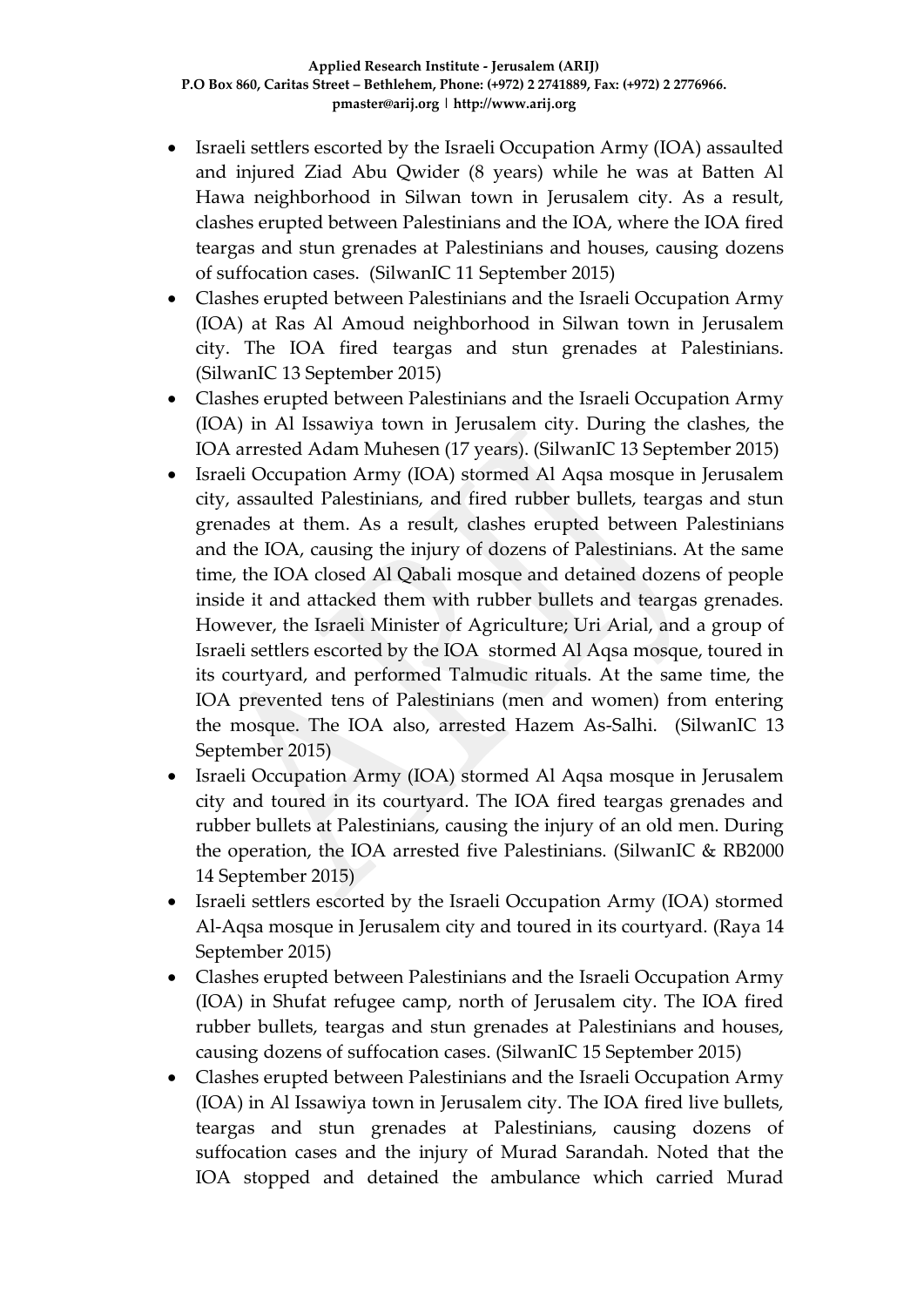Sarandah to the hospital and arrested him. (Al-Quds & SilwanIC 15 September 2015)

- Clashes erupted between Palestinians and the Israeli Occupation Army (IOA) in Al Eaziriya town, east of Jerusalem city. The IOA fired rubber bullets, teargas and stun grenades at Palestinians, causing dozens of suffocation cases. (Al-Quds 15 September 2015)
- Israeli Occupation Army (IOA) stormed Al Masla Al Qabali in Al-Aqsa mosque in Jerusalem city, destroyed its door and window. The IOA fired rubber bullets, teargas and stun grenades inside it, arrested a Palestinian and forced others to leave it. As a result, clashes erupted between Palestinians and the IAO, where the IOA fired rubber bullets, teargas and stun grenades at Palestinians and physical assaulted them, causing dozens of suffocation cases and the injury of 26 people. (SilwanIC & Al-Quds 15 September 2015)
- Israeli Occupation Army (IOA) attacked a non-violent protest in Ar-Ram town, north of Jerusalem city. The IOA fired teargas and stun grenades at Palestinians, causing dozens of suffocation cases. During the operation, the IOA closed the northern entrance of the town and prevented the Palestinians from entering or leaving it. (Wafa 15 September 2015)
- Israeli settlers escorted by the Israeli Occupation Army (IOA) stormed and toured in several streets and areas in Silwan town in Jerusalem city and performed Talmudic rituals. At the same time, the IOA closed several streets in the town and occupied the roofs of several houses. (SilwanIC 15 September 2015)
- Israeli Occupation Army (IOA) stormed Al-Issawiya town in Jerusalem city and opened fire at a Palestinian vehicle, causing the injury of the driver, where the IOA arrested him and another Palestinian was in the vehicle. The IOA also, fired live bullets at Sally Yousif Muheseen (13 years) while she was at the entrance of the town. (Maannews 16 September 2015)
- Clashes erupted between Palestinians and the Israeli Occupation Army (IOA) in Shufat refugee camp, north of Jerusalem city. The IOA fired rubber bullets and teargas grenades at Palestinians. (Maannews 16 September 2015)
- Israeli Occupation Army (IOA) raided At-Tur town in Jerusalem city, stopped and questioned Palestinians and arrested Muaz As-Sayad (13 years). During the operation, clashes erupted between Palestinians and the IOA. (Maannews 16 September 2015)
- Clashes erupted between Palestinians and the Israeli Occupation Army (IOA) in As-Sawana neighborhood in Jerusalem city. (Maannews 16 September 2015)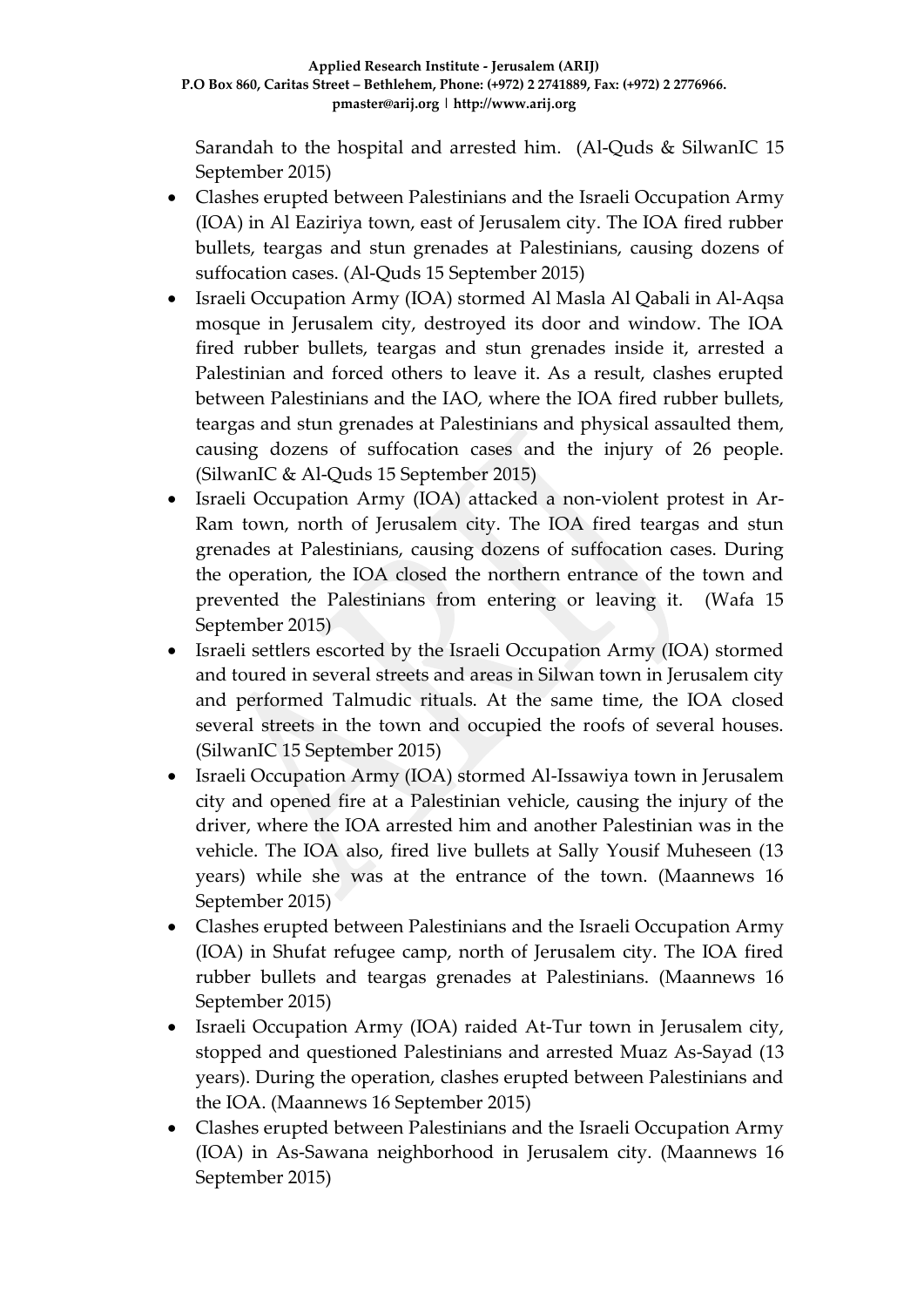- Clashes erupted between Palestinians and the Israeli Occupation Army (IOA) in Ras Al Amoud neighborhood in Silwan town in Jerusalem city. The IOA fired teargas grenades and wastewater at Palestinians and houses. (Maannews 16 September 2015)
- Clashes erupted between Palestinians and the Israeli Occupation Army (IOA) in Qalandiya refugee camp, north of Jerusalem city. The IOA fired rubber bullets, teargas and stun grenades at Palestinians causing dozens of suffocation cases and the injury of 9 people. (Maannews 16 September 2015)
- Israeli Prime Minister Benjamin Netanyahu escorted by the Israeli Occupation Army (IOA) stormed and toured in neighborhoods in Sur Baher town in Jerusalem city. (Pal Info 16 September 2015)
- Israeli settlers escorted by the Israeli Occupation Army (IOA) stormed Al Aqsa mosque in Jerusalem city and toured in its courtyard. During the operation, the IOA prevented dozens of Palestinian women from entering the mosque, and assaulted others. (RB2000 16 September 2015)
- Israeli settlers demonstrated at the entrance of Sur Baher town, south of Jerusalem city. (Maannews 16 September 2015)
- Israeli Occupation Army (IOA) chased Palestinian students while they were in their way to the school in Ras Al Amoud neighborhood in Silwan town in Jerusalem city, and fired stun grenades at them, assaulted and detained a number of students. (SilwanIC 17 September 2015)
- At the midnight, the Israeli Occupation Army (IOA) stormed and searched "Al Makassed" Hospital in At-Tur town in Jerusalem city. The IOA surrounded the hospital, stopped and searched the Palestinian vehicles. (SilwanIC 17 September 2015)
- Clashes erupted between Palestinians and the Israeli Occupation Army (IOA) in Al Issawiya town in Jerusalem city. The IOA fired live bullets, teargas and stun grenades at Palestinians, causing dozens of suffocation cases and the injury of a Palestinian. (SilwanIC 17 September 2015)
- Clashes erupted between Palestinians and the Israeli Occupation Army (IOA) in Shufat refugee camp, north of Jerusalem city. (SilwanIC 17 September 2015)
- Israeli settlers escorted by the Israeli Occupation Army (IOA) stormed Al Aqsa mosque in Jerusalem city and toured in its courtyard and performed Talmudic rituals. (Al-Quds 17 September 2015)
- Israeli Occupation Army (IOA) prevented Palestinians under the age of 40 years from reaching to the old city of Jerusalem or entering Al Aqsa mosque. Where dozens of Palestinian were forced to pray in the street. The IOA also, attacked the Palestinian prayers in several areas around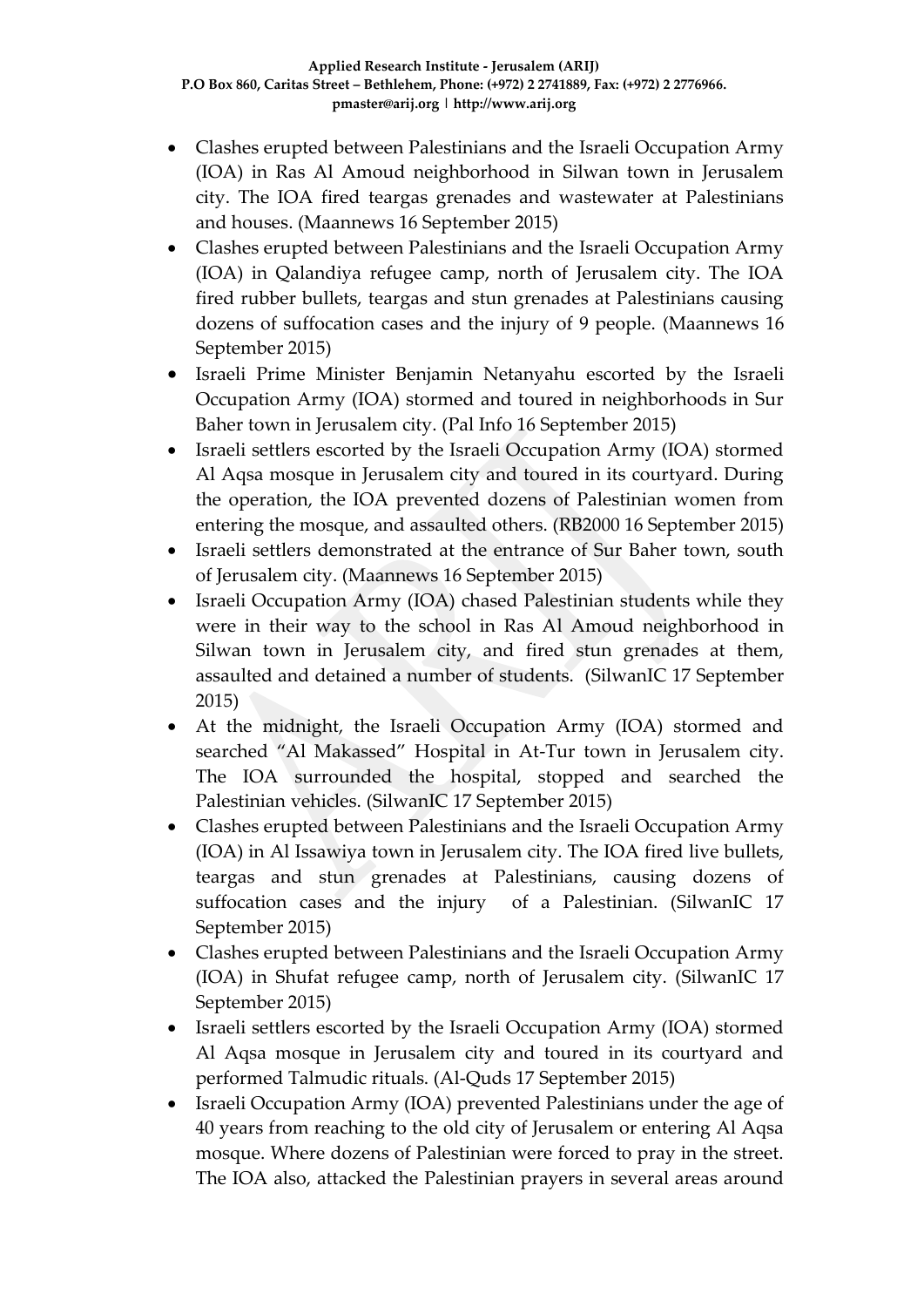the old city, by firing teargas and stun grenades at them. During the operation, the IOA arrested Wassem Badir. (SilwanIC 18 September 2015)

- Israeli Occupation Army (IOA) attacked Palestinians in the old city of Jerusalem and at the entrances of Al-Aqsa mosque. The IOA fired stun grenades at Palestinians and assaulted them. During the operation, the IOA arrested Nasser Al Ajlouni and Wissam Hamouda. (SilwanIC 18 September 2015)
- Clashes erupted between Palestinians and the Israeli Occupation Army in Jabal Al Mukabbir town, south of Jerusalem city. The IOA fired live bullets, teargas and sun grenades at Palestinians and houses, causing dozens of suffocation cases and the injury of a Palestinian. During the clashes the IOA arrested eight Palestinians after storming and searching their houses and assaulted their families. The arrestees were identified as: Mujahed Ali Abidiya (16 years), Laith Nasser Mohammad Khalilah (17 years), Mohammad Aliyan Mohammad Shqirat (21 years), Yazan Awisat (18 years), Shadi Za'atrah (20 years), Ibrahim Mashahra (20 years), Ahmed Awisat (17 years) and Mohammad Ali Awisat. (SilwanIC 18 September 2015)
- Clashes erupted between Palestinians and the Israeli Occupation Army (IOA)in Ras Al Amoud neighborhood in Silwan town in Jerusalem city. During the clashes, the IOA arrested 6 Palestinians; identified as: Ala Abu Tayha (17 years), Mohammad Abu Diyab (17 years), Mohammad Hisham Al Qaq (21 years), Ali Abu Diyab (20 years) and Salah Al 'awar (20 years). (SilwanIC 18 September 2015)
- A Palestinian was injured and dozens suffered gas inhalation during clashes that erupted between Palestinians and the Israeli Occupation Army (IOA) in At-Tur town in Jerusalem city. The IOA fired rubber bullets, teargas and stun grenades at Palestinians. During the clashes, the IOA arrested Sami Abu Sara. (SilwanIC 18 September 2015)
- Clashes erupted between Palestinians and the Israeli Occupation Army (IOA) in Al Issawiya town in Jerusalem city. The IOA fired teargas and stun grenades at Palestinians and houses. The IOA also, erected a military checkpoint at the entrance of the town, stopped and searched Palestinian vehicles and checked ID cards. (SilwanIC 18 September 2015)
- Clashes erupted between Palestinians and the Israeli Occupation Army (IOA) in Shufat refugee camp, north of Jerusalem city. The IOA fired rubber bullets and teargas grenades at Palestinians, causing dozens of suffocation cases and the injury of two people. (SilwanIC 18 September 2015)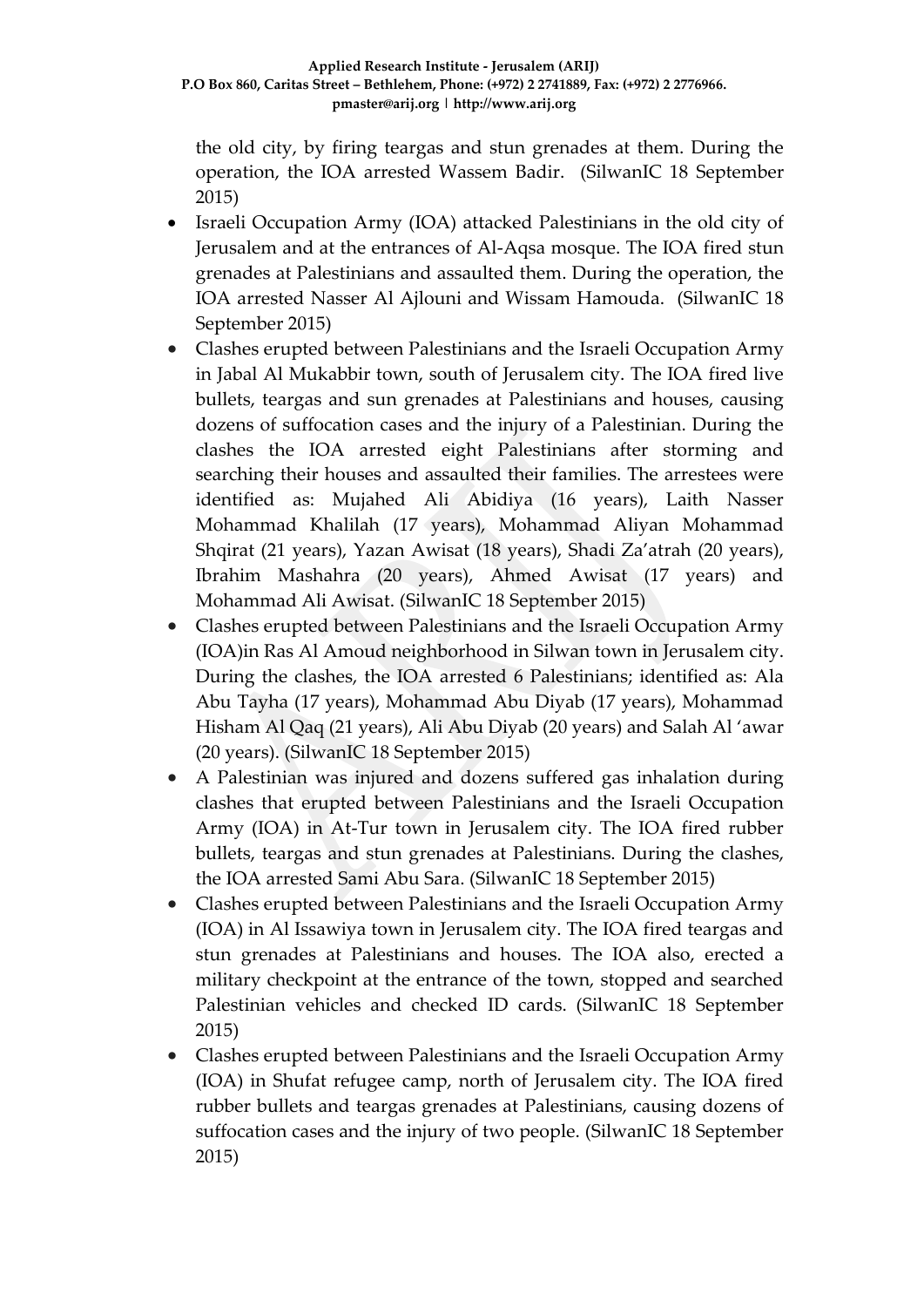- Israeli Occupation Army (IOA) stormed As-Sawana neighborhood in Jerusalem city and occupied the roofs of a number of Palestinian houses. (SilwanIC 18 September 2015)
- Clashes erupted between Palestinians and the Israeli Occupation Army (IOA) at Wadi Al Jouz neighborhood in Jerusalem city. The IOA fired rubber bullets, teargas and stun grenades at Palestinians and houses, causing dozens of suffocation cases and the injury of others. During the clashes, the IOA assaulted a number of As-Sa'ida family, and destroyed three vehicles owned by the family. (SilwanIC & Wafa 18 September 2015)
- Five Palestinians were injured and dozens suffered gas inhalation during clashes that erupted between Palestinians and the Israeli Occupation Army (IOA) at Qalandiya military checkpoint, north of Jerusalem city. The IOA fired rubber bullets, teargas and stun grenades at Palestinians. (Al-Quds 18 September 2015)
- Israeli Occupation Army (IOA) prevented the Palestinian Prime Minster; Rami Al Hamdalla, the Palestinian Intelligence chief; Majed Faraj and the Head of the Preventive Security Service; Ziyad Hab Ar-Reh, from entering Jerusalem city, after stopping them at Hizma military checkpoint, north of Jerusalem city. (Al-Quds 18 September 2015)
- Clashes erupted between Palestinians and the Israeli Occupation Army (IOA) in Al Issawiya town in Jerusalem city. The IOA fired rubber bullets, teargas and stun grenades at Palestinians, causing dozens of suffocation cases and the injury of Mohammad Issa (11 years). During the clashes, the IOA arrested 5 Palestinians. The IOA also, closed with cement blocks the main entrance of the town. (Al-Quds 20 September 2015)
- Israeli Occupation Army (IOA) attacked a non-violent protest at Bab Al Qataneen in the old city of Jerusalem. The IOA assaulted the participants. Noted that this protest carried out by Palestinian journalists against the Israeli violence against them. (Al-Quds 20 September 2015)
- Israeli settlers escorted by the Israeli Occupation Army (IOA) stormed Al-Aqsa mosque in Jerusalem city and toured in its courtyard. (Al-Quds 20 September 2015)
- Israeli Occupation Army (IOA) demolished five commercial structures in Hizma town, north of Jerusalem city. (NBPRS & ARN 20 September 2015)
- Israeli Occupation Army (IOA) closed with cement bloc the main entrance of Ar-Ram town, north of Jerusalem city. (ARN 20 September 2015)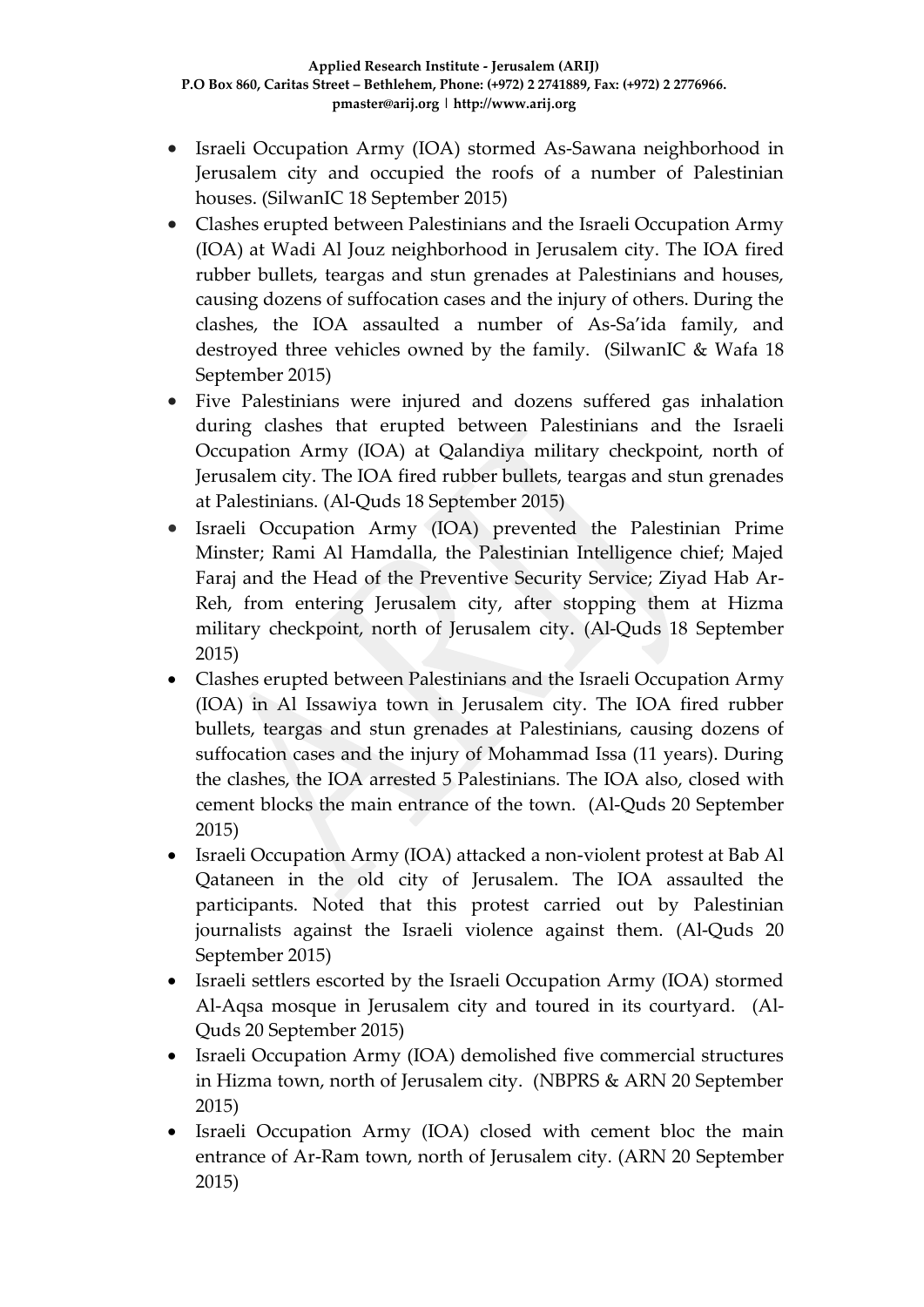- Israeli setters escorted by the Israeli Occupation Army (IOA) stormed Al Aqsa mosque in Jerusalem city and toured in its courtyard. During the operation, the IOA prevented dozens of Palestinians from entering the mosque. (Al-Quds 21 September 2015)
- Israeli settlers wrote anti-Palestinian slogans on several walls in Jerusalem city. (Safa 21 September 2015)
- Israeli Occupation Army (IOA) demolished an under construction house in Silwan town in Jerusalem city. The targeted house is owned by Al 'Abbasi family. During the operation, the IOA fired rubber bullets, teargas and stun grenades at Palestinians. (SilwanIC 21 September 2015)
- Israeli Occupation Army (IOA) assaulted Kamal Akram Abu Wahdan (14 years) in Beit Hanina town in Jerusalem city. (SilwanIC 22 September 2015)
- Israeli Occupation Army (IOA) tightened its procedures in the old city of Jerusalem and at the entrance of Al-Aqsa mosque. The IOA prevented Palestinians under the age of 40 years from entering the mosque and forced them to pray on the streets. (Maannews 22 September 2015)
- Israeli settlers escorted by the Israeli Occupation Army (IOA) stormed Al Aqsa mosque in Jerusalem city and toured in its courtyard. (Wattan 22 September 2015)
- 30 East Jerusalem streets given Hebrew names, enraging Arab residents. Defending decision, municipality says 800 roads given Arabic names; Arab MKs slam attempt to 'Judaicize al-Quds'. The Jerusalem municipality on Sunday night approved 30 Hebrew street names in predominantly Arab East Jerusalem neighborhoods, drawing fierce condemnation from both Arab residents and lawmakers. The new Hebrew street names, which were okayed as part of an ongoing project to map out the neighborhoods in the east of the city, were given to areas that house Jewish historical sites, according to the municipality. Over 800 streets in East Jerusalem have already been given Arabic names, city hall said. Around the City of David archaeological site in the Silwan neighborhood, seven streets were given Hebrew names, including "Ma'alot Ir David" and "Shir LaMa'alot," according to the Walla news website. On the Mount of Olives, several streets were given Hebrew names reflecting Jewish ties to the site, and in Sheikh Jarrah, two streets will be called "Nahalat Shimon" and "Nahalat Yitzhak." The committee decided against naming a street in Sheikh Jarrah "Kohen Gadol" (High Priest), agreeing that the reference to a prominent figure in the Jewish temples would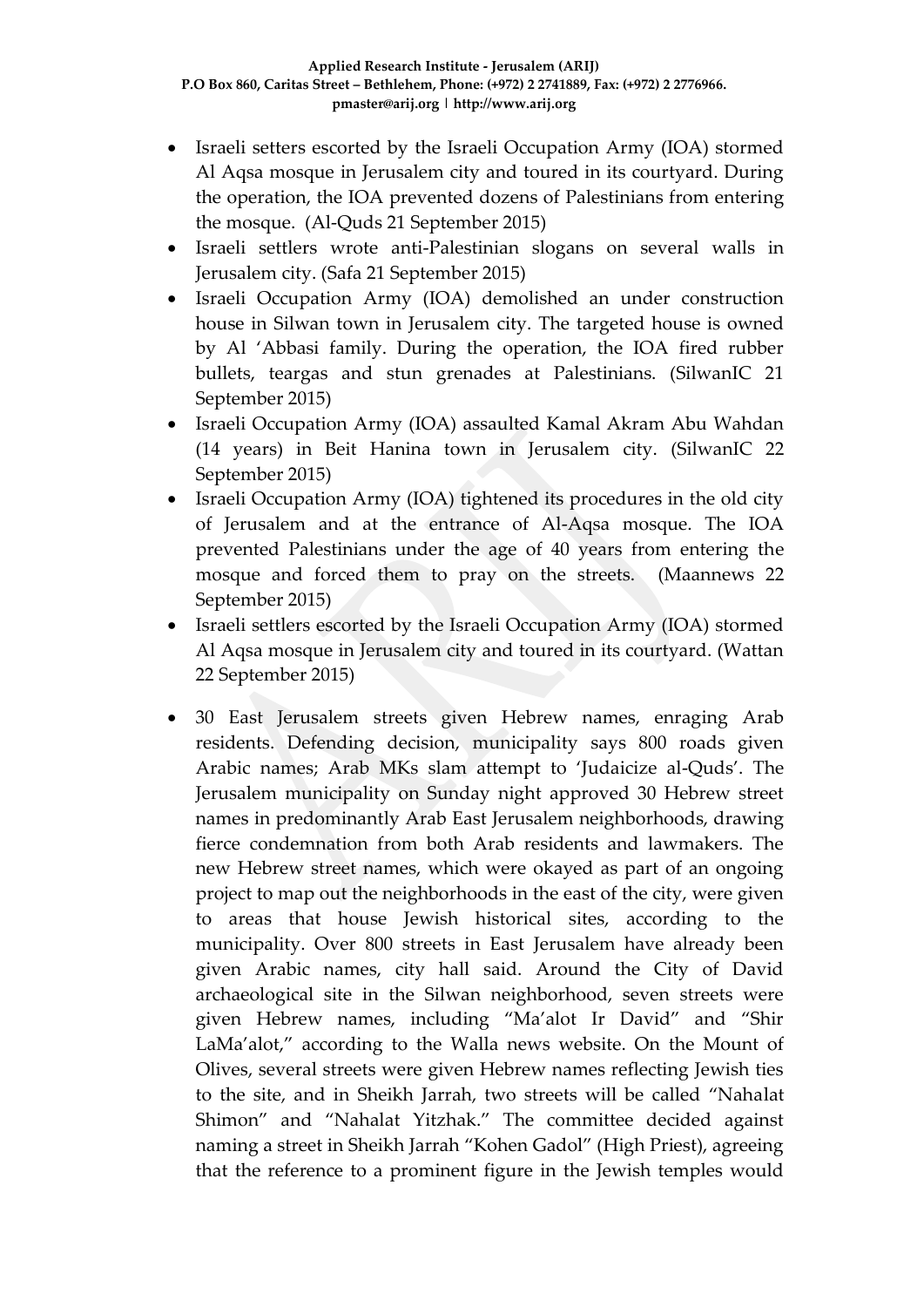spark riots in East Jerusalem neighborhoods, which have already seen heightened tensions and repeated clashes over the Temple Mount and perceived Israeli attempts to alter the status quo at the holy site. Israel maintains that it is not seeking to change the status quo at the compound known to Muslims as al-Aqsa, the third-holiest site in Islam and most holy in Judaism. Under the new directive, a street near Damascus Gate will be renamed "Amir Drori," for the founder of the Israel Antiquities Authority, in a nod to the adjacent Rockefeller Museum, which houses the IAA's offices. Former Supreme Court justice Jacob Turkel had advised against giving the streets Hebrew names in light of the security situation. He recommended the committee "reevaluate whether it is appropriate, at this point in time, and in light of the complicated and delicate situation in East Jerusalem," to give the streets these names. The Jerusalem city hall committee rejected the recommendation. The decision was met with strong opposition from East Jerusalem residents, who said it would "cause more violence." "This is all part of one plan — first, to Judaize al-Aqsa, second, the Arab villages, third, the history and names," Silwan resident Ahmad Karaeen Abu Hamid told Walla. Joint (Arab) List party leader Ayman Odeh decried the decision as a "vile attempt" to erase residents' Palestinian identity. "We have recently been witness to aggressive attempts to change the status quo in East Jerusalem and deepen the occupation and dispossession. The choice of street names, with a total disregard for who built and lives on these streets for thousands of years, is a vile attempt to eradicate the national Palestinian identity," he said. Referring to recent riots in Jerusalem, Joint (Arab) List MK Ahmad Tibi said "someone decided to add fuel to the fire of tensions in Jerusalem, and this is a pyromaniac decision." The city's actions are part of "ongoing efforts to Judaize al-Quds" the Arabic name for Jerusalem — "and falsify history," he added. The Jerusalem municipality defended the decision. "More than 800 names that were approved in East Jerusalem were selected by the Arabs themselves, giving broad expression to their historical and religious legacy," it said in a statement. "For sites that have a weighty Jewish historical legacy, the street names reflect this legacy." In February, [an](http://www.timesofisrael.com/city-hall-almost-done-mapping-east-jerusalem/) [adviser](http://www.timesofisrael.com/city-hall-almost-done-mapping-east-jerusalem/) to Mayor Nir Barkat said the Jerusalem municipality had nearly completed the mapping and naming of streets in East Jerusalem, in what he said was endeavor that would both boost the residents' sense of belonging and allow city hall to more effectively collect taxes. The naming mechanism allowed local residents to propose street names, which were then vetted by Islam expert Professor Yitzhak Reiter "to preclude terrorists," the adviser said. Finally, they were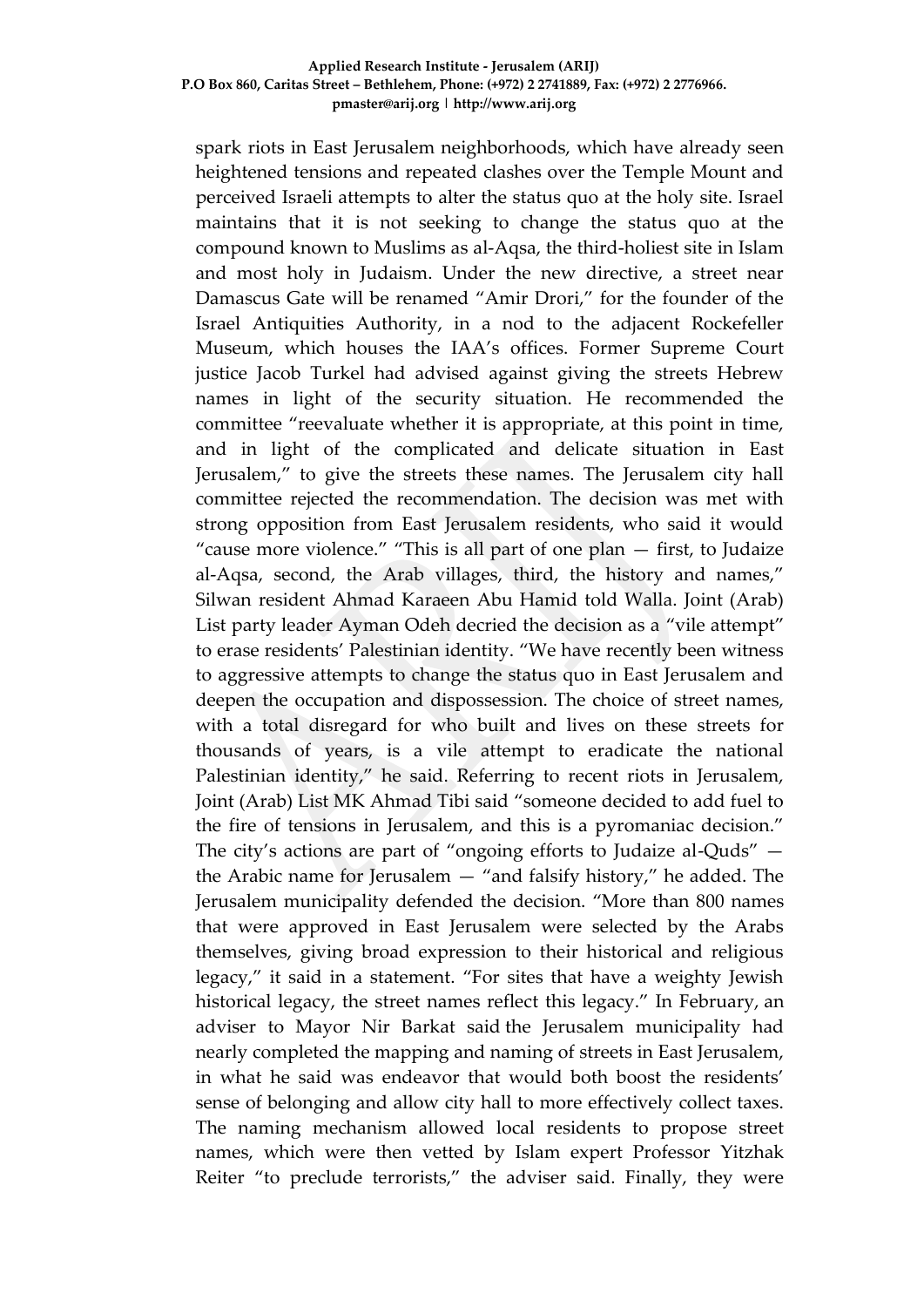approved by a municipal naming committee headed by former Supreme Court justice Turkel. [\(Time of Israel](http://www.timesofisrael.com/hebrew-street-names-okayed-for-east-jerusalem-enraging-arab-residents/) 22 September 2015)

- Israeli settlers escorted by the Israeli Occupation Army (IOA) stormed Al Aqsa mosque in Jerusalem city and toured in its courtyard. During the operation, the IOA prevented Palestinians under the age of 40 years from entering the mosque. (Al-Quds 23 September 2015)
- Israeli Occupation Army (IOA) demolished a 100 square meters animal shed in Al Issawiya town in Jerusalem city. The targeted shed is owned by Said Abed. (SilwanIC 23 September 2015)
- Israeli Occupation Army (IOA) closed the three entrances of Sur Baher town, south of Jerusalem city. (SilwanIC 23 September 2015)
- Israeli Occupation Army (IOA) closed the three entrances of Jabal Al Mukabbir town in Jerusalem city. (SilwanIC 23 September 2015)
- Israeli Occupation Army (IOA) closed the main entrance of Al Issawiya town in Jerusalem city. (SilwanIC 23 September 2015)
- Israeli Occupation Army (IOA) closed the main entrance of Silwan town in Jerusalem city and closed a number of streets in the town. (SilwanIC 23 September 2015)
- Clashes erupted between Palestinians and the Israeli Occupation Army (IOA) at the courtyard of Al-Aqsa mosque in Jerusalem city. The IOA fired rubber bullets, teargas and stun grenades at Palestinians. During the clashes, the IOA assaulted Nabel Mazrawi, a journalist work with Al Jazerah press. Noted that the IOA tightened its procedures at the entrances of the mosque and prevented Palestinian men under the age of 50 from entering the mosque. (Al-Quds & SilwanIC 27 September 2015)
- Clashes erupted between Palestinians and the Israeli Occupation Army (IOA) at the courtyard of Al Aqsa mosque in Jerusalem city, after the IOA stormed the courtyard and attacked Palestinians. The IOA fired teargas grenades and rubber bullets at Palestinians, causing dozens of suffocation cases and the injury of others. (Al-Quds 28 September 2014)
- Clashes erupted between Palestinians and the Israeli Occupation Army (IOA) in Al Issawiya town in Jerusalem city. (RB2000 29 September 2015)
- Israeli settlers escorted by the Israeli Occupation Army (IOA) stormed Al-Aqsa mosque in Jerusalem city and toured in its courtyard. During the operation, the IOA prevented tens of Palestinians from entering the mosque. The Israeli settlers also, attacked Palestinians while they were at the courtyard of the mosque, causing a number of injured. (Wattan & RB2000 29 September 2015)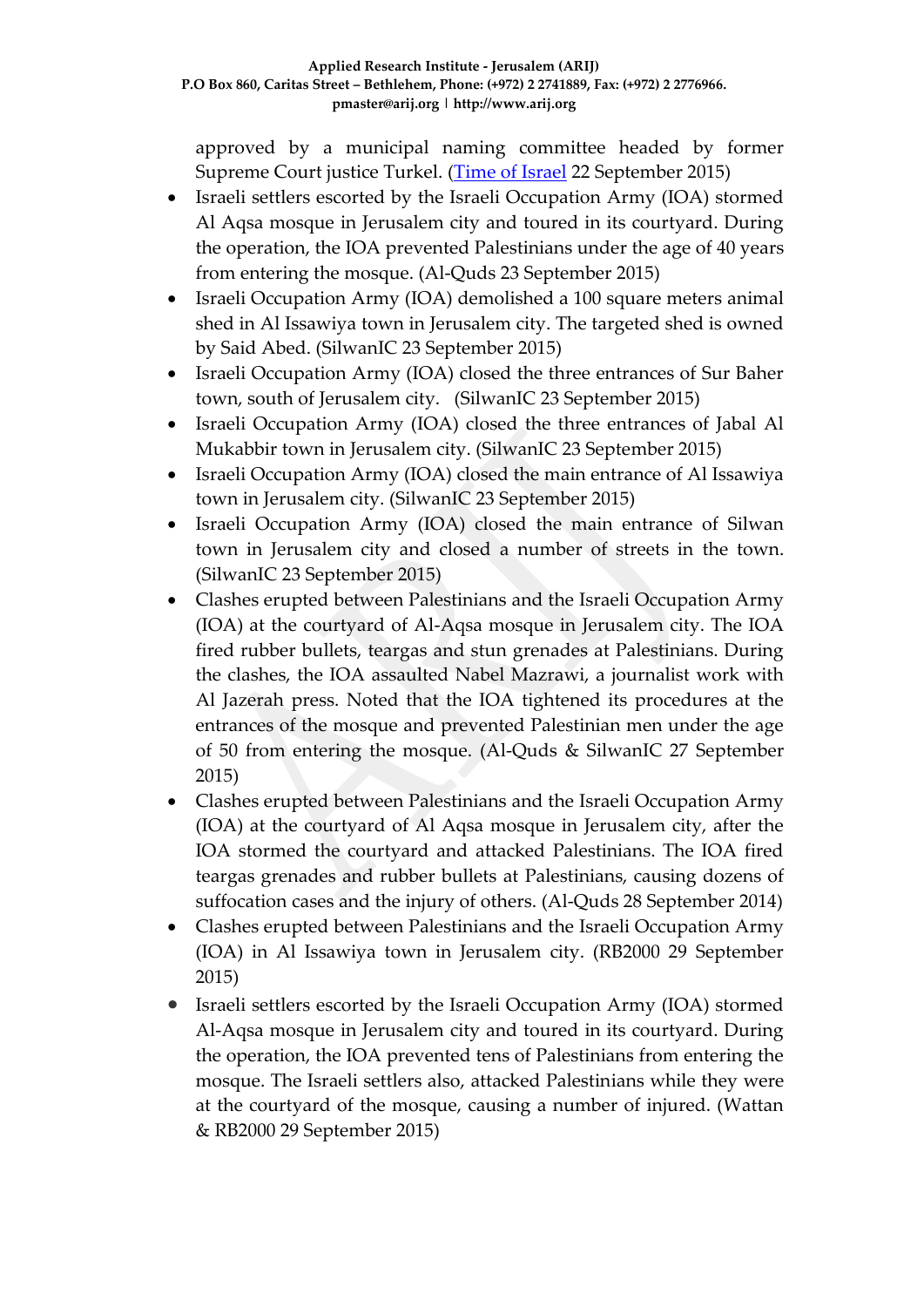- Israeli Occupation Army (IOA) assaulted a Palestinian woman while she was at the courtyard of Al Aqsa mosque in Jerusalem city. (Safa 30 September 2015)
- Israeli Occupation Army (IOA) removed the Palestinian flags from the roofs of several Palestinian houses and commercial structures in Shufat town, north of Jerusalem city. (RB2000 30 September 2015)
- Israeli settlers escorted by the Israeli Occupation Army (IOA) stormed and toured in the courtyard of Al Aqsa mosque in Jerusalem city. Noted that the IOA still prevented tens of Palestinian women from entering the mosque. (RB2000 30 September 2015)
- Thousands of Israeli settlers escorted by the Israeli Occupation Army (IOA) gathered at the courtyard of the Wailing Wall, at the western part of Al-Aqsa mosque in Jerusalem city and performed Talmudic rituals. (Safa 30 September 2015)

### **Hebron**

- Israeli Occupation Army (IOA) erected military checkpoints at the northern entrance of Hebron city, and at the entrances of Halhul and Sair towns. The IOA stopped and searched Palestinian vehicles and checked ID cards. (ARN 1 September 2015)
- Israeli Occupation Authorities decided to close the Ibrahimi mosque in the old city of Hebron on the 14<sup>th</sup>, 15<sup>th</sup>, 17<sup>th</sup>, 23<sup>rd</sup>,29<sup>th</sup> and 30<sup>th</sup> of September 2015, in front of the Palestinians, to allow the Israeli settlers to storm it. (PNN 1 September 2015)
- Issa Mohammad Abu 'Aram was injured after an Israeli settler tried to hit him by his vehicle while he at Masafer Yatta, east of Yatta town, south of Hebron city, after he ran over his sheep and killed 7 of them. (NBPRS 2 September 2015)
- Israeli Occupation Army (IOA) handed out a military order to demolish a school in Sha'ab al Batam area in Masaref Yatta. (Orient FM 2 September 2015)
- Israeli Occupation Army (IOA) prevented Al-Ahliya committee from restoration "Yaqin" tomb in Bani Na'im town in Hebron governorate. The IOA prevented the workers from entering the area and threatened to declared the area as "closed military zone". (Al-Quds 3 September 2015)
- Israeli Occupation Army (IOA) stormed and toured in several areas in Ad-Dhahiriya town, southwest of Hebron city. The IOA stopped and questioned Palestinians. (Pal Info 3 September 2015)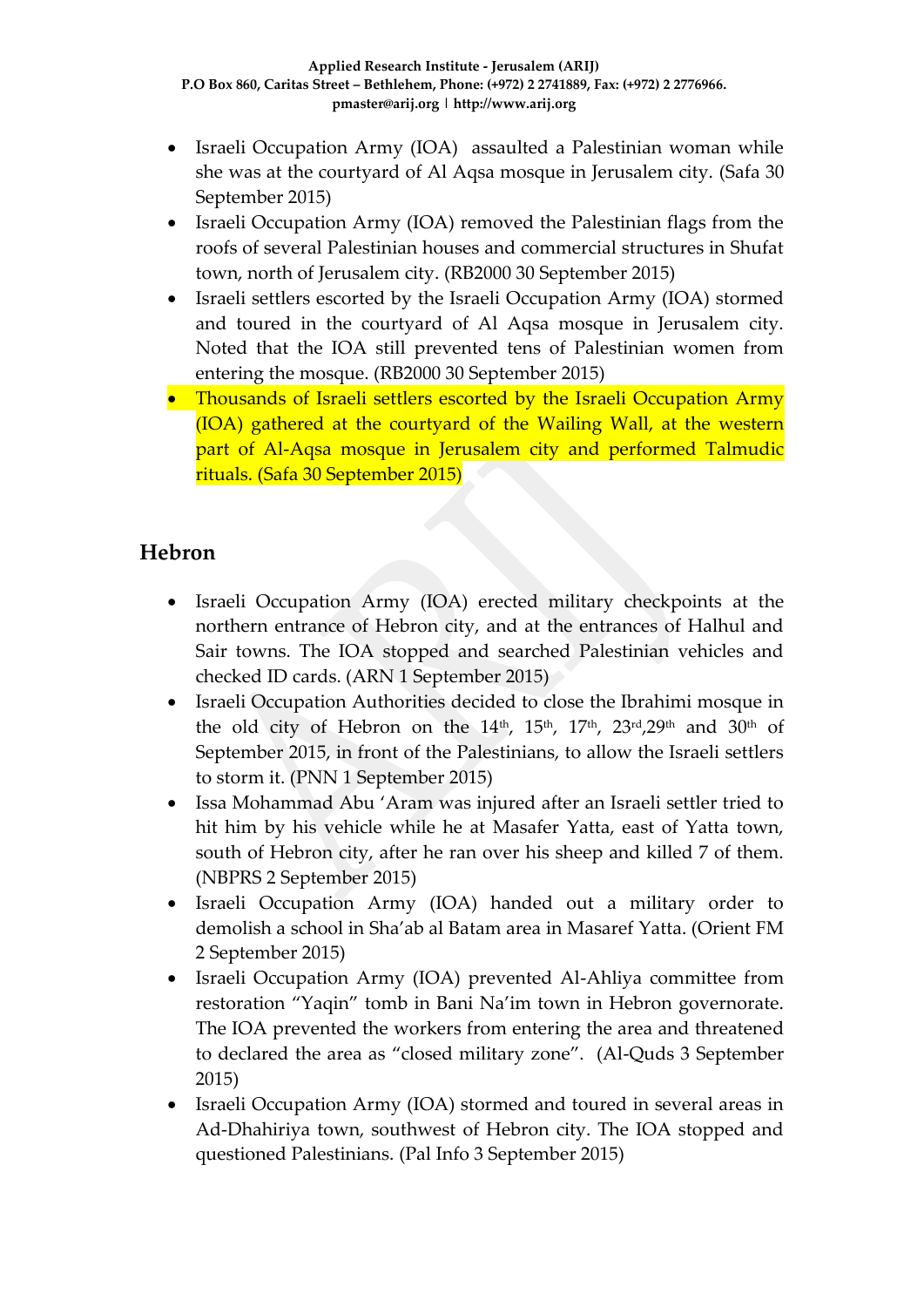- Israeli Occupation Army (IOA) prevented Palestinian farmers from working in their land, which located at the southern part of Karmi Zur settlement. The targeted land is owned by: Mediya, Aqil, Abu Yousif and Abu Daya families. (NBPRS 4 September 2015)
- Israeli settlers assaulted and injured Jadawi Hani Abu Hikal (21 years) in Tal Ar-Rumida neighborhood in Hebron city. (Al-Quds 5 September 2015)
- Israeli Occupation Army (IOA) stormed and searched a Palestinian house in Hebron governorate. The targeted house is owned by Said Nawa'ja who working as a "coordinator for the mobile clinic" in Susiya village, east of Yatta town, south of Hebron city. (Wattan 6 September 2015)
- Israeli Occupation Army (IOA) assaulted three Palestinian workers from Yatta town, south of Hebron city, while they were near Shim'a settlement. The Palestinians were identified as: Mohammad Riziq Ash-Shamasli (20 years), Faiz Ghanem Abu Qabitah (23 years) and Faiz Mohammad Harb (22 years). (Al-Quds 6 September 2015)
- Israeli settlers assaulted and injured two Palestinians; Abed Ar-Rahman Zuhair Al Bayad (17 years) and Ayman Al Fakhouri (21 years) while they were walking at Ash-Shuhada street in the central of Hebron city. (Wafa 6 September 2015)
- Israeli Occupation Army (IOA) erected military checkpoints at the southern and eastern entrances of Dura town in Hebron governorate. The IOA stopped, searched and detained dozens of Palestinian vehicles and checked ID cards. (RB2000 6 September 2015)
- Israeli Occupation Army (IOA) erected a sudden checkpoint at the eastern entrance of Halhul town, north of Hebron city. The IOA stopped and searched Palestinian vehicles. (RB2000 6 September 2015)
- Israeli Occupation Army (IOA) closed all the entrance of Ad-Dhahiriya town, southwest of Hebron city. The IOA also, stormed and searched dozens of Palestinian houses at Abu Injem area, south of the town(RB2000 6 September 2015)
- Israeli Occupation Army (IOA) assaulted and injured Bilal Abu Ramilah At-Tamimi (31 years) while he was at Jabal Johar neighborhood in the old city of Hebron. (Wafa 7 September 2015)
- Israeli Occupation Army (IOA) invaded and toured in several areas and neighborhoods in Yatta town and Hebron city. (Wafa 7 September 2015)
- Israeli Occupation Authorities handed out military orders to demolish three water wells and two residential tents in Khallet Ad-Dabe' area in Al-Mafqara village, east of Yatta town, south of Hebron city. The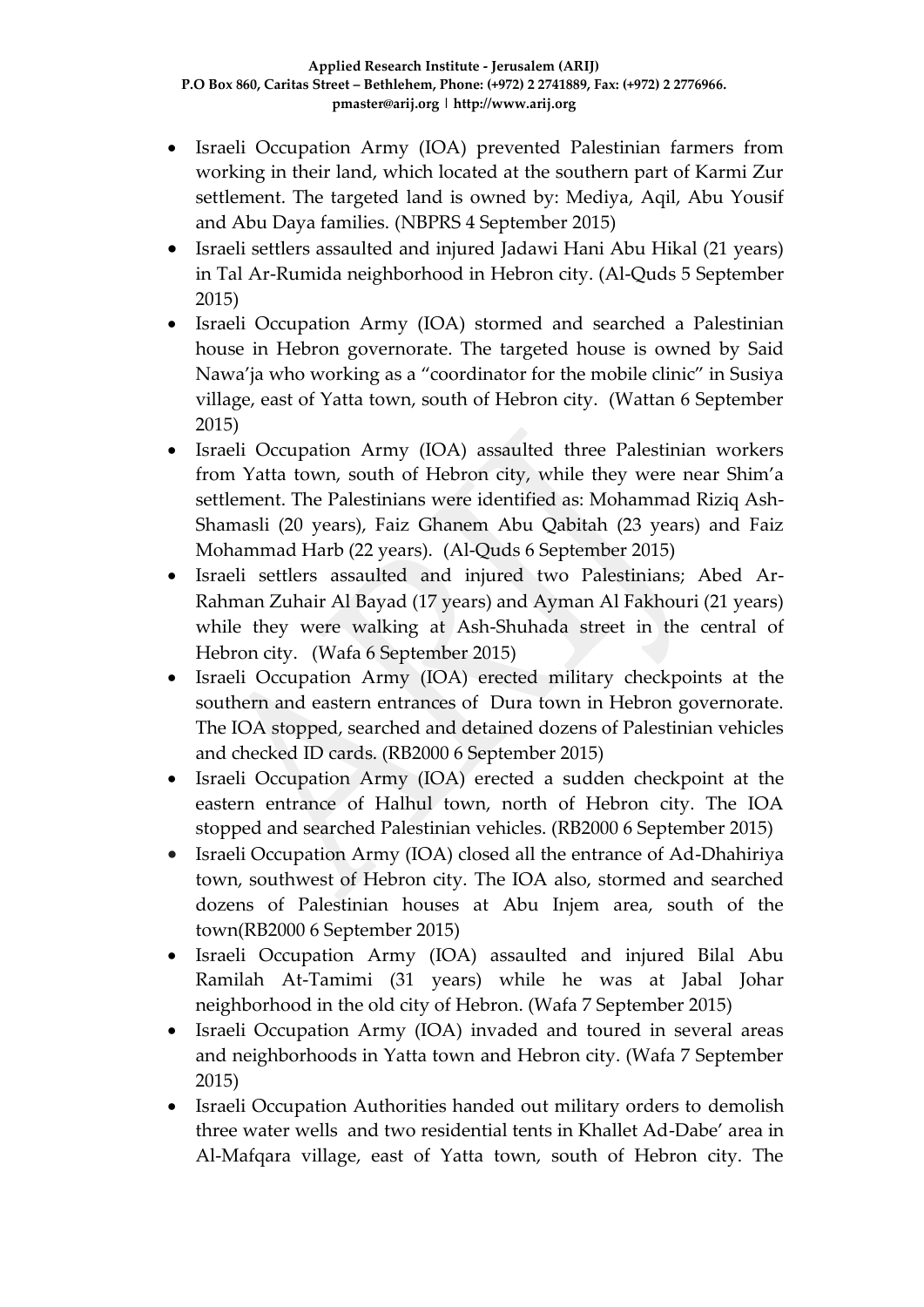targeted wells and tents are owned by Ad-Dababsa and Al Hamamda families. (RB2000 7 September 2015)

- Israeli Occupation Army (IOA) handed out military orders to demolish 6 residential structures in Al Halawa and Al Markez villages, east of Yatta town, south of Hebron city. The targeted structures are owned by: Mohammad, Khalil, Jamel, Isma'il, Ahmed and Younis Abu Aram. Noted that the targeted structures funded by the EU. (Wafa 7 September 2015)
- Israeli Occupation Army (IOA) invaded and toured in several areas and neighborhoods in Hebron city and Yatta town. (Wattan 8 September 2015)
- Israeli Occupation Army (IOA) erected military checkpoints at the entrances of Halhul and Sair towns in Hebron governorate. The IOA stopped and searched Palestinian vehicles and checked ID cards.(Wattan 8 September 2015)
- Israeli Occupation bulldozers escorted by the Israeli Army razed three dunums of agricultural land at Al Baq'a area, east of Hebron city, and seized a water network. (RB2000 9 September 2015)
- Clashes erupted between Palestinians and the Israeli Occupation Army (IOA) at the entrance of Al-Arroub refugee camp, north of Hebron city. The IOA fired teargas and stun grenades at Palestinians. (RB2000 10 September 2015)
- Israeli Occupation Army (IOA) invaded Al Fahes area at the southern part of Hebron city. Clashes erupted between Palestinians and the IOA. (RB2000 10 September 2015)
- Israeli Occupation Amy (IOA) stormed and searched a number of Palestinian houses in Hebron city. Two of the targeted houses are owned by: Radi Karama and Jamal Karama. (RB2000 10 September 2015)
- Israeli Occupation Army (IOA) prevented Awni Abu Shamsiya and his son Imad from Hebron city, from leaving the West Bank to Jordan. (Maannews 10 September 2015)
- Israeli settlers living in Karmi Zur settlement escorted by the Israeli Occupation Army (IOA) prevented Palestinian farmers and a group of International activists from working in land at Wad Al Amir area, north of Halhul town, north of Hebron city. (Al-Ayyam 11 September 2015)
- Israeli Occupation Army (IOA) stormed and searched dozens of Palestinian houses in Hebron city. One of the targeted houses owned by Rashdiya Abu Hadid. (Wafa 14 September 2015)
- Israeli Occupation Army (IOA) erected military checkpoints at the entrances of Sair, Halhul and Yatta towns in Hebron governorate. The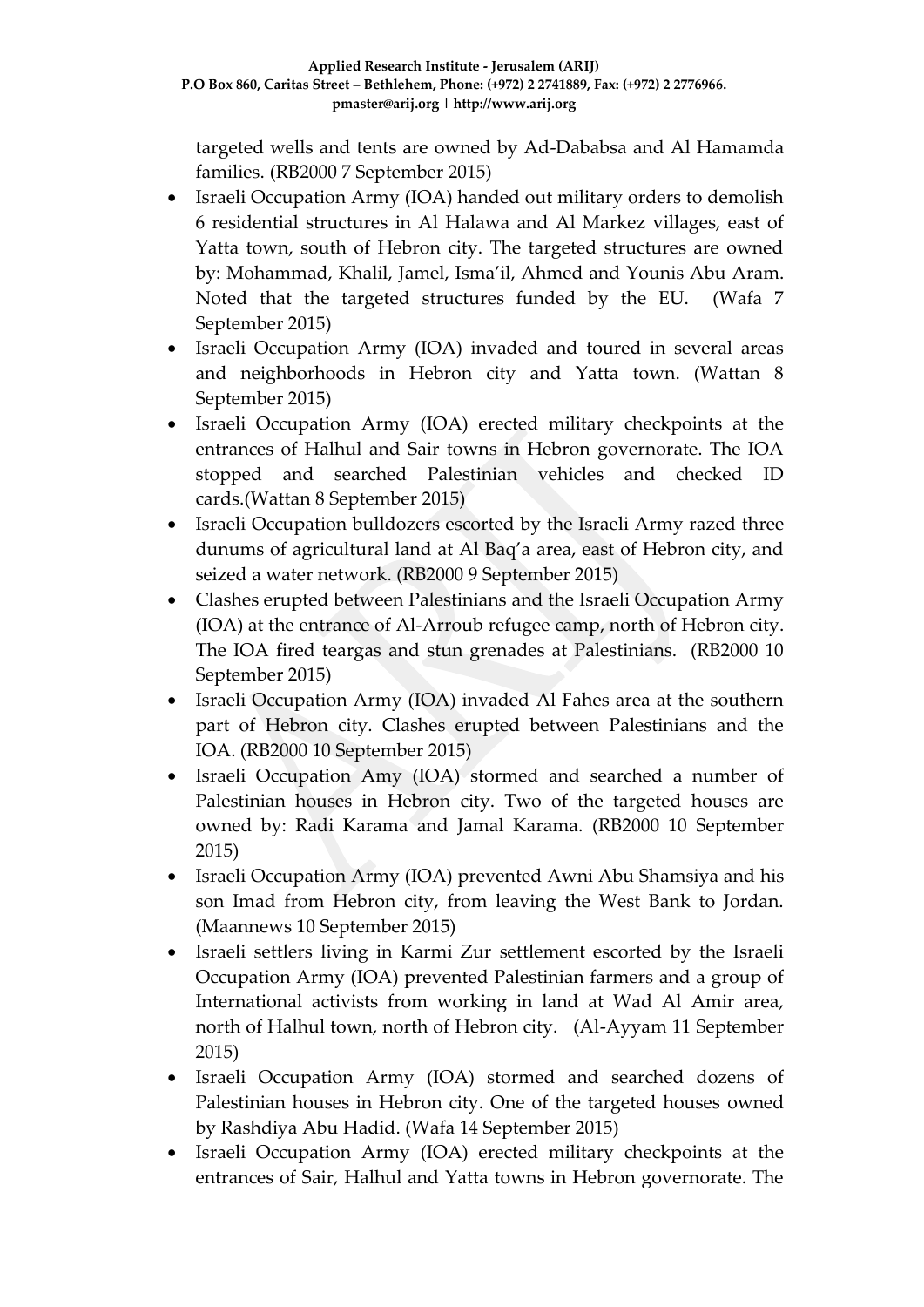IOA stopped and searched Palestinian vehicles and checked ID cards. (Wafa 14 September 2015)

- Clashes erupted between Palestinians and the Israeli Occupation Army (IOA) in Sair town, north of Hebron city. The IOA fired teargas and stun grenades at Palestinians and houses. (Safa 15 September 2015)
- Israeli Occupation Army (IOA) invaded and toured in several areas and neighborhoods in Halhul town, north of Hebron city. (Safa 15 September 2015)
- Israeli settlers escorted by the Israeli Occupation Army (IOA) stormed the Ibrahimi mosque in the old city of Hebron and toured in several areas in the city, and carried out provocative actions. During the operation, the IOA stopped and questioned dozens of Palestinians and checked their ID cards. (Pal Info 15 September 2015)
- Israeli Occupation Army (IOA) closed the Ibrahimi mosque in the old city of Hebron and prevented the Palestinians from entering it, under the claim of the Rosh Hashanah holidays. (Maannews 15 September 2015)
- Israeli Occupation Army (IOA) invaded and toured in several areas and neighborhoods in Idhna town, Al Kum village and Hebron city. (Wafa 16 September 2015)
- Israeli settlers escorted by the Israeli Occupation Army (IOA) stormed the Ibrahimi mosque in the old city of Hebron, performed Talmudic rituals and chanted anti-Palestinian slogans. (Pal Info 16 September 2015)
- Israeli settlers escorted by the Israeli Occupation Army (IOA) stormed the courtyard of a Palestinian house, located near the Ibrahimi mosque in the old city of Hebron, and tried to storm it. The targeted house is owned by Hazem Abu Rajab. During the operation, the Israeli settlers assaulted Muntaser Abu Rajab. (Raya 16 September 2015)
- Israeli Occupation Army (IOA) handed out military orders to demolish three houses (one of them consist of two floors) and a residential tent in Khirbet Khallit Al Maya area, east of Yatta town, south of Hebron city. The targeted houses are owned by: Mohammad Azzat Makhamrah Al Adra, Ismail An-Najar and Raid Mohammad Amour. (Maannews 17 September 2015)
- Israeli Occupation Army (IOA) fired stun grenades at a number of Palestinian workers while they were near the Israeli segregation wall near Ar-Ramadin village, southwest of Hebron city. (Pal Info 18 September 2015)
- Israeli Occupation Army (IOA) attacked a non-violent protest in Hebron city. The IOA fired rubber bullets and teargas grenades at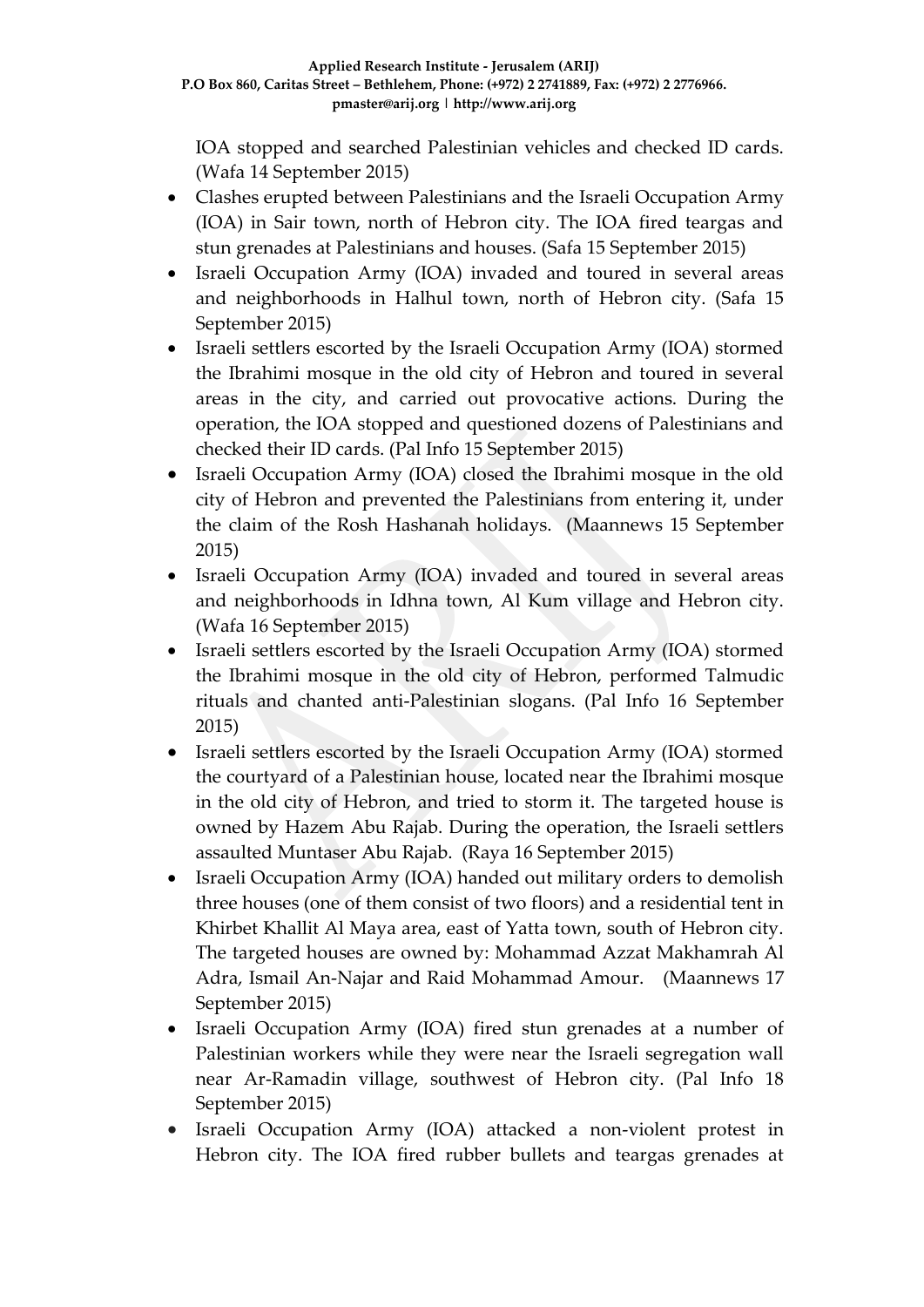Palestinians, causing dozens of suffocation cases and the injury of three people. (Al-Quds 18 September 2015)

- Clashes erupted between Palestinians and the Israeli Occupation Army (IOA) at the northern entrance of Halhul town, north of Hebron city. The IOA fired teargas and stun grenades at Palestinians, causing dozens of suffocation cases. During the clashes, the IOA arrested three Palestinians. (Al-Quds 18 September 2015)
- Israeli settlers stole a bicycle owned by a Palestinian boy from Hebron city. ( Maannews 18 September 2015)
- Israeli Occupation Army (IOA) stormed and searched dozens of Palestinian houses in Surif village, northwest of Hebron city. (Safa 20 September 2015)
- Clashes erupted between Palestinians and the Israeli Occupation Army (IOA) at the entrance of Sair town, north of Hebron city. The IOA fired rubber bullets, teargas and stun grenades at Palestinians, causing dozens of suffocation cases. (Orient FM 20 September 2015)
- Israeli Occupation Army (IOA) invaded and searched two Palestinian houses in Beit Ummer town, north of Hebron city and assaulted Nabila Khalil Mahmoud Abu Daya (20 years) and Jamilah Khalil Mahmoud Abu Daya (22 years). The IOA also, fired teargas grenades at rubber bullets at houses, causing dozens of suffocation cases. (Wafa 20 September 2015)
- Israeli settlers escorted by the Israeli Occupation Army (IOA) attended a concert in the courtyard of the Ibrahimi mosque in Hebron city. (PNN 20 September 2015)
- Omar Idres (7 years) was injured after an Israeli settler ran over him while he was near the Ibrahimi mosque in the old city of Hebron. (Wafa 20 September 2015)
- Israeli Occupation Army (IOA) closed the main entrance of Beit Einun village, north of Hebron city. (Pal Info 20 September 2015)
- Clashes erupted between Palestinians and the Israeli Occupation Army (IOA) at Halhul bridge, north of Hebron city. The IOA fired teargas and stub grenades at Palestinians. (PNN 21 September 2015)
- Clashes erupted between Palestinians and the Israeli Occupation Army (IOA) in Beit Ummer town, north of Hebron city. The IOA fired live and rubber bullets and teargas grenades at Palestinians, causing tens of suffocation cases and the injury of three people; one of them identified as: Hamza Ayman Mohammad 'Ana'im Abu 'Ayeash (17 years). (Raya 21 September 2015)
- Clashes erupted between Palestinians and the Israeli Occupation Army (IOA) at Bab Az-Zawiya area in Hebron city. (PNN 21 September 2015)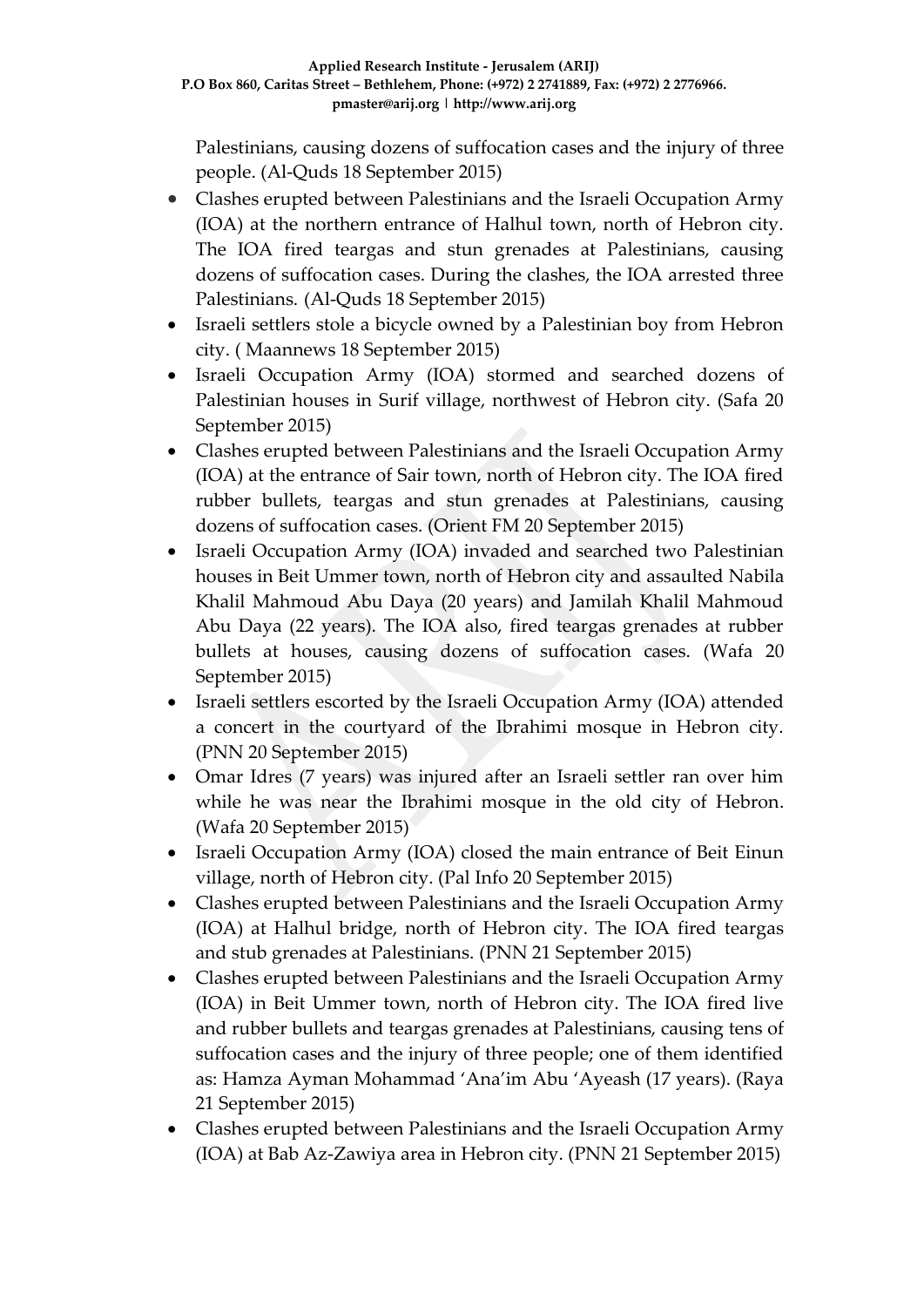- Israeli Occupation Army (IOA) erected a military checkpoint at the entrance of Halhul town, north of Hebron city. The IOA stopped and searched Palestinian vehicles and checked ID cards. (Pal Info 21 September 2015)
- Israeli Occupation Army (IOA) stormed and searched dozens of Palestinian houses in Al-Burj village, southwest of Hebron city. Three of the targeted houses are owned by: Abed Al-Jalel Hassan Talahmah, Khalil Hassan Harb Talahma and Rami Mohammad Ahmed Mashrqa. (Wafa 22 September 2015)
- Israeli Occupation Army (IOA) invaded and toured in a number of Palestinian areas and neighborhoods in Beit Ummer town, north of Hebron city, and took photos for tens of houses. Clashes erupted between Palestinians and the IOA, where the IOA fired teargas and stun grenades at Palestinians, causing dozens of suffocation cases. (Wafa 22 September 2015)
- Hadil Salah Al Hashlamun (18 years) was seriously injured after the Israeli Occupation Army (IOA) stationed at an Israeli Military checkpoint at Ash-Shuhada street in Hebron city, opened fire at her while she was crossing the checkpoint. The IOA also, prevented the Palestinian Ambulance from reaching her. (Al-Quds & Wattan 22 September 2015)
- Di'a Abed Al Halem At-Talahmah (21 years) was killed after the Israeli Occupation Army (IOA) opened fire at him during clashes that erupted between Palestinians and the IOA at the Khursa road junction in Dura town, west of Hebron city. (Maannews 22 September 2015)
- Hadil Salah Ad-Diyn Al Hashlamoun (18 years) died of wounds he sustained after the Israeli Occupation Army (IOA) while he was crossing an Israeli military checkpoint at the entrance of Ash-Shuhada street in Hebron city. (Al-Quds 23 September 2015)
- Israeli settlers living in Ramat Yeshay outpost assaulted Sara Ghanem (14 years) and Faraj Al Qasrawi (9 years) in Tal Al-Rumida neighborhood in Hebron city. (Al-Ayyam 24 September 2015)
- Israeli Occupation Army (IOA) erected military checkpoints at the entrance of Dura, Deir Samit and Beit 'Awa towns in Hebron governorate. The IOA stopped and searched Palestinian vehicles and checked ID cards. (RB2000 25 September 2015)
- Israeli Occupation Army (IOA) invaded and toured in several neighborhoods and areas in Hebron city, and erected military checkpoints. (Raya 26 September 2015)
- Israeli Occupation Army (IOA) attacked a non-violent protest against the confiscation of "Beit Al Baraka", at the entrance of Al Arroub refugee camp, north of Hebron city. (Al-Quds 27 September 2015)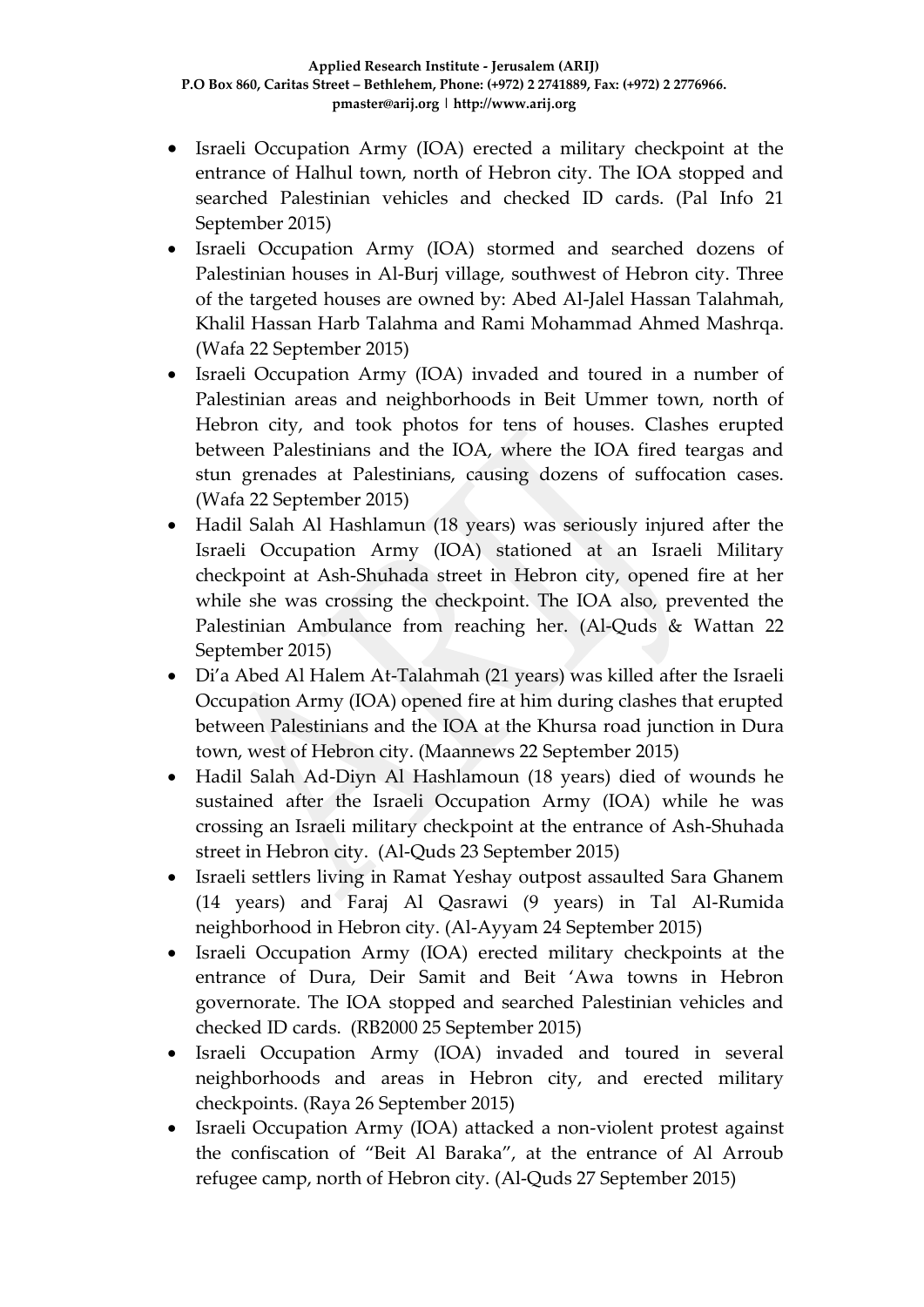Palestinians Excluded From Israel Police Map of Southern West Bank. According to the map, which hangs in the Kiryat Arba-Hebron police station, the population of the region is 81,000, 99.6 percent of whom are Jewish. The map of the Hebron region used by the Israel Police excludes all the Palestinian villages and communities in the area, other than the three big cities, and omits written data about the Palestinian population. In the map's segmentation of the terrain between "built-up" and "open" areas, the populated Palestinian areas are included under "open". The map was published in 2014 by the police's planning division and bears the signature of division head Maj. Gen. Danny Chen. The Hebron sector in the Judea and Samaria police district covers the southern West Bank (up to and including Bethlehem) but not the Judean Desert. The map, a photograph of which was obtained by Haaretz, is framed and hangs on the wall in the patrol room of the Kiryat Arba-Hebron police station. It consists of a large information board, in the center of which is the map. Only the cities of Bethlehem, Halhul and Hebron appear on the map, alongside Israeli settlements (but excluding unauthorized outposts). The other Palestinian cities, towns, villages, shepherding communities – together numbering more than 200 localities – don't appear. Areas A, B and C as defined by the Oslo Accords are color coded. The police don't operate in Area A, but are authorized to operate in areas B and C, in other words to enter the dozens of villages and communities in those areas. They are also authorized to detain, arrest and issue traffic tickets to any Palestinian travelling the roads in Area C. The information section of the map puts the "number of residents" at 82,000. An asterisk points to a note that reads "Irrespective of the Palestinian population." The religious segmentation of the area is given as 99.6 percent Jews and 0.4 percent others. The list also includes population growth information (6 percent), number of settlements (28, seven urban and the rest rural) and the breakdown of the population (82.9 percent urban and the rest rural). The police's Hebron sector roughly coincides with two Palestinian governorates: Hebron and Bethlehem, with a combined area of 1,680 km2. The "area of the station" (i.e. the area covered by the sector without division into A, B and C) is  $-$  according to the map  $-$ 1473 km2, of which 0.7 percent is built-up and 99.3 percent is "open" – i.e. the opposite of built-up. In practice, however, the built-up area in the Hebron and Bethlehem governorates is 6.5 percent or 104 km2 (as of 2011,) according to the Bethlehem-based Jerusalem Institute for Applied Research. It's worth noting that the website of the police's Judea and Samaria district gives different figures: 1,600 km2 for the Hebron sector, as opposed to 1,473 km2 on the map in the police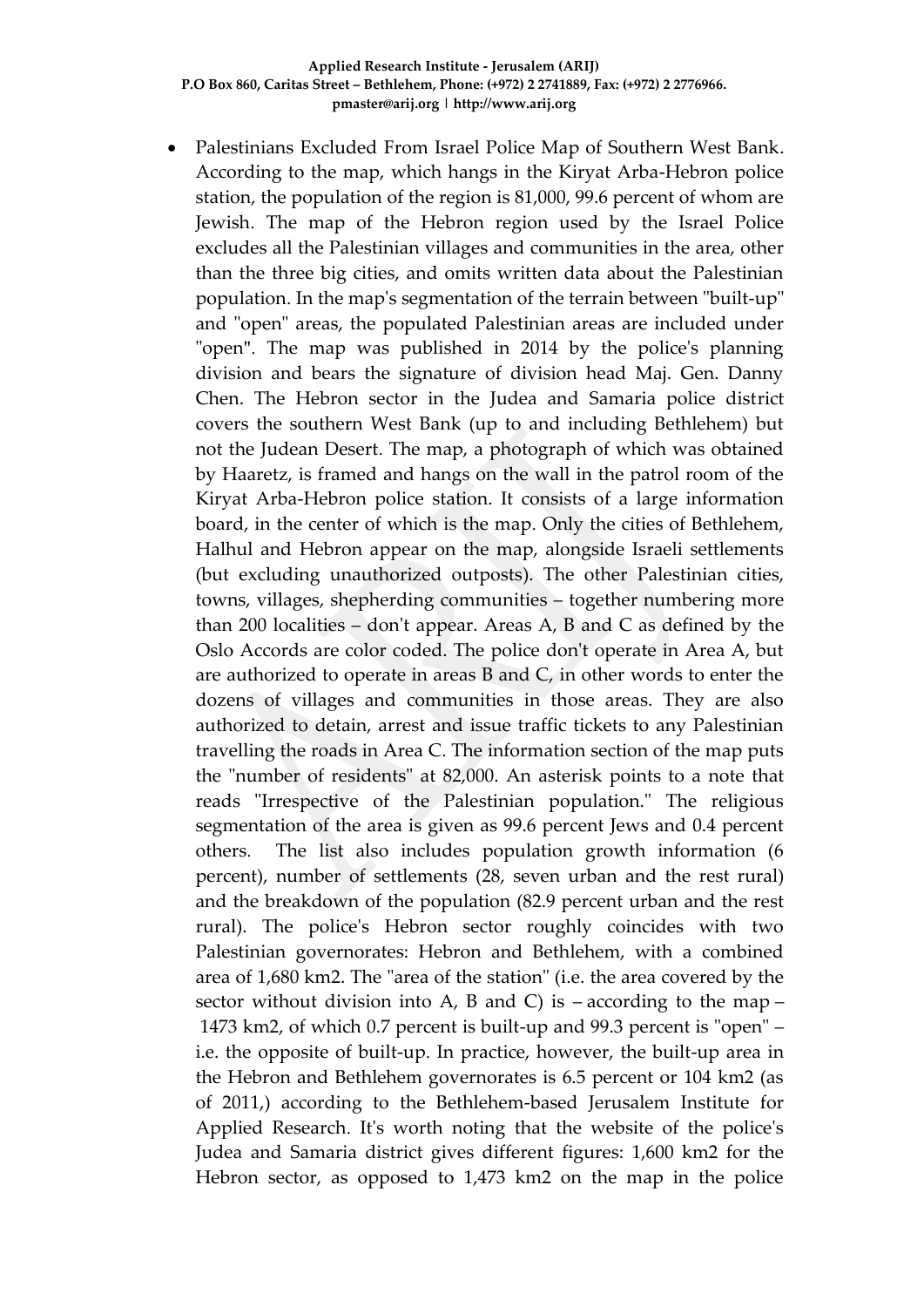station, 32 settlements (28 on the map) and 62,000 residents. The website also notes that 811,000 Palestinians live in the sector in 99 communities. The Israel Police responded: "We stress forcefully that the Israel Police operates professionally and equally with no connection to the identity of the citizens. Maps are a tool that provides visual representation for the officers and policemen and in no way encompasses a position, type of action or attitude to the population for which the force in the sector is responsible."When the Israel Police compiles a demographic profile, it is based entirely on public data from the Central Bureau of Statistics, which does not publish population estimates about the Palestinian communities and is not authorized to provide population estimates that are not based on its data. "It goes without saying that the comment relating to the Palestinian population refers only to the way that demographic data is calculated and nothing else. All the localities in the sector, without reference to their identities, appear in the police's computerized mapping system, as well as the map itself". [\(Haaretz](http://www.haaretz.com/news/israel/.premium-1.677631) 27 September 2015)

- Israeli Occupation Army (IOA) stormed and toured in several areas and neighborhoods in Hebron city. (Wattan 28 September 2015)
- Israeli Occupation Army (IOA) invaded and searched dozens of areas and neighborhoods in Taffuh. Ad-Dhahiriya and Yatta towns in Hebron governorate. (Wattan 28 September 2015)
- Israeli Occupation Army (IOA) erected military checkpoints at the entrances of Sair and Halhul towns in Hebron governorate. The IOA stopped and searched Palestinian vehicles and checked ID cards. (Wafa 28 September 2015)
- Israeli Occupation Authorities decided to close the Ibrahimi mosque in the old city of Hebron on the 29<sup>th</sup> and 30<sup>th</sup> of September 2015. (RB2000) 28 September 2015)
- Israeli Occupation Army (IOA) assaulted and injured Mahmoud Talal Manasrah (23 years) after stopping him at an Israeli checkpoint erected at the entrance of Bani Na'im town in Hebron governorate. (RB2000 29 September 2015)
- Israeli Occupation Army (IOA) invaded and toured in several areas and neighborhoods in Beit Ummer town, north of Hebron city. (Pal Info 29 September 2015)
- Clashes erupted between Palestinians and the Israeli Occupation Army (IOA) at Bab Az-Zawiya neighborhood in Hebron city. (RB2000 29 September 2015)
- Israeli Occupation Army (IOA) erected military checkpoints at the northern entrance of Hebron city and at the main entrances of Sair and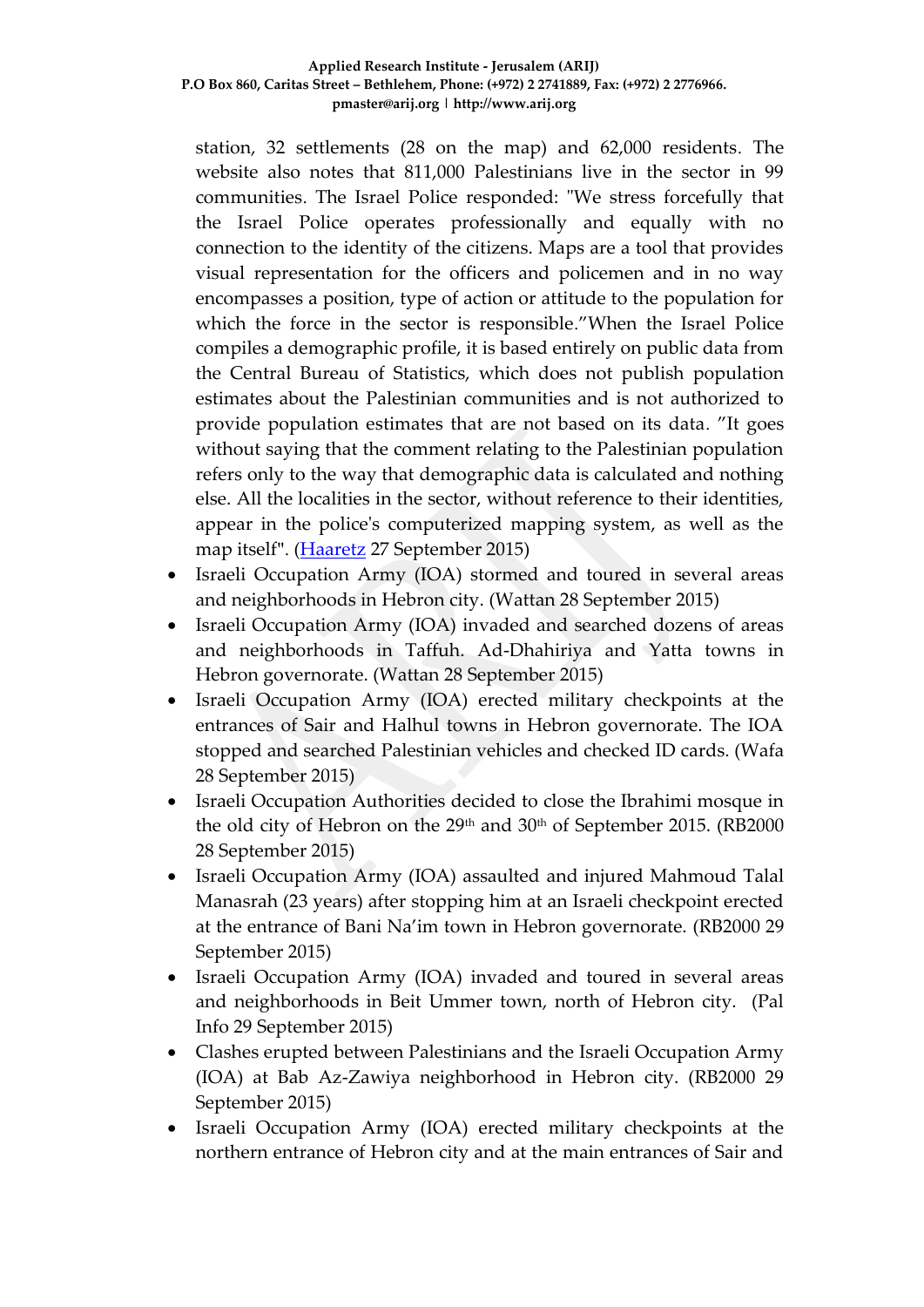Hahlul towns. The IOA stopped and searched Palestinian vehicles and checked ID cards. (RB2000 29 September 2015)

- Clashes erupted between Palestinians and the Israeli Occupation Army (IOA) around Tareq Ben Ziyad school in Hebron city. The IOA fired rubber bullets, teargas and stun grenades at Palestinians, causing dozens of suffocation cases. (Raya 30 September 2015)
- Israeli settlers living in Ma'om,. Karmel, Susiya, Avigal, Metzpe Ya'ir, Beit Yattir and Havat Ma'on escorted by the Israeli Occupation Army (IOA) stormed the archaeological park in Al Karmel village, east of Yatta town, south of Hebron city, toured in park and performed Talmudic rituals. (Maannews 30 September 2015)

# **Qalqilyah**

- Israeli settlers living in Keddumim settlement destroyed the main transmission tower providing electricity to Kafr Qaddum village, east of Qalqiliya city, causing a power outage across the village for several hours. (Al-Quds 2 August 2015)
- Israeli Occupation Army (IOA) attacked the weekly non-violent protest against the segregation wall and settlements in Kafr Qaddum village, east of Qalqiliyah city. The IOA fired live and rubber bullets and teargas grenades, causing dozens of suffocation cases and the injury of Riyad Shtiwi (42 years). (Al-Quds 4 September 2015)
- Four Palestinians were injured and dozens suffered gas inhalation after the Israeli Occupation Army (IOA) raided the weekly non-violent protest against the segregation wall and settlements in Kafr Qaddum village, east of Qalqiliyah city. The IOA fired rubber bullets, teargas and stun grenades at participants. (Al-Quds 11 September 2015)
- Israeli Occupation Army (IOA) stormed and searched a Palestinian house in Kafr Qaddum village, east of Qalqiliyah city, and detained the residents in a small room. The targeted house is owed by Loay Izriqat. (PNN 11 September 2015)
- Israeli Occupation Army (IOA) attacked the weekly non-violent protest against the segregation wall and settlements in Kafr Qaddum village, east of Qalqiliyah city. The IOA fired live and rubber bullets, teargas and stun grenades at participants, causing dozens of suffocation cases and the injury of three people; identified as: Nasser Barham, Mohammad Abdalla and Bashar Ishtawi. (Al-Quds 18 September 2015)
- Israeli Occupation Army (IOA) attacked the weekly non-violent protest against the segregation wall and settlements in Kafr Qaddum village,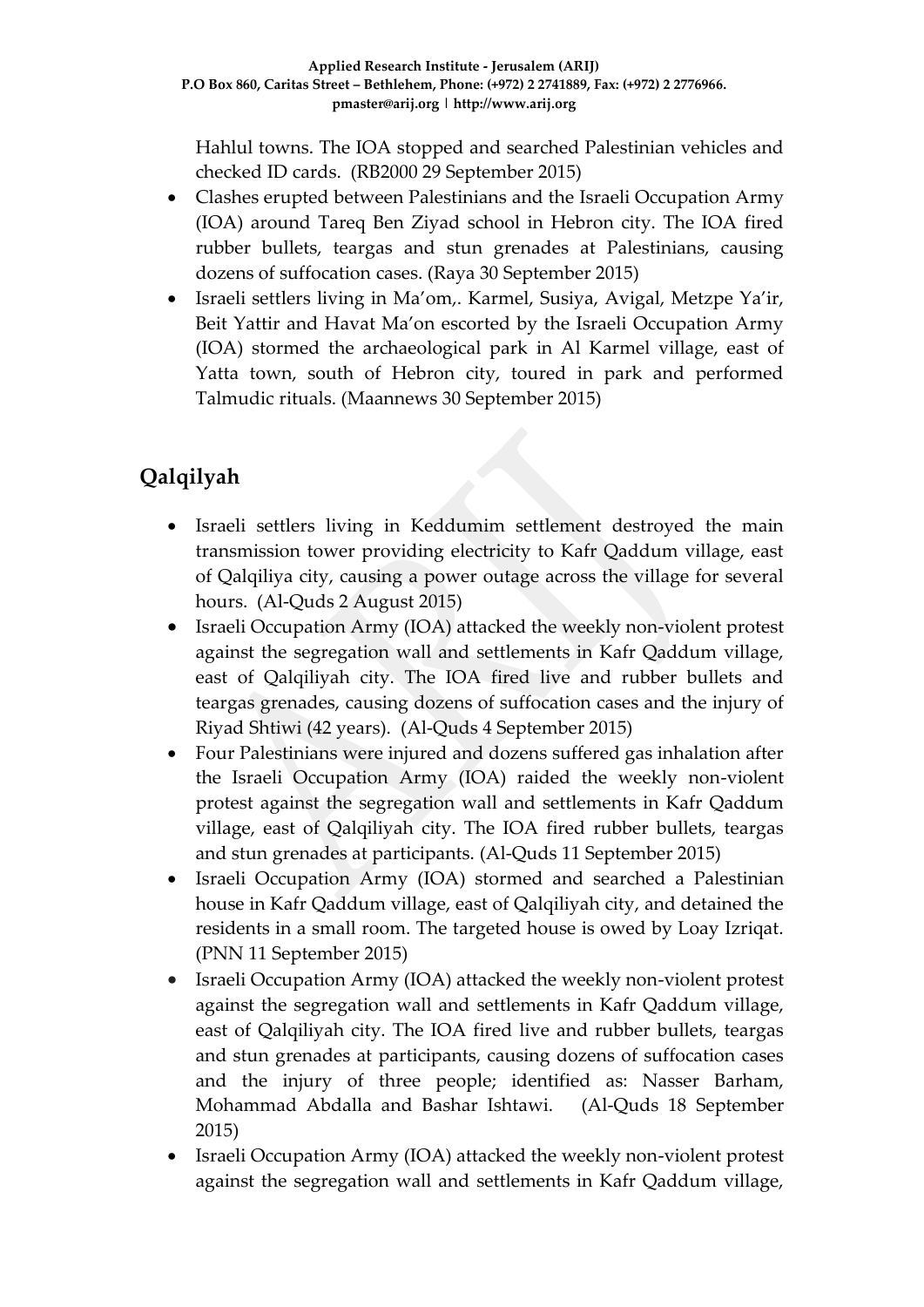east of Qalqiliyah city. The IOA fired teargas and stun grenades at Palestinians, causing the injury of the Director of the Palestinian Police in Nablus city and his daughter. (Al-Quds 25 September 2015)

### **Tubas**

• Israeli Occupation Army (IOA) issued an order threatened to confiscate tools from Khirbet Um Al Jamal area in the northern of Jordan valley, if the residents did not evacuate the area. Noted that the Israeli Authorities confiscated an agricultural tractor owned by Salem Ka'abnah after they detained it for more than a month. (Raya 16 September 2015)

### **Ramallah**

- Israeli Occupation Army (IOA) invaded a Palestinian building in Um Ash-Sharaiyet neighborhood in Al Bireh city. As a result, clashes erupted between Palestinians and the IOA. (RB2000 1 September 2015)
- Two Palestinians were injured and dozens suffered gas inhalation during clashes that erupted between Palestinians and the Israeli Occupation Army (IOA) near Al –'Am'ari refugee camp, south of Ramallah city. The IOA fired rubber bullets, teargas and stun grenades at Palestinians and houses. (Maannews 3 September 2015)
- Israeli Occupation bulldozers escorted by the Israeli Occupation Army (IOA) demolished four houses and three animal and agricultural barracks in At-Tayba village, northeast of Ramallah city. the targeted houses inhabited by 25 Palestinians and owned by Arab Al-Ka'abnah Bedouin community. Clashes erupted between Palestinians and the IOA, where the IOA fired live bullets, teargas and stun grenades at Palestinians. (Wafa & RB2000 3 September 2015)
- Israeli Occupation Army (IOA) attacked the weekly non-violent protest against the segregation wall and settlements in Bilin village in Ramallah governorate. The IOA fired rubber bullets, teargas and stun grenades at participants, causing dozens of suffocation cases. (RB2000 4 September 2015)
- Israeli Occupation Army (IOA) attacked the weekly non-violent protest against the segregation wall and settlements in An-Nabi Saleh village, north of Ramallah city. The IOA fired teargas and stun grenades at participants, causing dozen of suffocation cases. During the operation, the IOA detained five Palestinians, identified as: Dar Ali Dar,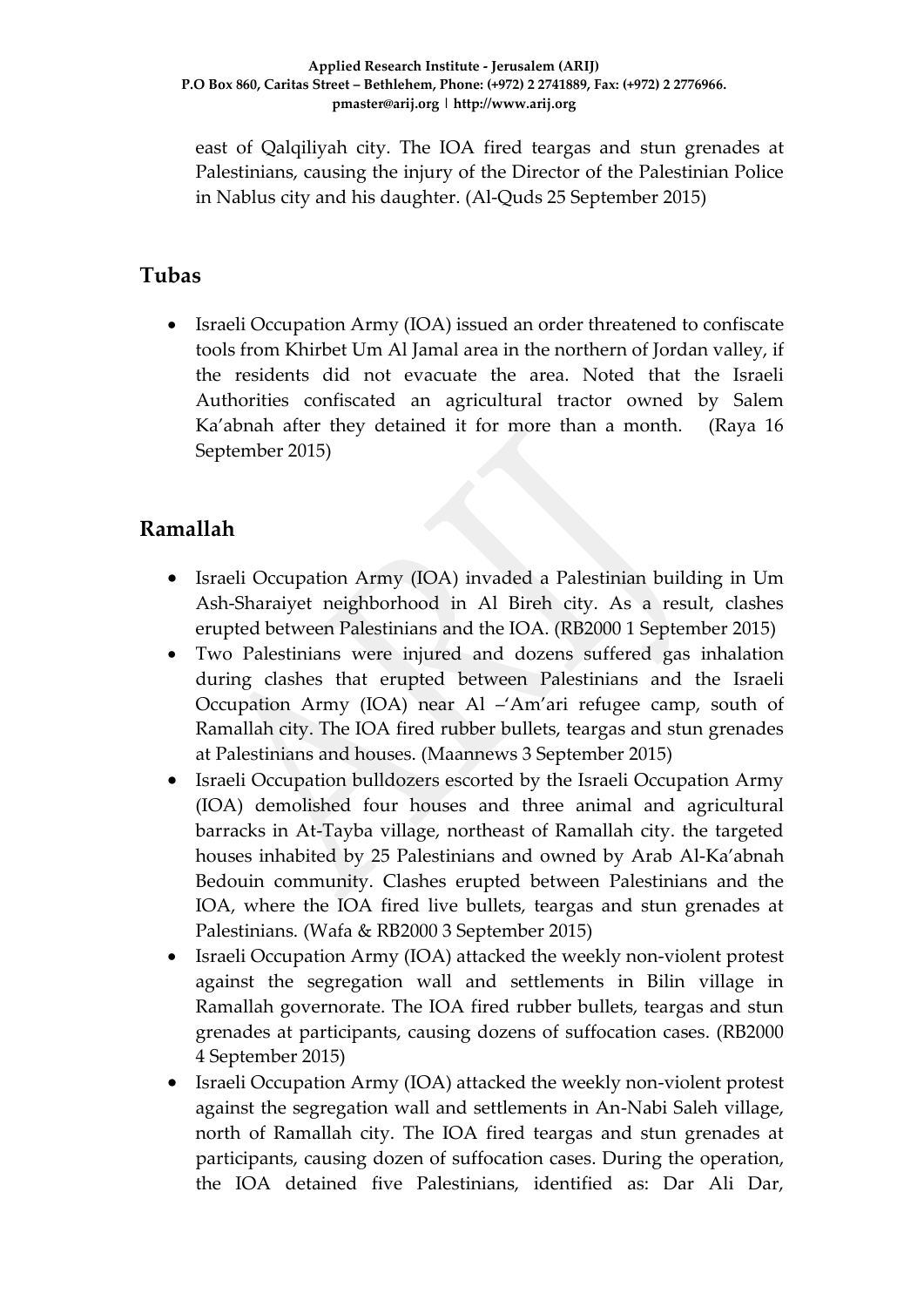Mahmoud Zawahra, Mohammad Al Khateb, Jamel Al Barghouthi and Luma Nazeh. (Al-Quds 4 September 2015)

- Israeli prosecutors decided to arrest four member of At-Tamimi family (3 women and a girl) who lives in An-Nabi Saleh village in Ramallah governorate, under the claim that they attacked an Israeli soldier on the 28th of August 2015. (Wattan 6 September 2015)
- Israeli Occupation Army (IOA) fired teargas grenades at a Palestinian school in Kharbatha al Misbah village, west of Ramallah city, causing dozens of suffocation cases among the students. (Wattan 9 September 2015)
- Israeli Occupation Army (IOA) erected military checkpoints in Beit 'Ur At-Tahta and Kharbatha Al Misbah villages in Ramallah governorate. The IOA stopped and searched Palestinian vehicles and checked ID cards. (RB2000 9 September 2015)
- Israeli Occupation Army (IOA) attacked the weekly non-violent protest against the segregation wall and Israeli settlements in An-Nabi Saleh village, north of Ramallah city. The IOA fired rubber bullets, teargas and stun grenades at participants, houses and land, causing dozens of suffocation cases and the injury of a Palestinian and the torch of a number of olive trees. (Zaman Press 11 September 2015)
- Clashes erupted between Palestinians and the Israeli Occupation Army (IOA) at the entrance of Al Jalazoun refugee camp, north of Ramallah city. The IOA fired teargas grenades at Palestinians and houses, causing dozens of suffocation cases. (Pal Today 11 September 2015)
- Israeli Occupation Army (IOA) attacked the weekly non-violent protest against the segregation wall and the Israeli settlements in Bilin village in Ramallah governorate. The IOA fired rubber bullets, teargas and stun grenades at participants, causing dozes of suffocation cases. (PNN 11 September 2015)
- Israeli Occupation Army (IOA) attacked a non-violent protest in Bilin village, northwest of Ramallah city. The IOA fired rubber bullets, teargas and stun grenades at Palestinians causing dozens of suffocation cases. (Wafa 16 September 2015)
- Israeli Occupation Army (IOA) attacked the weekly non-violent protest against the segregation wall and settlements in Bilin village in Ramallah governorate. The IOA fired rubber bullets, teargas and stun grenades at participants, causing dozens of suffocation cases. (Wattan 18 September 2015)
- Clashes erupted between Palestinians and the Israeli Occupation Army (IOA) in Abud village, northwest of Ramallah city. The IOA fired rubber bullets and teargas grenades at Palestinians, causing dozens of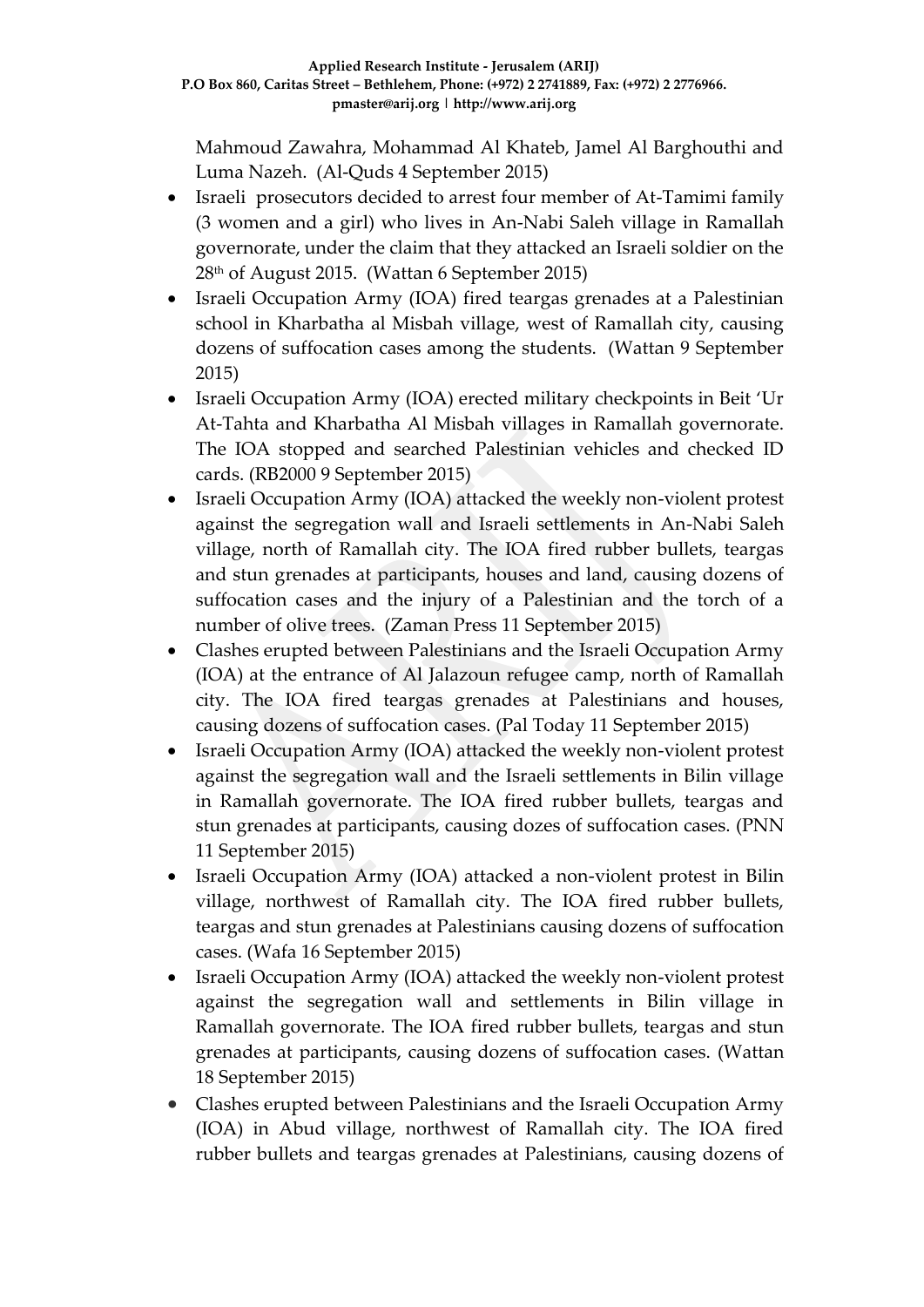suffocation cases and the injury of four people. (Al-Quds 18 September 2015)

- Clashes erupted between Palestinians and the Israeli Occupation Army (IOA) at the entrance of Al Jalazoun refugee camp, north of Ramallah city. The IOA fired live and rubber bullets and teargas grenades, causing the injury of 2 Palestinians. (Al-Quds 18 September 2015)
- Clashes erupted between Palestinians and the Israeli Occupation Army (IOA) near the Israeli Jail of Ofar, near Beituniya town in Ramallah governorate. The IOA fired live and rubber bullets and teargas grenades at Palestinians, causing dozens of suffocation cases and the injury of 15 people. (Maannews 18 September 2015)
- Israeli Occupation Army (IOA) stormed and searched a Palestinian house in Silwad town, northeast of Ramallah city, destroyed the house contents, and assaulted the residents. The targeted house is owned by Mu'amar Ayad. During the operation, clashes erupted between Palestinians and the IOA, where the IOA fired live bullets, causing the injury of a Palestinian. The IOA also, arrested Maher Thaljiya and Riyad Allan and transferred them to unknown location. (Maannews 18 September 2015)
- Israeli Occupation Army (IOA) attacked the weekly non-violent protest against the segregation wall and settlements in An-Nabi Saleh village, north of Ramallah city. The IOA fired rubber bullets and teargas grenades at participants. (Maannews 18 September 2015)
- Clashes erupted between Palestinians and the Israeli Occupation Army (IOA) near the Israeli Jail of Ofar, west of Ramallah city. The IOA fired rubber bullets, teargas and stun grenades at Palestinians, causing dozens of suffocation cases. (Al-Quds 22 September 2015)
- Israeli Occupation Army (IOA) attacked the weekly non-violent protest against the segregation wall and settlements in Bilin village, northwest of Ramallah city. The IOA fired rubber bullets, teargas and stun grenades at participants, causing dozens of suffocation cases and the injury of three people. (Maannews 25 September 2015)
- Israeli Occupation Army (IOA) stormed Beit Rima village in Ramallah governorate and surrounded a farm. Clashes erupted between Palestinians and the IOA. During the clashes, the IOA destroyed part of the farm and arrested two Palestinians, identified as: Adli Farah Ar-Rimawi and Mohammad Shukri Ar-Rimawi. (Al-Quds 29 September 2015)
- Clashes erupted between Palestinians and the Israeli Occupation Army (IOA) near DCO military checkpoint, northeast of Ramallah city. The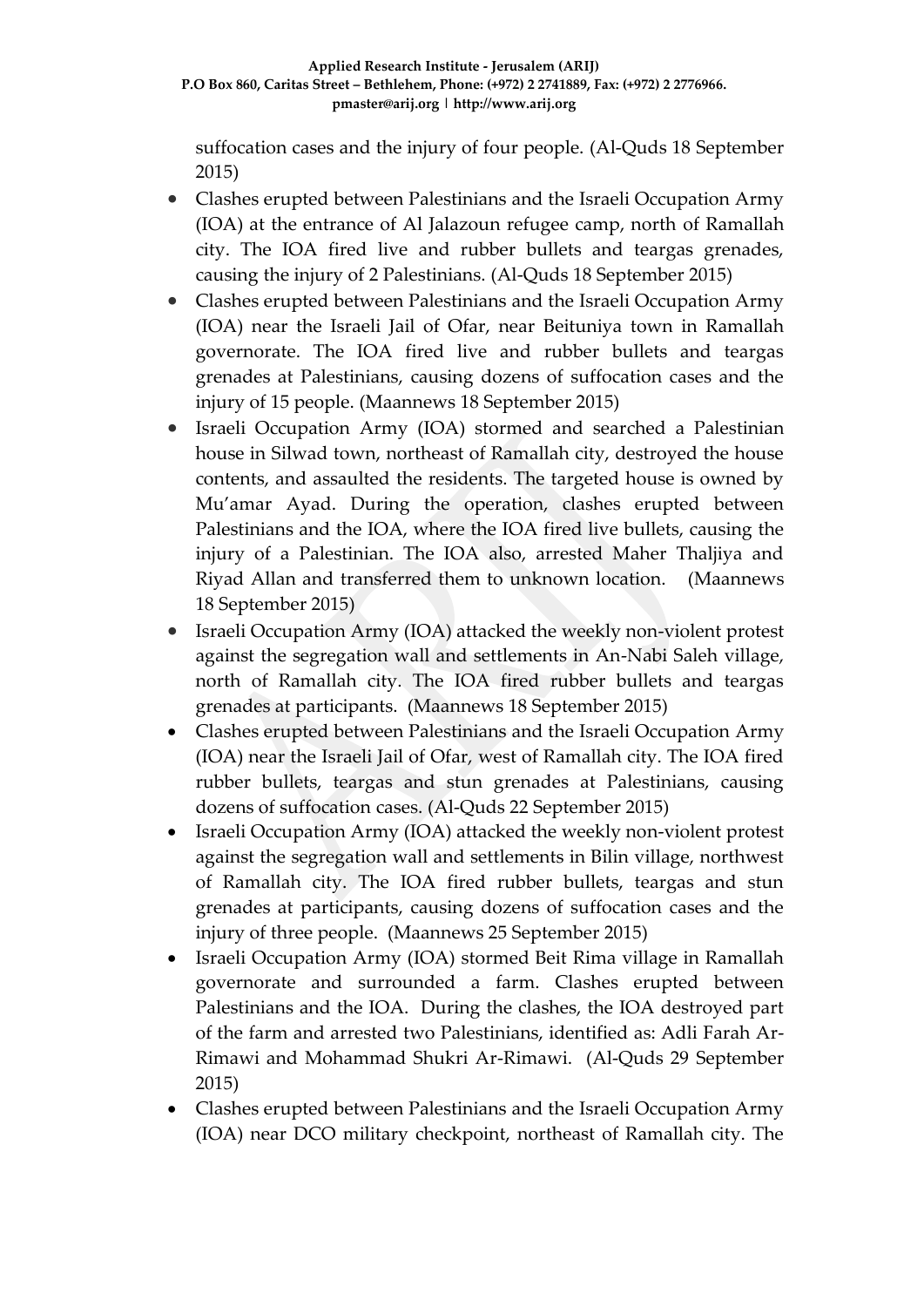IOA fired teargas and stun grenades at Palestinians, causing dozens of suffocation cases. (Safa 29 September 2015)

- In response to the petition: The state will legitimize Adi Ad outpost in Ramallah governorate. State Attorney's Office announced that that they intends to legitimize the outpost of Adi Ad Binyamin, in response to a petition filed by "Yesh Din" which called for the evacuation of the illegal outpost. The petition was filed late last year on behalf of dozens of villagers in the [Palestinian](http://tags.walla.co.il/%D7%A4%D7%9C%D7%A1%D7%98%D7%99%D7%A0%D7%99%D7%9D) [Turmusayya, Al Moaiir, Area & Jalud.](http://tags.walla.co.il/%D7%AA%D7%95%D7%A8%D7%9E%D7%95%D7%A1_%D7%A2%D7%99%D7%90) [\(Wallah](http://news.walla.co.il/item/2893409) 30 September 2015)
- Israeli Occupation Army (IOA) closed two roads and a checkpoint around Ramallah city; Al Mahkama checkpoint, Beitin and Al Jalazoun roads. (PNN 30 September 2015)

## **Jericho**

## **Salfit**

- Israeli Occupation Army (IOA) closed for few hours the main road link between Salfit city and Biddya village, northwest of Salfit city. (RB2000 1 September 2015)
- Israeli settlers living in leshem outpost razed Palestinian lands owned by four Palestinian villages; Kafr Ad-Dik. Sarta, Rafat and Deir Balut, in Salfit governorate. (Orient FM 6 September 2015)
- Israeli settlers hurled stoned at a Palestinian house in Deir Istya village, northwest of Salfit city. The targeted house is owned by Mohammad Abu Zeid, and located at the northern entrance of the village. (Wafa 8 September 2015)
- Israeli settlers escorted by the Israeli Occupation Army (IOA) stormed a number of Islamic sites in Kafl Haris village in Salfit governorate and carried out provocative actions. (Al-Quds 8 September 2015)
- Israeli settlers razed Palestinian land planted with olive trees at Al Musrara area, west of Deir Istiya village in Salfit governorate. Noted that the targeted land located near the Israeli bypass road which used by the Israeli settlers. The razing work carried out on 7 kilometers length. (Maannews 9 September 2015)
- Israeli Occupation Authorities issued military orders to evacuate 26 dunums of Palestinian land and to uproot 123 trees in Beir Abu Ammar area, north of Qarawat Bani Hassan village, northwest of Salfit city. The targeted land owned by: Omar Rashid Rayan and Saber Mustafah Mar'i. Noted the Israeli Authorities claimed that the targeted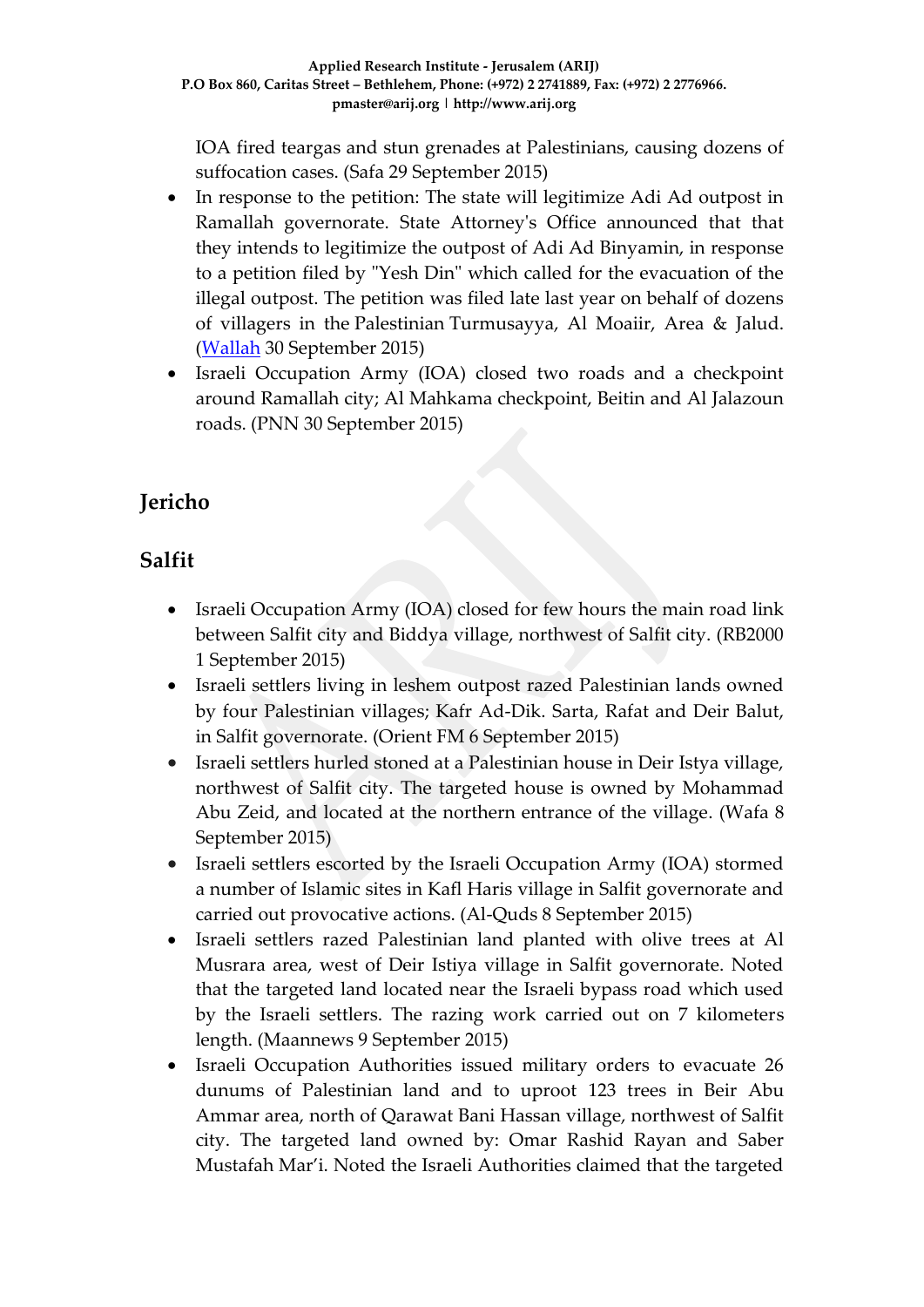land located within an area classified as "Nature Reserve". (Maannews 17 September 2015)

- Israeli settlers stormed and toured in Deir Sem'an village; an archaeological area, located west of Kafr Ad-Dik village, west of Salfit city. (NBPRS 20 September 2015)
- Israeli settlers living in Yakir settlement pumped wastewater at Wadi Qana area, northwest of Salfit city. (PNN 22 September 2015)
- Israeli Occupation Authorities handed out military orders to uproot 140 olive trees from As-Safar area near Beir Amar in Qarawat Bani Hassan village, north of Salfit city, under the claim that the targeted area classified by the Israeli Authorities as "Nature reserve". (RB2000 28 September 2015)

## **Tulkarem**

 Clashes erupted between Palestinians and the Israeli Occupation Army (IOA) at the Israeli military checkpoint of "Sani Oz", west of Tulkarm city. The IOA fired live bullets, teargas and stun grenades at participants, causing dozens of suffocation cases and the injury of a Palestinian. (Maannews 15 September 2015)

## **Nablus**

- Israeli Occupation Army (IOA) erected a tent at Palestinian land in Aqraba village, southeast of Nablus city. The IOA took photos for the surrounded land. (Wafa 1 September 2015)
- Israeli Occupation Army (IOA) assaulted and injured Mahfouda Istiya and arrested 8 Palestinians while they were working in their land in Salem village, east of Nablus city. (PNN 2 August 2015)
- Israeli settlers escorted by the Israeli Occupation Army (IOA) raided the Joseph tomb, east of Nablus city, and performed Talmudic rituals. Clashes erupted between Palestinians and the IOA, where the IOA fired teargas and stun grenades at Palestinians, causing dozens of suffocation cases. (RB2000 & Al-Quds 3 August 2015)
- Israeli settlers living in Eli settlement razed Palestinian agricultural land in Qaryut village, south of Nablus city, to construct a colonial road. Noted that the targeted road located with an area reach to 400 dunums. (Pal Info 3 September 2015)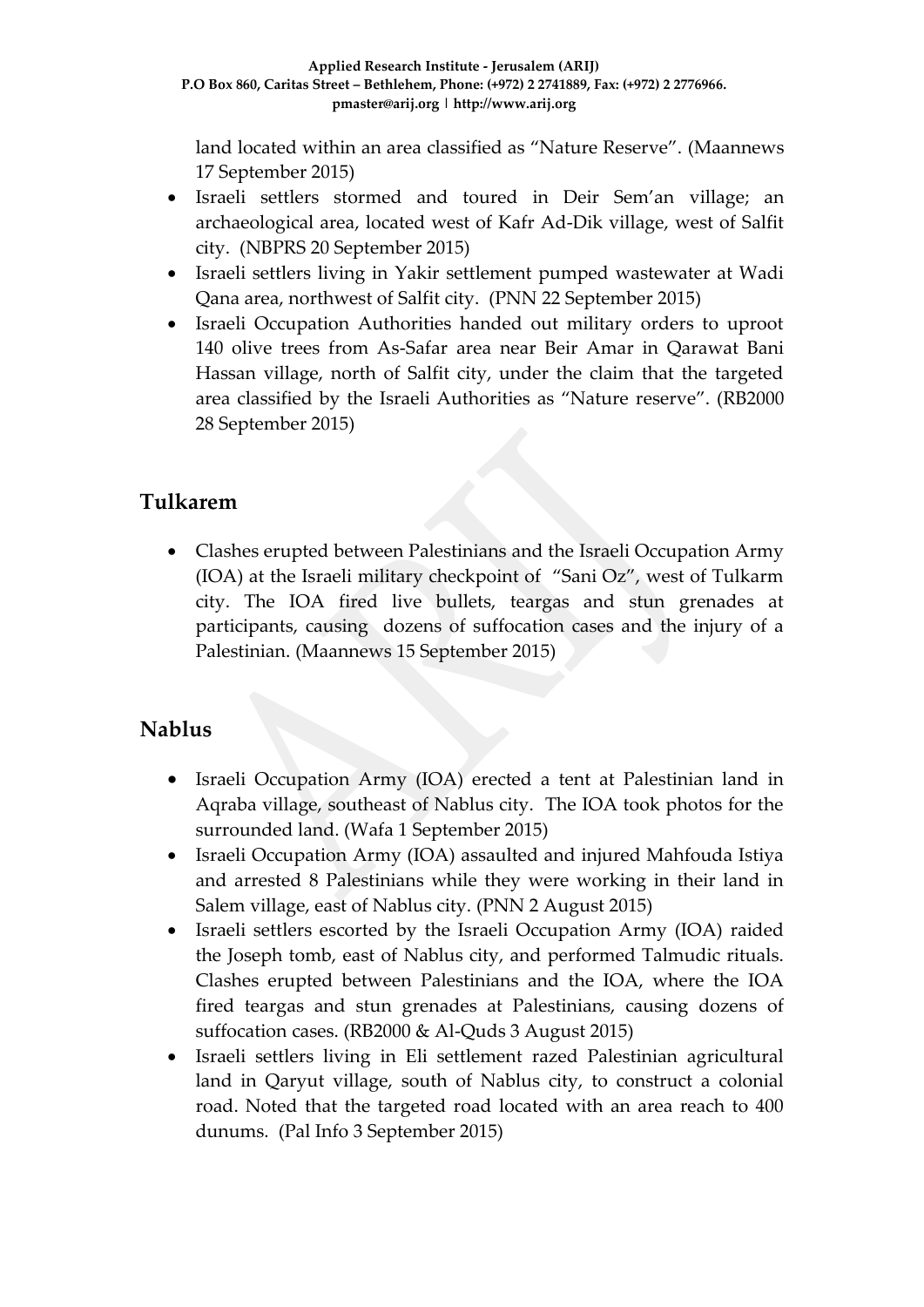- Israeli Occupation Army (IOA) stormed and searched several Palestinian houses and structures in Beit Furik village, east of Nablus city. (Safa 4 September 2015)
- Israeli Occupation Army (IOA) assaulted and injured Shadi Ahmed Hassan Abu 'Ayesha from Beit Wazan village in Nablus governorate, after stopping him at Al Hamra military checkpoint. (Wafa 5 September 2015)
- Mother of infant Killed in Duma settlers attack dies from injuries. Riham Dawabsha, the mother of 18-month-old Ali Dawabsha who was burned alive in an arson attack by Israeli settlers on July 31, died from her injuries late Sunday, after fighting for her life for over a month, relatives and hospital officials said. Relatives said that Riham, 27, who suffered third degree burns to 90 percent of her body in the attack, had succumb to her injuries. Israeli settlers smashed the windows of two homes in Duma, before throwing flammable liquids and Molotov cocktails inside, killing infant Ali, who was trapped inside the house, and critically injuring the other family members. On Aug. 8, Saad Dawabsha, the father of 18-month-old Ali, died from injuries sustained in the attack. Following the incident, Israeli authorities arrested a number of extremist settlers without charge, but later released nearly all the suspects. The perpetrators of the attack have still not been arrested by Israeli authorities. Israeli settlers have carried out at least 142 attacks on Palestinians in occupied East Jerusalem and the West Bank since the start of this year, according to the UN Office for the Coordination of Humanitarian Affairs. Only 1.9 percent of complaints submitted by Palestinians against Israeli settler attacks result in a conviction, the Israeli human rights group Yesh Din reported. [\(Maannews](http://www.maannews.com/Content.aspx?id=767474) 6 September 2015)
- Israeli Occupation Army (IOA) raided and searched dozens of Palestinian houses in Deir Al Hatab village, east of Nablus city. (Pal Info 7 September 2015)
- An Israeli settlers tried to hit by his vehicle a number of Palestinians while they were gathering at the main entrance of Duma village, southeast of Nablus city. (Pal Info 7 September 2015)
- Israeli Occupation Army (IOA) tightened its procedures at the main road links between Za'tara and Huwara military checkpoints, south of Nablus city, and closed the main entrance of Einabus and Beita village. (Wafa 9 September 2015)
- Israeli settlers living in Yetzhar settlement torched tens of olive trees in Burin village, south of Nablus city. (Maannews 9 September 2015)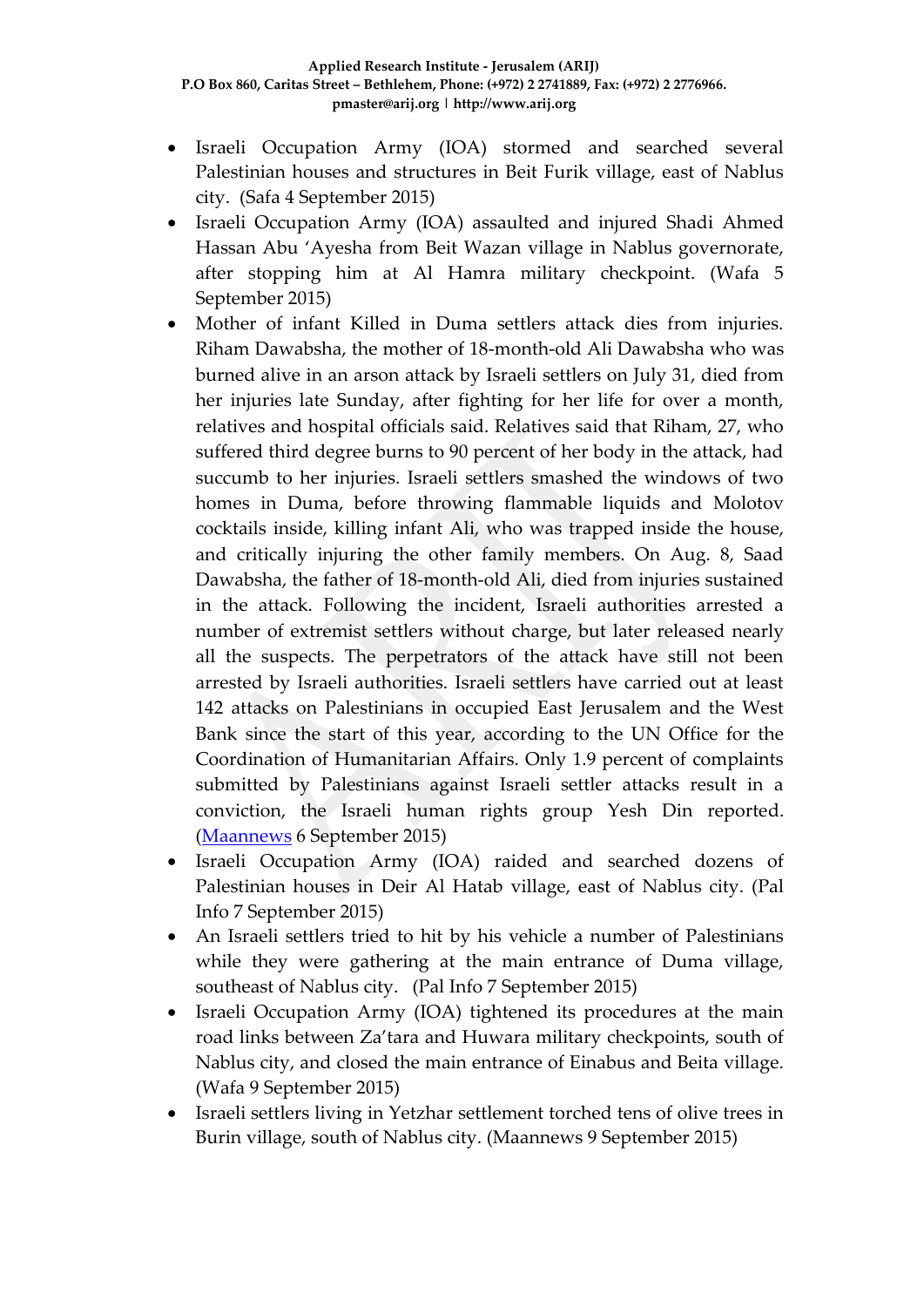- Israeli settlers hurled stones at a Palestinian vehicle traveling near Shave Shomron settlement, causing the injury of three Palestinians; identified as: Burhan Mustafah 'Amsha (34 years), Tasir Rashid Al Atrash (78 years) and Mohammad Hussen Al Atrash (23 years). (Maannews 9 September 2015)
- An Israeli settler assaulted and injured Fadi Wissam Abed Ar-Rahem Said (7 years) while he was crossing the main street in Huwara village, south of Nablus. (Raya 14 September 2015)
- Israeli settlers escorted by the Israeli Occupation Army (IOA) stormed and toured in Nabi' Silon area in Qaryut village, south of Nablus city and performed Talmudic rituals. As a result, clashes erupted between Palestinians and the IOA. (Pal Info 15 September 2015)
- Israeli Occupation bulldozers continued razing Palestinian agricultural land at Marah Bassam and Al Marah Al Gharbi areas, west of Qaryut village, southeast of Nablus city, and uprooted a number of olive trees. The Israeli bulldozers also, razed land at the southern part of Qaryut village. (Pal Info 15 September 2015)
- Israeli settlers living in Shave Shomron settlement opened fire at a Palestinian vehicle, near the settlement, forced it to stop and assaulted the driver; identified as: Said Anabtawi (20 years) from Anabta village in Tulkarm governorate. (Al-Quds 17 September 2015)
- Israeli Occupation Army (IOA) issued a military order to stop the construction in 2 agricultural structures (each one area reach to 100 square meters) in Frush Beit Dajan village, east of Nablus city. The targeted structure is owned by Nasser Abu Jesh. (Safa & Al-Quds 17 September 2015)
- Hmed Khatatba (26 years) was seriously injured after the Israeli Occupation Army (IOA) opened fire at him while he was crossing Beit Furik checkpoint, east of Nablus city. (Wattan 18 September 2015)
- Israeli settlers escorted by the Israeli Occupation Army (IOA) closed a main road in Huwara village, south of Nablus city. (Wattan 18 September 2015)
- Israeli settlers opened fire at a Palestinian vehicle owned by Amaar As-Sukarje at the entrance of Beit Dajan village, east of Nablus city. (Wafa 20 September 2015)
- Israeli Occupation Army (IOA) stormed and searched a Palestinian house in Immatin village, southwest of Nablus city. The targeted house is owned by Mohammad Abed Ar-Rahman Sawan. (Al-Quds 21 September 2015)
- Clashes erupted between Palestinians and the Israeli Occupation Army (IOA) at the main entrance of Beita village, south of Nablus city. The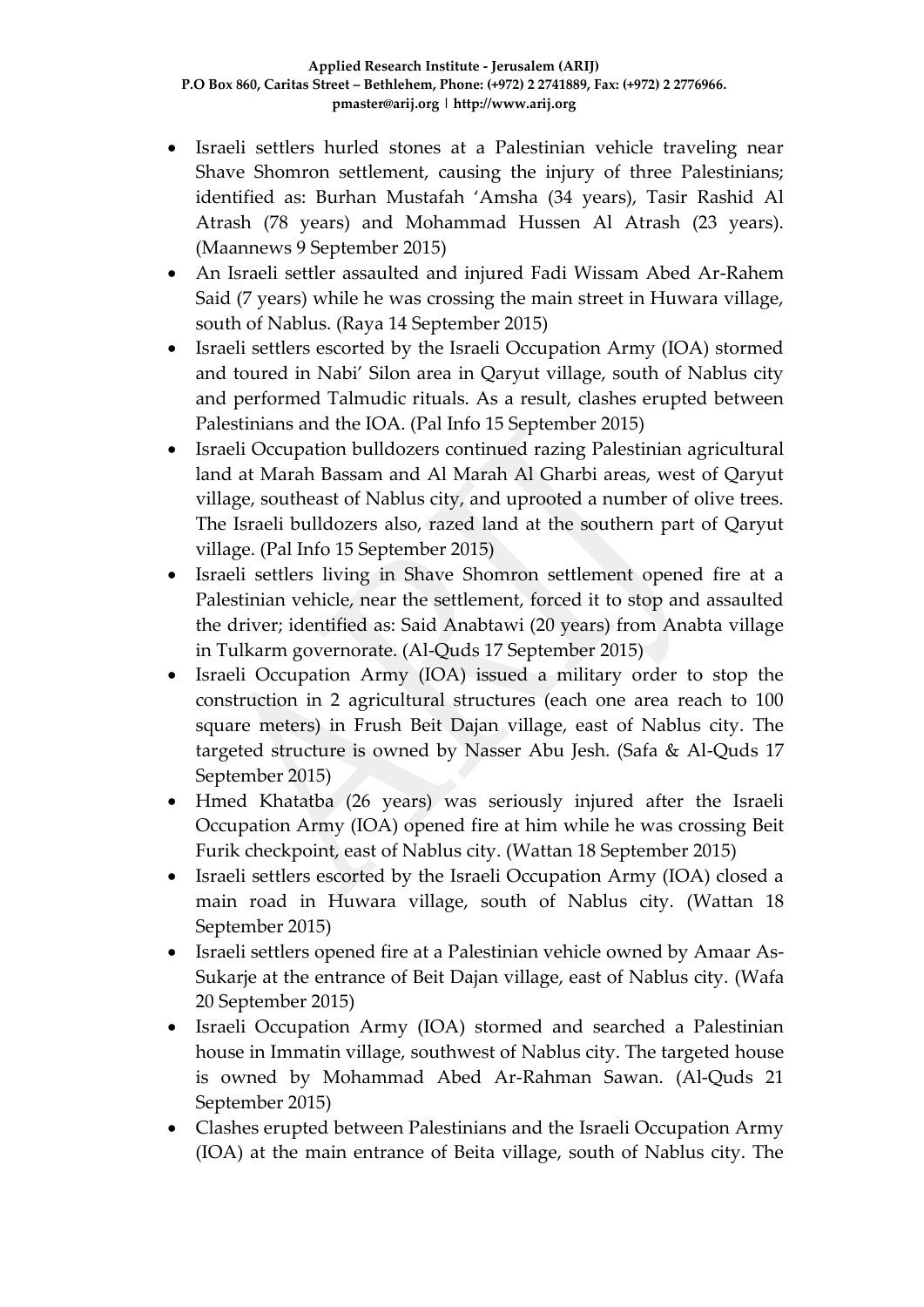IOA fired teargas and stun grenades at Palestinians, causing dozens of suffocation cases. (Safa 21 September 2015)

- Israeli settlers escorted by the Israeli Occupation Army (IOA) raided Joseph tomb, east of Nablus city, and performed Talmudic rituals. Clashes erupted between Palestinians and the IOA, where the IOA fired rubber bullets, teargas and stun grenades at Palestinians, causing a number of suffocation cases. (RB2000 & Watttan 21 September 2015)
- Clashes erupted between Palestinians and the Israeli Occupation Army (IOA) in Nablus city. The IOA fired rubber bullets and teargas grenades at Palestinians, causing the injury of three people; identified as: Mohammad Basalat (19 years), Mohammad Nafiz Hussen (19 years) and Nour Ad-Diyen Ahmed Sharedah. During the clashes, the IOA arrested Mufed Ghazal. (Raya 22 September 2015)
- An Israeli settler hit by his vehicle a herd of sheep, killed 40 ones and injured about 20, while they were crossing road, east of Aqraba village, southeast of Nablus city. The sheep are owned by Ayesh Mahmoud Da'ajnah. (Wattan 22 September 2015)
- Ahmed Azzat Khatatba (25 years) died of wounds he sustained after the Israeli Occupation Army (IOA) opened fire at him while he was crossing an Israeli military checkpoint at the entrance of Beit Furik village, southeast of Nablus city. (Al-Quds 24 September 2015)
- Israeli Occupation Army (IOA) assaulted and injured two journalists working with AFP, while they were filming a report at the entrance of Beit Furik village, southeast of Nablus city, and destroyed their camera. (Al-Quds 25 September 2015)
- Clashes erupted between Palestinians and the Israeli Occupation Army (IOA) at the entrance of Beit Furik village, southeast of Nablus city, after hundreds of Palestinians attended the funeral of the Palestinian martyr; Ahmed Azzar Khatatba (25 years). The IOA fired live bullets, teargas and stun grenades at Palestinians, causing dozens of suffocation cases and the injury of Hamuda Waleed Haneeni. (Maannews & Al-Quds 25 September 2015)
- Israeli settlers escorted by the Israeli Occupation Army (IOA) stormed an archaeological area in Sabastiya village, northwest of Nablus city. (Wafa 29 September 2015)
- Israeli Occupation Army (IOA) tightened its procedures at Huwara military checkpoint, south of Nablus city. The IOA stopped and searched Palestinian vehicles and checked ID cards. (Safa 30 September 2015)
- Israeli settlers escorted by the Israeli Occupation Army (IOA) carried out a demonstrate between Beit Furik and Awarta villages, south of Nablus city. the demonstration started from the Israeli bypass road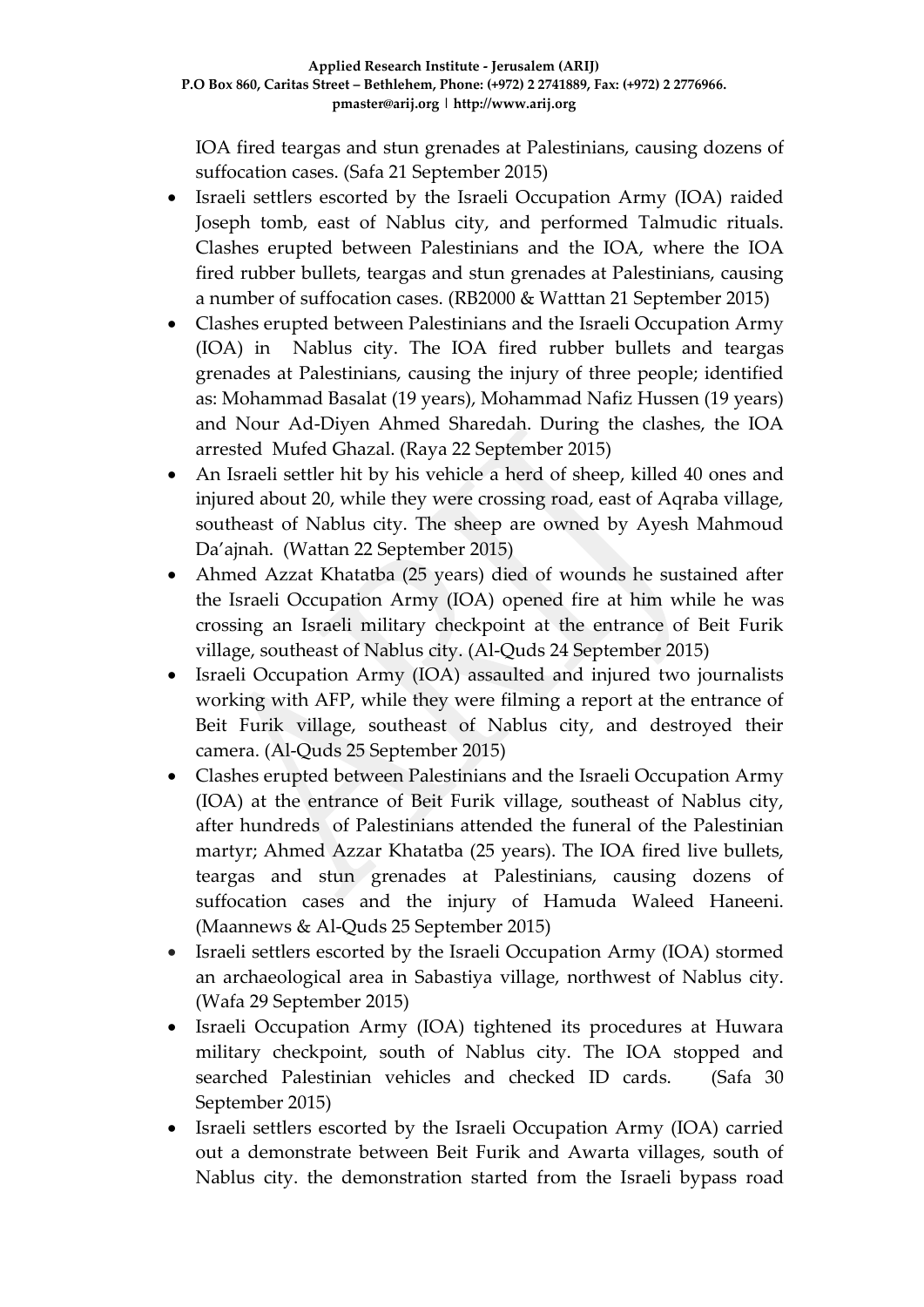near Itamar settlement and they walked to reach an area located between Beit Furik and Awarta villages. (Safa 30 September 2015)

### **Gaza**

- Israeli Occupation gunboats opened fire at Palestinian fishing boats while they were sailing at As-Sudaniya shore, northwest of Gaza city, and at Al Waha shore, northwest of Beit Lahiya town. (Al-Quds 1 September 2015)
- Israeli Occupation Army (IOA) and bulldozers staged few meters into the eastern part of Ash-Shuaja'iya neighborhood, east of Gaza city, razed land and opened fire at houses and land. (Al-Quds 1 September 2015)
- Israeli Occupation gunboats opened fire at Palestinian fishing boats while they were sailing at As-Sudaniya shore, northwest of Gaza city. (RB2000 2 September 2015)
- Israeli Occupation Army (IOA) opened fire at Palestinian farmers while they were working in their land, east of Al Burij and Al Maghazi refugee camp in the central of Gaza strip. (Al-Quds 2 September 2015)
- A Palestinian was injured after the Israeli Occupation Army (IOA) opened fire at him while he was near the border fence, north of Gaza strip. (Al-Quds 2 September 2015)
- Israeli Occupation Army (IOA) staged few meters into the eastern part of Gaza city and razed Palestinian agricultural land. (RB2000 3 September 2015)
- Israeli Occupation Army and bulldozers staged few meters into Palestinian land, east of Deir Al Balah city in the central of Gaza strip.(Wafa 3 September 2015**)**
- Israeli Occupation Warplanes launched missiles at an area located near the border fence, north of Gaza strip. (Al-Quds 3 September 2015)
- Bilal Musalam (13 years) was injured after the Israeli Occupation Army (IOA) opened fire at him while he was near the border fence, north of Gaza strip. (Al-Quds 4 September 2015)
- Israeli Occupation gunboats opened fire at Palestinian fishing boats while they were sailing at As-Sudaniya shore, northwest of Gaza city and Al Waha shore northwest of Beit Lahiya town. (Al-Quds 6 September 2015)
- Israeli Occupation Army (IOA) opened fire at Palestinian houses and land, located at the eastern part of Al Maghazi refugee camp in the central of Gaza strip. (Al-Quds 6 September 2015)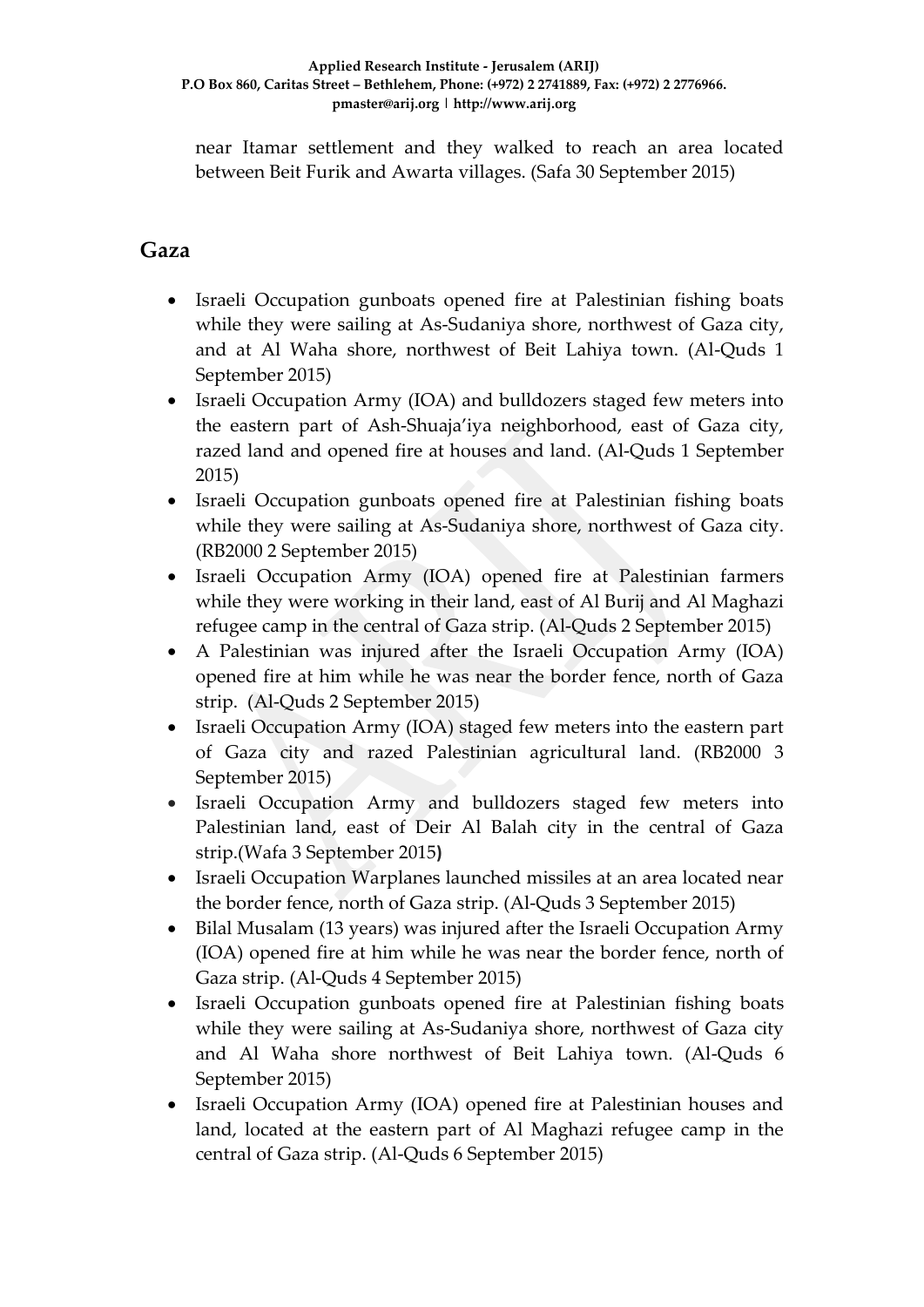- Israeli Occupation gunboats opened fire at Palestinian fishing boats while they were sailing at As-Sudaniya shore, northwest of Gaza city. (ARN 8 September 2015)
- Israeli Occupation jeeps and bulldozers staged tens meters into and area located near the border fence, east of Al Khaza'a town, east of Khan Younis city, south of Gaza strip, and razed Palestinian agricultural land. (Maannews 8 September 2015)
- Israeli Occupation gunboats opened fire at Palestinian fishing boats while they were sailing at As-Sudaniya and Al Waha shores northwest of Gaza strip. (ARN 9 September 2015)
- Israeli Occupation Army (IOA) opened fire at Palestinian houses and land located near the border fence, east of Wadi As-Salaq and Johar Ad-Dik areas in the central of Gaza strip. ( ARN 9 September 2015)
- Israeli Occupation Navy opened fire at Palestinian fishing boats while they were sailing at As-Sudaniya shore, northwest of Gaza city and at Rafah shore, southwest of Gaza strip. (Al-Quds 10 September 2015)
- Israeli Occupation Army (IOA) opened fire at Palestinian farmers and houses located east of Ash-Shaja'aya neighborhood, east of Gaza city. (PNN 12 September 2015)
- Israeli Occupation gunboats opened fire at Palestinian fishing boats while they were sailing at As-Sudaniya shore, northwest of Gaza city and at Al Waha shore, northwest of Beit Lahiya town. (Al-Quds 12 September 2015)
- Israeli Occupation Army (IOA) staged few meters into the eastern part of Jabaliya town, north of Gaza strip, and opened fire at a group of Palestinians. (Al-Quds 13 September 2015)
- Israeli Occupation Army (IOA) opened fire at Palestinian farmers while they were working in their land, east of Beit Hanun town, north of Gaza strip. (RB2000 14 September 2015)
- A Palestinian was injured after the Israeli Occupation Army (IOA) opened fire at him while he was driving his vehicle near the border fence, east of Khan Younis town, south of Gaza strip. (Maannews 15 September 2015)
- Israeli Occupation gunboats opened fire at Palestinian fishing boats while they were sailing at Al-Waha shore, northwest of Beit Lahiya town, north of Gaza strip. (ARN 17 September 2015)
- Israeli Occupation gunboats opened fire at Palestinian fishing boats while they were sailing at As-Sudaniya shore, northwest of Gaza city. (Safa 18 September 2015)
- Israeli Occupation Army (IOA) opened fire at a group of Palestinians while they were near the border fence, north of Beit Lahiya town, north of Gaza strip. (Maannews 18 September 2015)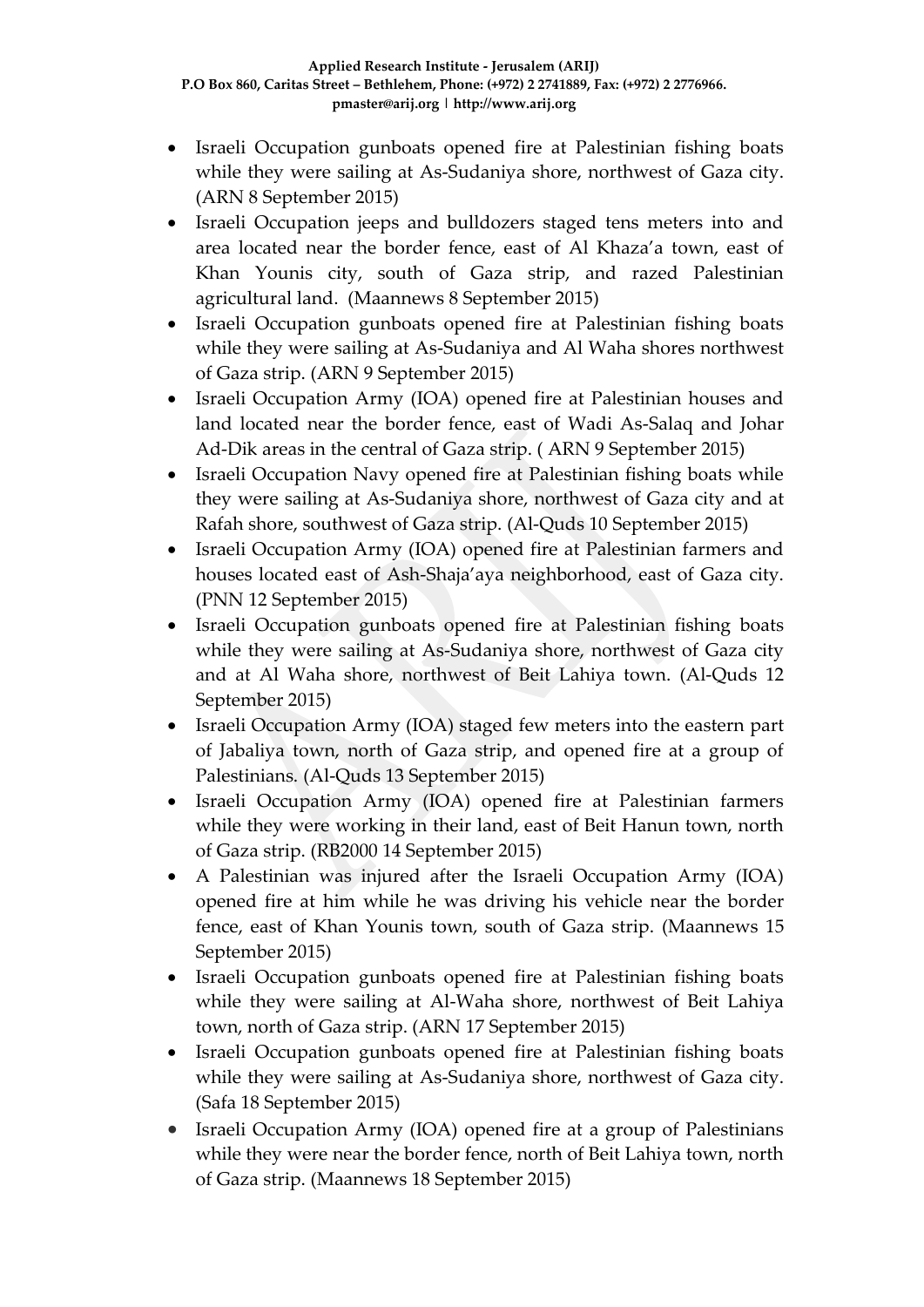- Israeli Occupation warplanes launched missiles at an area located east of Jabaliya town, north of Gaza strip, causing the damage in the location and the injury of a Palestinian. (Al-Quds 19 September 2015)
- Israeli Occupation warplanes launched several missiles at Abu Jarad area, south of Gaza city. (Al-Quds 19 September 2015)
- Israeli Occupation warplanes launched two missiles at Palestinian land and water tank, northeast of Beit Hanun town, north of Gaza strip. (Al-Quds 19 September 2015)
- Israeli Occupation gunboats opened fire at Palestinian fishing boats while they were sailing at Khan Younis shore, southwest of Gaza strip. (Pal Today 20 September 2015)
- Israeli Occupation bulldozers escorted by the Israeli Army staged few meters into Palestinian land, east of Jabaliya town, north of Gaza strip, and razed land. (Maanenws 21 September 2015)
- Israeli Occupation gunboats opened fire at Palestinian fishing boats while they were sailing at As-Sudaniya and Al Waha shores, northwest of Gaza strip. (Al-Quds 22 September 2015)
- Israeli Occupation Army (IOA) opened fire at Palestinian houses and land, east of Johr Ad-Dik and Bo'rit Abu Samrah areas, east of Gaza city. (Al-Quds 22 September 2015)
- Israeli Occupation Army (IOA) opened fire at Palestinian houses, east of Al Shuja'aiya neighborhood, east of Gaza city. (RB2000 25 September 2015)
- Israeli Occupation Army (IOA) opened fire at Palestinian houses, east of Al Faraheen neighborhood in Khan Younis town, south of Gaza strip. (RB2000 25 September 2015)
- Israeli Occupation gunboats destroyed a Palestinian fishing boat while it was sailing at Khan Younis shore. The targeted boat is owned by Fouad Al-'Amudi. (Pal Info 27 September 2015)
- Israeli Occupation Army (IOA) opened fire at Palestinian farmers while they were working in their land, east of Al Maghazi and Al Burij refugee camps, and at the eastern part of Juhr Ad-Dik area, east of the central part of Gaza strip. (Al-Quds 28 September 2015)
- Israeli Occupation Army (IOA) opened fire at Palestinian houses at the eastern part of Al-Maghazi refugee camp in the central of Gaza strip. (Safa 29 September 2015)
- Israeli Occupation Army (IOA) and bulldozers staged 50 meters into the eastern part of Al Qarara town, northeast of Khan Younis city, south of Gaza strip, and razed Palestinian land. (Maannews 30 September 2015)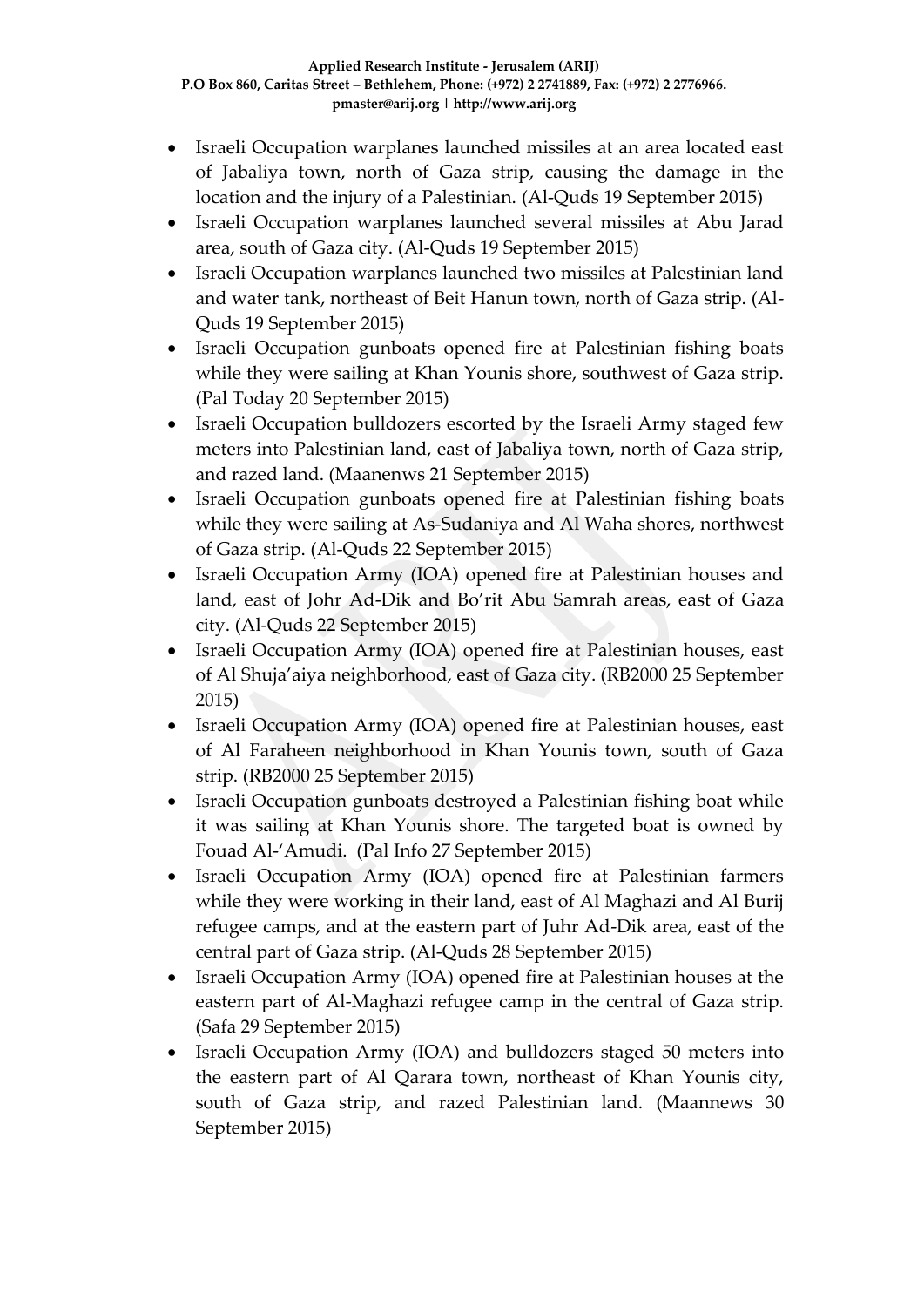- Israeli Occupation warplanes launched missiles at Asqalan area and an agricultural land, northwest of Gaza strip, causing the damage in the area. (Al-Quds 30 September 2015)
- Israeli Warplanes launched missiles at a Police station at As-Sudaniya area, northwest of Gaza strip. (Al-Quds 30 September 2015)
- Israeli Warplanes launched missiles at an area and land in Gaza city. (Al-Quds 30 September 2015)

### **Others**

- After consultations between the Ministry of the Interior, finance and other relevant departments in the promotion of the fundamental law, which considers Jerusalem the capital of Israel, the occupation's municipality decides 260 million shekels to support the economy, education and other aspects of the city, as well as to strengthen the security in the city. Interior Minister; Silvan Shalom seeks to strengthen Jerusalem as the capital of the State of Israel, " adding that he would seek support Jerusalem's social and economic infrastructure and other areas. Where they decided to grant additional budget to the Jerusalem municipality with \$ 57.5 million shekels. (Maannews 1 September 2015)
- Yaalon Won't Raze Etzion Bloc Memorial Reserve. Contrary to earlier fears, Minister of Defense wants to legalize Oz Vegaon, not tear it down. Contrary to **[earlier fears and](http://www.israelnationalnews.com/News/News.aspx/200158)  [reports](http://www.israelnationalnews.com/News/News.aspx/200158)**, Minister of Defense Moshe Yaalon wants to legalize the Oz Vegaon memorial nature park at Gush Etzion, not tear it down. The Head of the Etzion Bloc Regional Council, Davidi Perl, expressed his gratitude Wednesday for the decision by Yaalon to speed up bureaucratic approval of the park near the Etzion Junction, and prevent it from being destroyed. "The minister of defense has once again proven that he is a friend of the settlement enterprise," Perl added. He said that the incident proved that working quietly and directly vis-a-vis the Defense Ministry is the best way to achieve results in Judea and Samaria. "Together with the security establishment, we will continue to take action toward the quick and quiet legalization of all of Judea and Samaria," he predicted. MK Oren Hazan (Likud) assisted in preventing the move to tear down the park. (Israel National [News](http://www.israelnationalnews.com/News/News.aspx/200205#.Vebjavmqqko) 2 September 2015)
- Netanyahu: Israel to weigh changing open-fire orders on those throwing rocks and fire-bombs. PM says that he is not willing to tolerate rock and petrol-bomb attacks on a central road to Jerusalem, or inside the capital. Prime Minister Benjamin Netanyahu convened a special high-level security meeting on Wednesday where it was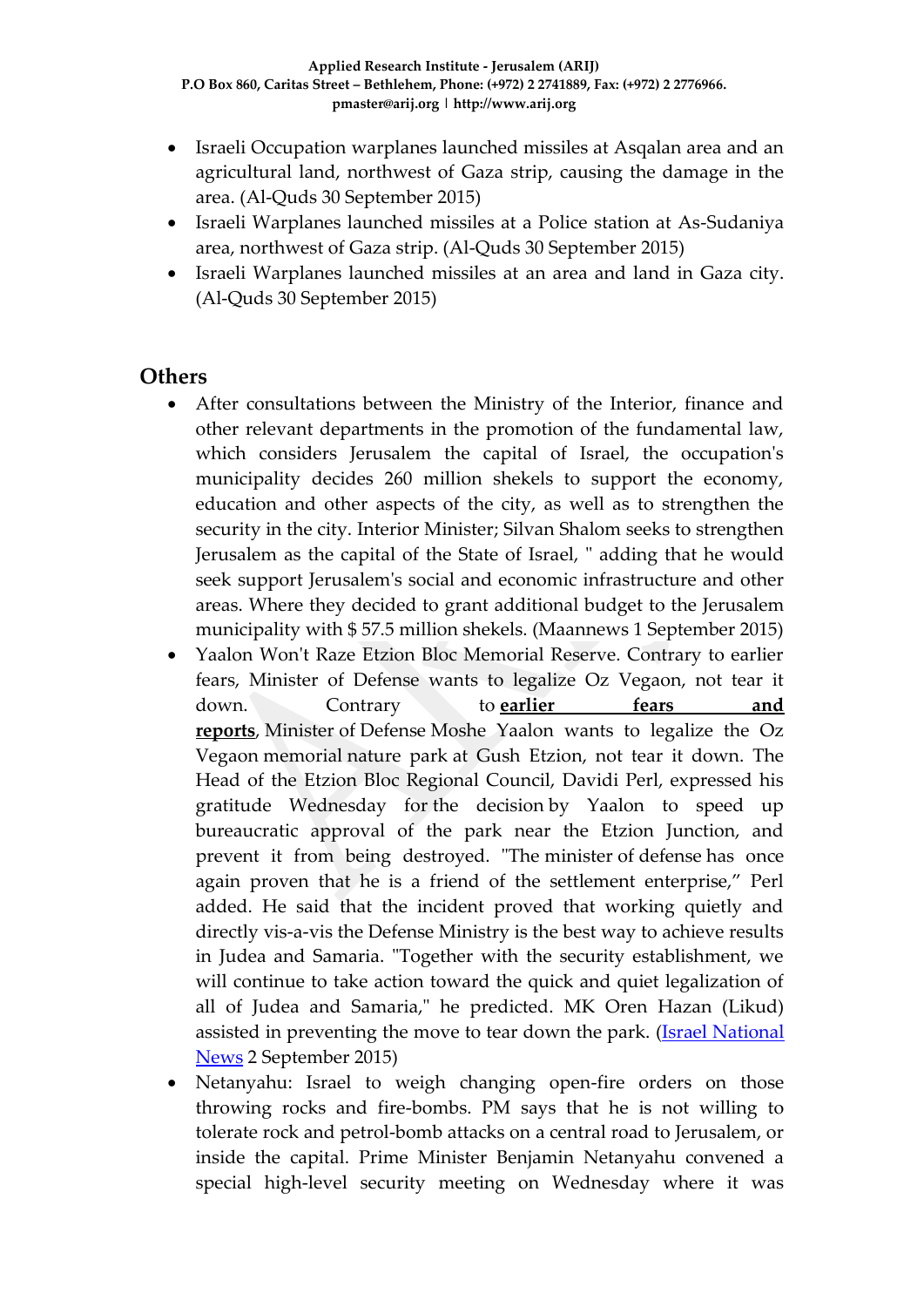decided to increase security forces in Jerusalem and on Road 443 from the capital to Mod'in, and weigh new open-fire orders on those throwing rocks and fire-bombs. The meeting, which included Defense Minister Moshe Ya'alon, Public Security Minister Gilad Erdan, Transportation and Intelligence Minister Yisrael Katz, General Security Services (Shin Bet) head Yoram Cohen, and other security officials was called in light of a recent spike in terror incidents in the capital and on 443, which is one of the major roads to and from the capital. According to a statement put out by the Prime Minister's Office, Netanyahu said that he was not willing to tolerate rock and petrol-bomb attacks on a central road to Jerusalem, or inside the capital. "The policy is zero tolerance for rock throwers and zero tolerance for terror," he said, legislating a minimum punishment for those offenders, "since the legal system is having difficulty dealing with juveniles" engaged in those activities. It was agreed at the meeting that the number of security forces along 443 and in Judea and Samaria will be increased, and that observation posts and intelligence gathering means will be enhanced. Likewise, two additional border patrol squadrons will be sent to the capital, as well as another 400 police. This is the second consultation on the worsening security situation that Netanyahu has held this week, saying at the end that the number of violent incidents needed to be drastically reduced. [\(JPOST](http://www.jpost.com/Arab-Israeli-Conflict/Netanyahu-Israel-to-weigh-changing-open-fire-orders-on-those-throwing-rocks-and-fire-bombs-414979) 2 September 2015)

 Israeli Government Erases \$76m in Debts Owed by Settlements. State writes off the majority of debts owed by dozens of Jewish settlements, but released figures this week only after Haaretz filed suit to obtain the information. The Israeli government has erased 65 percent of the debts of 36 Jewish communities in the West Bank and Golan Heights that are owed to the World Zionist Organization's settlement division, forgoing 300 million shekels (\$76.5 million) of the 360 million shekels these communities owe. Dozens of other settlements still owe money on loans granted as far back as 1978. The debts stem from loans provided by the WZO with government funds granted to settlements in the West Bank and Golan Heights, used for agriculture and development of the communities. The settlement division has done almost nothing to collect these debts, with only about 15 percent of the total paid back over the years. The management of the debts was faulty and part of the loans were listed for years in Israeli pounds (which were replaced by shekels in 1980, and subsequently replaced by the new shekels in 1985). Most of the loans were taken out by "cooperative societies" representing the communities, and some by the farmers themselves. In the government's annual financial report of 2010, the Finance Ministry noted that the debt collection over the years for the loans provided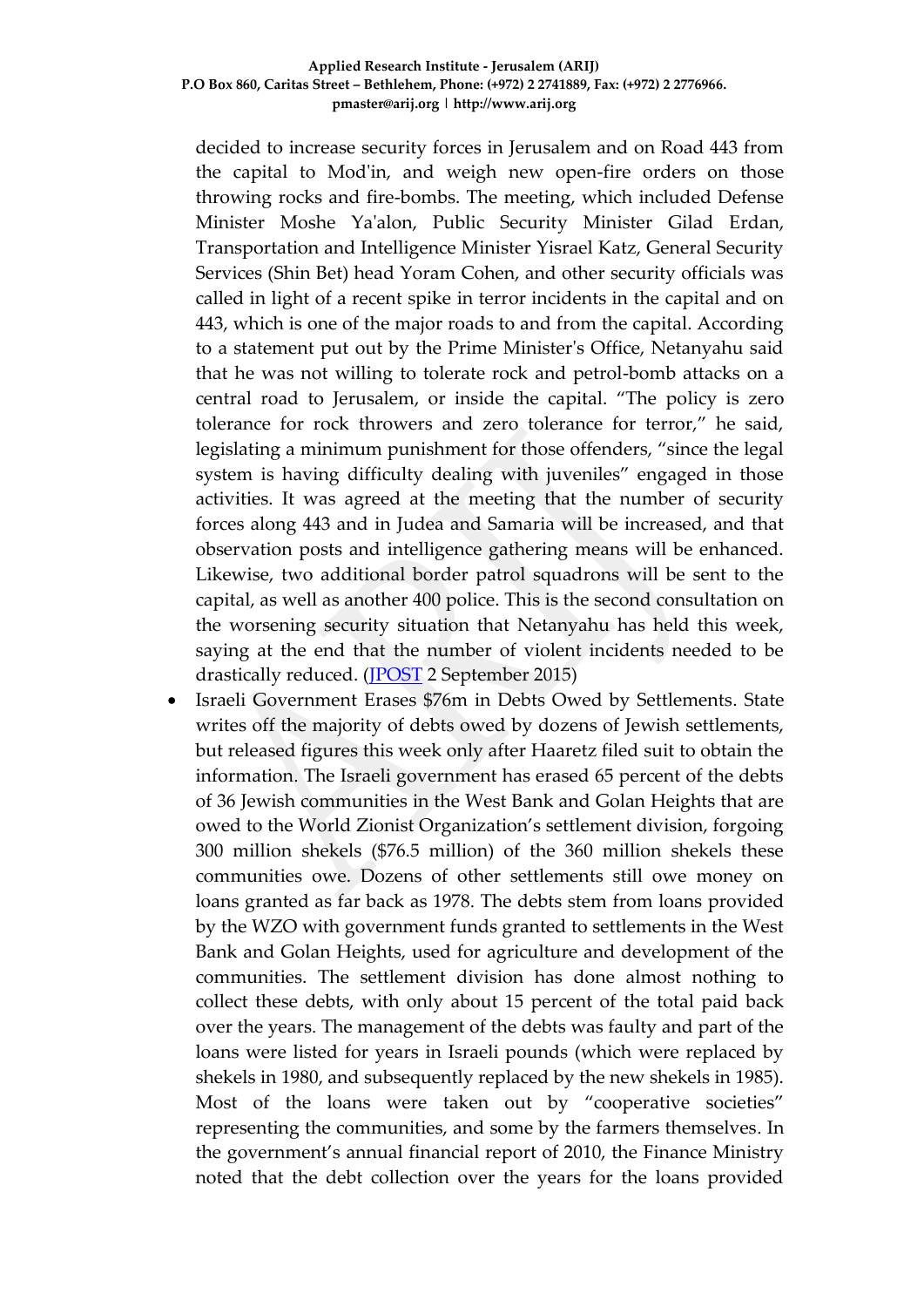through the settlement division was minimal, or nonexistent. The treasury also pointed out that construction loans had not been listed in previous years, that no terms for their repayment had been set, nor any method of accounting and management of these loans determined. As a result of this report, the settlement division, in cooperation with the Finance Ministry, started a debt repayment campaign in May, 2011 to pay off the loans granted through the end of 2003. Regulations were published outlining how to write off such debts, and under which conditions debtors could turn to a joint committee of the Finance Ministry and settlement division to request that their debts be erased. In recent years, the state has listed these debts as having fallen from 588 million shekels in 2010 to 35 million shekels. In January 2015, Haaretz filed a request under the Freedom of Information Law to receive information on these debt settlements, including the amounts written off. The Finance Ministry refused to provide the data. Haaretz then filed suit in the Jerusalem District Court to receive the information. This week, a few days before the scheduled hearing on the petition, the state provided the requested figures "beyond the letter of the law," it said. The documents reveal that at the end of 2013 there were over 100 cooperative societies with debts to the WZO's settlement division, totaling 360 million shekels. The government estimates that only 60 million shekels of this amount can be collected. Among the major the settlements with the largest debts are: Kedumim (24 million shekels), Shvut Rahel (18 million), Halamish (17 million), Beit El (16 million), Kfar Adumim — where Agriculture Minister Uri Ariel (Habayit Hayehudi), who is responsible for the settlement division lives (14 million), Ofra (14 million) and Kfar Tapuah (13 million). In the Golan Heights, 36 communities reached debt settlements with the government. The original debts were 158 million shekels, but only 22 million shekels of this amount was paid back as part of the arrangements. After the debt agreements, the total owed by these communities was 49 million shekels — meaning a 64 percent write off Sansana in the southern Hebron hills received a 93 percent debt relief, the largest granted. The community had borrowed 622,000 shekels and had not paid off a single shekel of this debt. In the end, the debt arrangement left Sansana with 44,000 shekels in loans to repay. Shani-Livne, which straddles the Green Line south of Hebron, borrowed 3.1 million shekels, and after reaching a debta arrangement will have to pay back only 988,000 shekels. But the settlement division was quite generous to the community and will allow it to pay back this sum in 180 monthly payments — in other words through 2029. Neot Golan borrowed 4.7 million shekels and never repaid any part of it. After the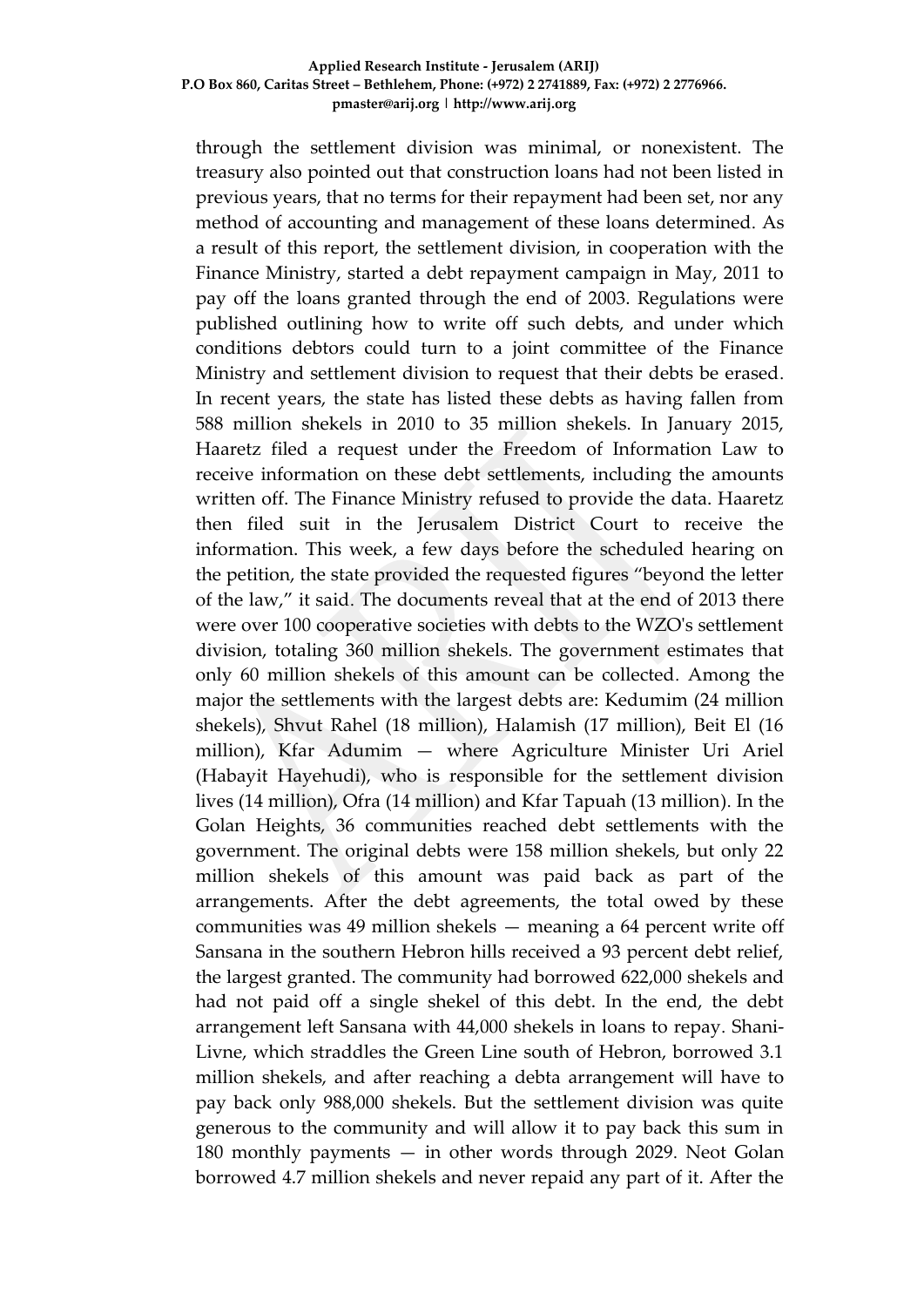debt agreement the community paid 572,000 shekels — only 12 percent of the original amount owed. In comparison, Kfar Haruv on the Golan Heights borrowed 9.2 million shekels and paid back 5.3 million shekels over the years. It later repaid another 1.6 million shekels - for a total repayment of 74 percent of its debts. In the Jordan Valley the cooperative societies owed a total of 146 million shekels. But since only partial figures were provided concerning those communities, and it is difficult to estimate the amount of debt written off. The settlement division reached debt settlements with 372 debtors who owed a total of 17 million shekels. The average private debtor had 50 percent of their loans written off. [\(Haaretz](http://www.haaretz.com/news/diplomacy-defense/.premium-1.674139) 3 September 2015)

 Settlers to hold rally near Palestinian village of Nabi Saleh in support of IDF soldiers. The group will gather at the entrance to the Neveh Tzuf settlement, otherwise known as Halamish, which is located just across the road from Nabi Saleh. Right-wing activists and settlers plan to stage a protest on Friday on the outskirts of the Nabi Saleh village, 20 km. northwest of Ramallah, to counter the weekly Palestinian demonstrations held there. Led by Beit Aryeh Council head Avi Naim, the group will gather at the entrance to the Neveh Tzuf settlement, otherwise known as Halamish, which is located just across the road from Nabi Saleh. Naim said he was inspired to hold the rally in support of soldiers after he saw a video that went viral from last Friday's demonstration in which women and children from Nabi Saleh attack a soldier as he tried to arrest 11-year-old Muhammad Tamimi, whose left arm was visibly in a cast. The video shows a partially masked soldier with one hand on a rifle and another on the neck of a terrified-looking boy. Palestinians from Nabi Saleh have held weekly demonstrations against Israel's presence in the West Bank as well as what they term settler "land expropriation" since 2009. Most of the demonstrations end with Palestinians throwing stones at soldiers and soldiers firing tear gas to disperse the crowd. The time has come to stop these Palestinian demonstrations, not just in Nabi Saleh but elsewhere in Judea and Samaria, Naim said, adding that the IDF should use collective punishment against villages that hold these violent rallies. Soldiers are pitted against the protesters without adequate support, he said, particularly given that protesters often create negative videos of them that are then posted on the Web, such as occurred on Friday. On Wednesday, Palestinian Authority President Mahmoud Abbas hailed Tamimi and the rest of his family heroes. Last Friday, at his office in his Ramallah headquarters, known as the Mukata, Abbas received Tamimi and his family, including his sister Ahed, 14, and mother, Nariman, who was seen racing to his aid in the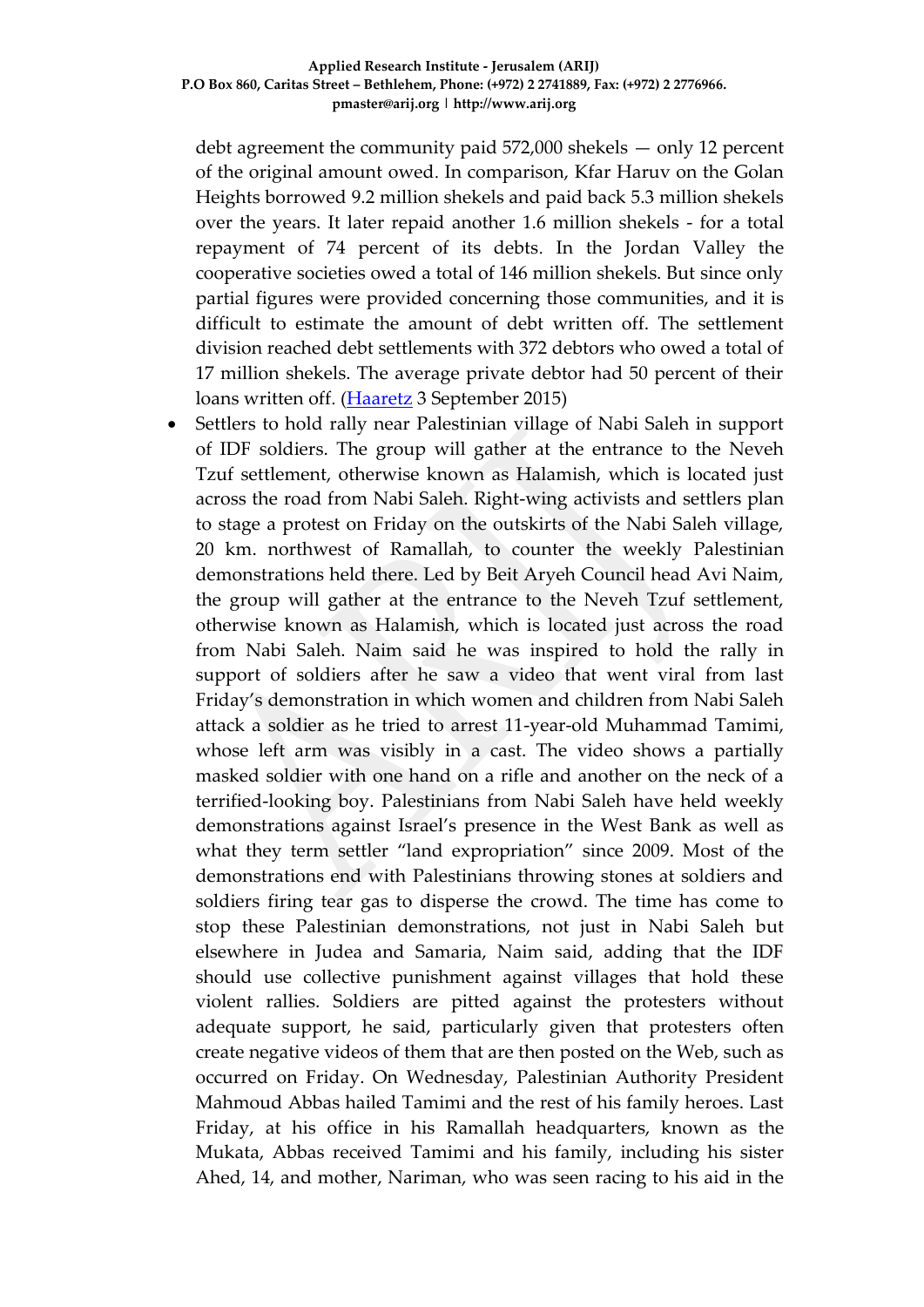video and helping to beat the soldier. He thanked them for their courage in "fighting for their land" and in "confronting the tyranny of the occupation." Such "popular peaceful resistance" is a powerful weapon in the hands of the Palestinian people, Abbas said. [\(JPOST](http://www.jpost.com/Arab-Israeli-Conflict/Settlers-to-hold-rally-near-Palestinian-village-in-support-of-IDF-soldiers-415234) 4 September 2015)

- Israel Begins Construction of Fence Along Jordan Border. As refugees pour into Europe, Netanyahu cautions over 'countries losing control of their borders'; new fence will cost an estimated \$75 million. Work on the fence along the Israeli-Jordanian border began on Sunday – about a month earlier than planned – and will continue for about a year. Prime Minister Benjamin Netanyahu said Sunday: "We see today what happens when countries lose control of their borders." He seemed to be referring to the massive influx of refugees from the war-torn Middle East and African migrants heading to Europe. The Defense Ministry moved up the start date of some of its contracts, apparently fearing potential infiltration by global jihad activists from Jordan. Defense officials have noted that the construction of the new airport at Timna required special preparations, since its perimeter will be only 200 meters from the border. The cost of the 30-kilometer fence that will be built at this stage is estimated at 300 million shekels (\$76.4 million); building a fence all along the Israeli-Jordanian border would cost some 3 billion shekels. After the construction of the fence was approved by the cabinet in June, the state took pains to announce that the fence "would not undermine the sovereignty of Jordan's Hashemite kingdom". The speed with which the military formulated the plan and with which the government approved it indicates that Israel is eager to completely surround its land borders with physical barriers. The Jordanian border was Israel's only land border not reinforced by a fence. Earlier on Sunday, Netanyahu bemoaned the "human tragedy" of Syria's civil war and said Israel has aided its victims. However, he said Israel is too small to take them. Opposition leader Isaac Herzog said Saturday that Israel should take in a limited number of Syrian refugees. [\(Haaretz](http://www.haaretz.com/news/diplomacy-defense/1.674830) 6 September 2015)
- Record Number of Palestinian Structures Slated for Demolition in West Bank. The demolition orders have been issued against homes, cisterns and shacks in the area under full Israeli control. More than 11,000 demolition orders are pending against at least 13,000 Palestinian structures in the part of the West Bank known as Area C, which is under full Israeli control, according to data from Israel's Civil Administration in the West Bank. The data show that in 1988-1995, only 49 demolition orders a year, on average, were issued in the 60 percent of the West Bank designated as Area C under the 1993 Oslo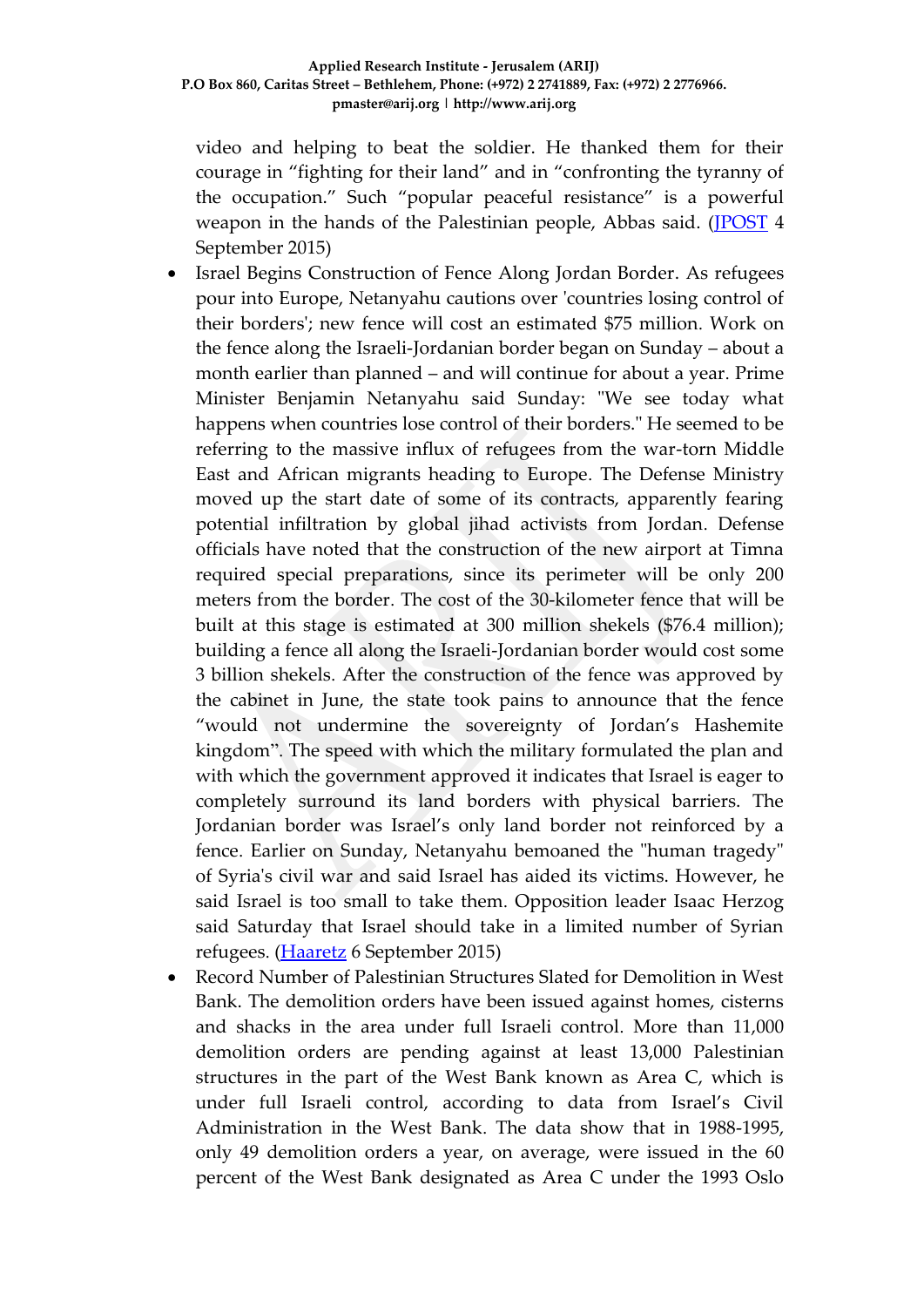Accord. The average shot up to 304 in 1996-2001, then rose to 511 in 2002-2009; throughout these 13 years, there was a slow but steady rise from year to year. But in 2010-2014, the average almost doubled, to 966 per year. Demolition orders are issued against many different types of structures, from homes and public buildings solidly built of concrete blocks through tents and tin shacks to sheepfolds, portable toilets, electricity pylons, solar panels and cisterns for collecting rainwater. What they all have in common is that they were built without permits from the Civil Administration. The UN Office for the Coordination of Humanitarian Affairs analyzed the Civil Administration data, which was obtained thanks to a freedom-of-information request filed by Bimkom – Planners for Planning Rights and independent researcher Dror Etkes. OCHA's report will be published today. The data show that from 1988 through the end of 2014, Israel issued 14,087 demolition orders against Palestinian structures. Of these, 2,802, or 19.9 percent, were carried out. During those same years, the Civil Administration issued 6,984 demolition orders against structures erected by Jewish settlers. Of those, only 854, or 12 percent, were implemented. Some 300,000 Palestinians and about 356,000 settlers live in Area C. But OCHA's report stresses that a strictly numerical comparison is unfair, because the two populations start from radically different positions. The Civil Administration has thus far approved master plans for Jewish settlements covering 282,174 dunams, or 8.5 percent of Area C. The unplanned area encompassed by the settlements' municipal boundaries is much larger. n contrast, approved master plans for Palestinian communities cover only 18,243 dunams – less than one percent of Area C. Moreover, the report says, Palestinians filed 2,030 requests for building permits in 2010-14, yet of these, only 33 – 1.5 percent – were approved. In contrast, Israel issued tenders for building 2,359 housing units in the settlements in 2014 alone. OCHA began documenting the demolition of Palestinian structures in the mid-2000s. In 2009, it documented 190 demolitions, jumping to 351 in 2010 and a peak of 577 in 2011. In 2012, 2013 and 2014, the numbers were 524, 564 and 496, respectively. But this year is on track to set a new record, with 384 demolitions in the first six months alone. The report also quotes Israel's rationale for the demolitions: They are a legitimate enforcement measure under Jordanian law – the law in force when Israel captured the West Bank in 1967, which the Hague Conventions require an occupying power to respect – as well as under military orders issued since 1967 and the 1995 interim agreement with the Palestinians, which said that planning in Area C must be approved by Israeli planning agencies. In response to the report the Coordinator of Government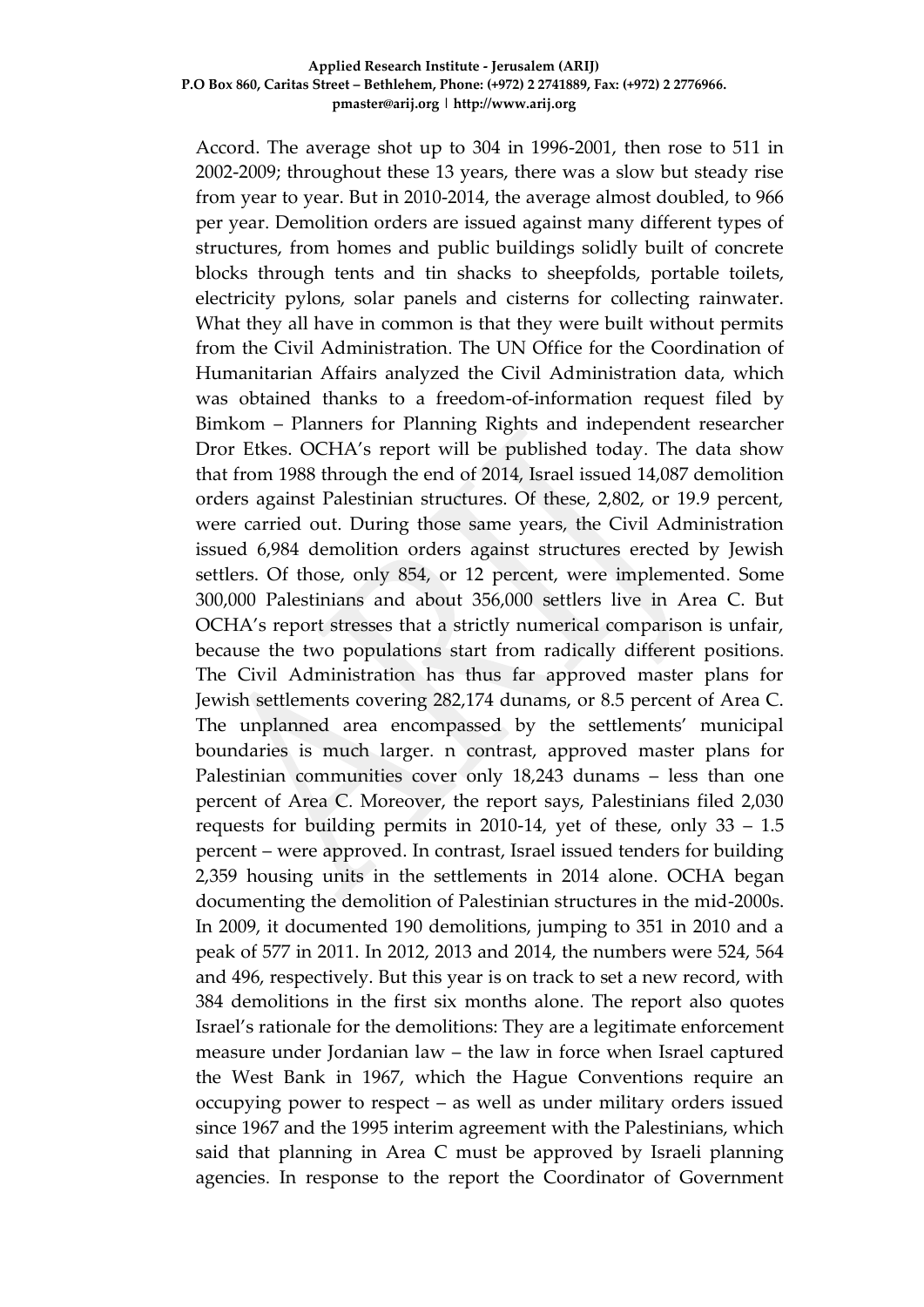Activities in the Territories issued the following response: "The numbers that appear in the report do not correspond to what is happening on the ground, since, among other reasons, the report includes data from East Jerusalem, which isn't under our jurisdiction. In accordance with the interim agreements Israel and the Palestinian Authority signed, agreements that are recognized by the international community, all construction in Area C requires the authorization of the responsible authorities. It should be noted that the Civil Administration is currently working on 13 outline plans, as per the requests on the Palestinian population, plans which are in advance planning stages, of which four have already passed the planning stage". Contrary to what is stated in the response OCHA's report does include buildings in Palestinian Authority's Jerusalem District, but doesn't include those in East Jerusalem. [\(Haaretz](http://www.haaretz.com/news/diplomacy-defense/1.674838) 7 September 20150

 Israel Bans Two Muslim Activist Groups From Al-Aqsa Mosque. Informal Mourabitoun and Mourabitat groups, composed mostly of Arab women and elderly men, demonstrate when Jews visit the Jerusalem holy site. Israeli Defense Minister Moshe Ya'aon outlawed on Tuesday two Islamic Movement organizations operating on Jerusalem's Al-Aqsa Mosque , known to Muslims as Haram al-Sharif. According to his office, the declaration of the two organizations, called Morabiton and Morabitat, as unlawful received approval from the attorney general. Consequently, anyone participating in the organizations' activities, organizing them or funding them is subject to punishment by law. The declaration is backed by force of the Mandatory Defense (Emergency) Regulations. According to the minister's office, the Shin Bet security service and police recommended outlawing the groups after Ya'alon was convinced that "the matter was necessary to protect state security, peace and public order. "The activity of the Morabiton and Morabitat groups constitutes a central figure in creating tension and violence on Al-Aqsa Mosque particular and Jerusalem in general," Ya'alon's office announced. "The activity is inflammatory and endangers tourists, visitors and worshippers at the site, leading to violence that could harm human life. The goal of Morabiton and Morabitat is to undermine Israeli authority on Al-Aqsa Mosque , alter reality and existing arrangements and restrict freedom of worship, and it is tied to the activity of hostile Islamist organizations and even directed by them." The northern branch of the Islamic Movement in Israel founded the two organizations – Morabiton for men and Morabitat for women – to harass Jews visiting Al-Aqsa Mosque . The organizations operate a daily shuttle service from the Triangle (a concentration of Arab villages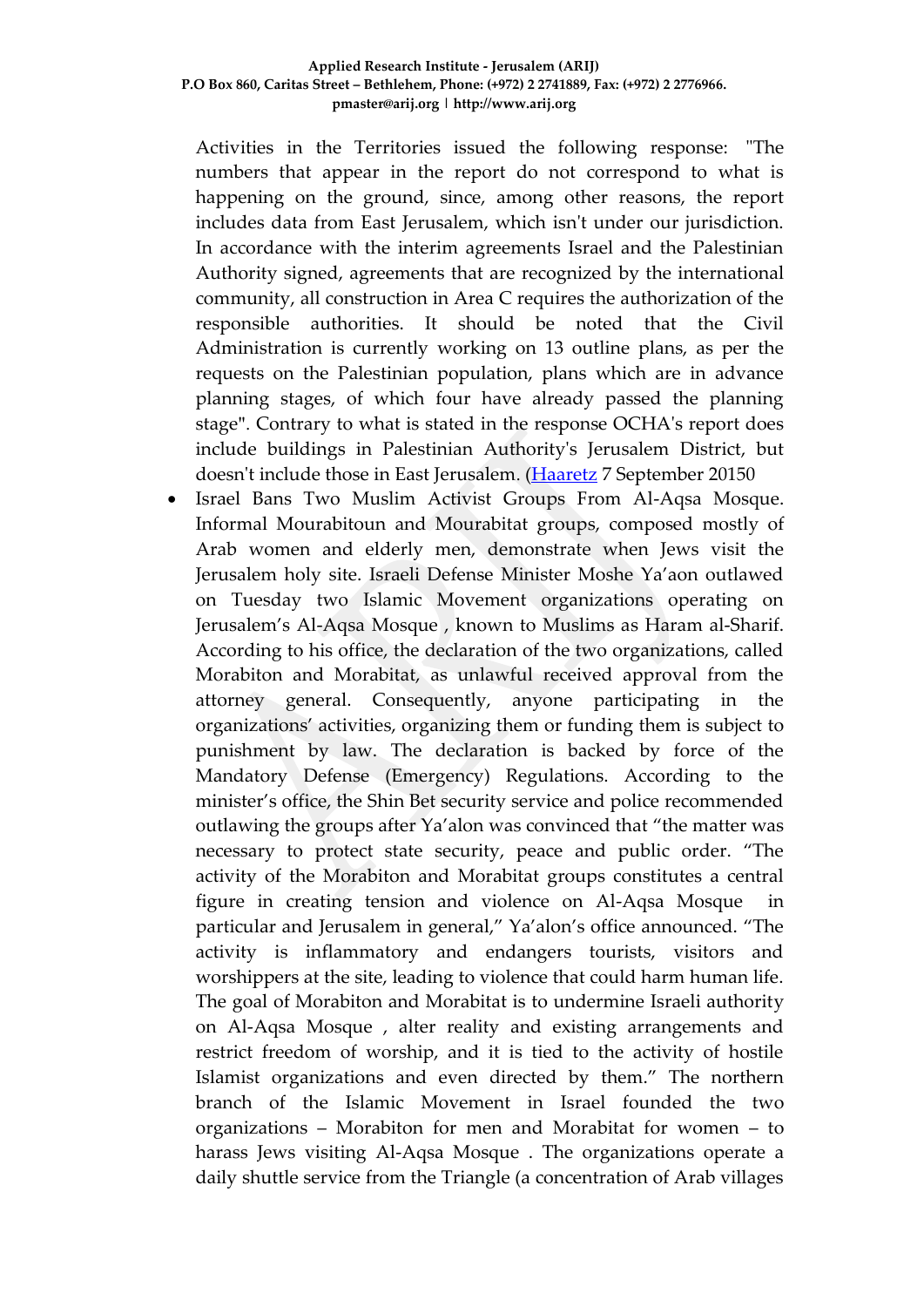including Umm al-Fahm and Taibeh), the Galilee and the Negev to the Al-Aqsa Mosque . A few dozen men and women usually arrive on a given day, joined by some East Jerusalem residents. The participants spend most of the day praying or listening to lectures, but when Jews enter Al-Aqsa Mosque , they draw close, shouting and cursing at them. This behavior has led to occasional violence. Public Security Minister Gilad Erdan asked Ya'alon late last month to outlaw the groups. "These organizations stalk Jewish visitors to Al-Aqsa Mosque , yelling impassioned and inciting things and blocking the visitors' way on the Mount," said Erdan. "Their goal is to narrow the steps of Jews seeking to visit the Al-Aqsa Mosque through violence and intimidation, and I will do anything within my ability to stop the activities of these dangerous organizations that upset the balance on the Al-Aqsa Mosque ." The police a few days later began preventing almost all Muslim women from entering the Al-Aqsa Mosque complex before 11 A.M. They were permitted to enter after this hour, on condition that they leave their ID cards as a deposit. The directive came about because of the increase in run-ins and violence against Jewish visitors on Al-Aqsa Mosque by Morabitat members. The Shin Bet and the police had closed in January the offices of organizations set up by the northern branch of the Islamic Movement, which were dedicated to funding Morabiton and Morabitat. The organizations are "dedicated to hurting Israeli sovereignty at the site by violating the security of Al-Aqsa Mosque visitors, raising tensions and disturbing the peace," according to the Shin Bet. Security officials say the NGOs that were closed recruited paid activists for both groups so they would visit Al-Aqsa Mosque every day at set times. Activists earned 3,000-4,000 shekels (\$771-\$1,028) per month, according to the officials. They added some of the funds were sent from the Gulf States, sometimes via couriers, to the West Bank, and from there were transferred to East Jerusalem. "When a group of visitors would arrive at Al-Aqsa Mosque , the activists tended to use verbal violence as well as physical violence against them, violating their freedom of religion in a way that threatens their personal security," asserted a Shin Bet official. "The activity of these institutions caused agitation and incitement at the site, exploiting the holy site for Islam and Judaism." [\(Haaretz](http://www.haaretz.com/news/diplomacy-defense/1.675329) 10 September 2015)

 **Settler housing finishes up by 54.8% from last year. Central Bureau of Statistics releases quarterly report on settler homes in West Bank.**  The number of homes built in the West Bank increased 54.8% in the first half of this year, compared with the first six months of last year, the Central Bureau of Statistics reported on Wednesday. Similarly,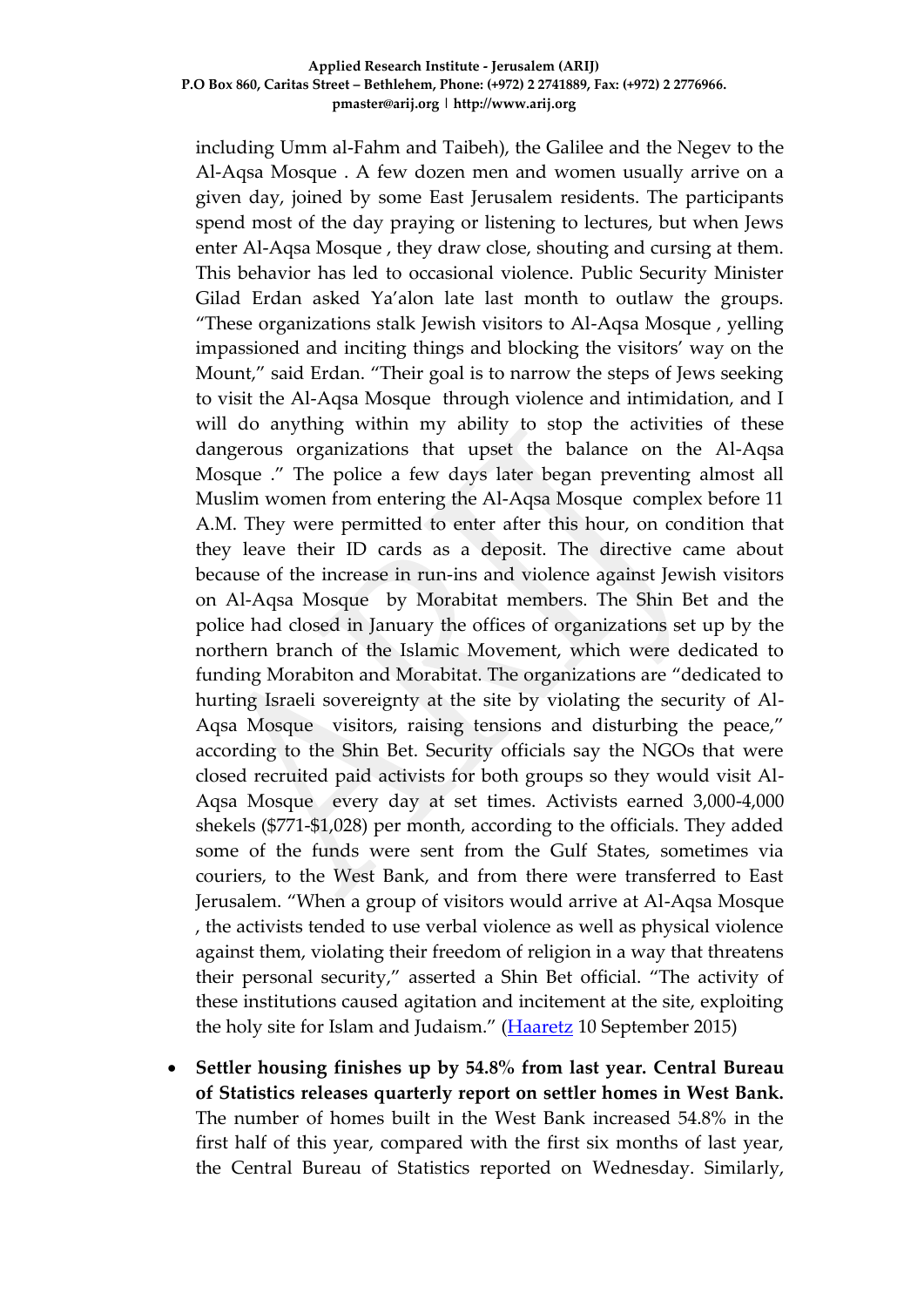there was a 49.6% jump in the number of housing starts in the same period, the CBS said. Its quarterly release of data comes as Prime Minister Benjamin Netanyahu headed to London to speak with his British counterpart, David Cameron, about the Quartet's new push to revive the peace process, which has been frozen since April 2014. Palestinians insist that they will not hold talks with Israel until it halts all building in West Bank settlements and east Jerusalem. Israel contends that such construction has no impact on a final status agreement for a two-state solution. In the first two quarters of 2014, ground was broken on 657 new West Bank homes, and an additional 657 units were completed. In terms of real numbers, the 983 construction starts in the West Bank make up only 3.9% of the 25,099 new housing units nationwide in the first half of 2015. Similarly, the 1,017 finished homes from January to June of this year equal only 4.7 of the overall 21,470 housing units completed the first half of this year. Still, the growth rate for new construction in the West Bank significantly outpaces that of new building nationwide, which registered a 7.9% increase in housing starts and a 6.9% rise in finishes in the first half of this year, compared to the same time period last year. Only the southern part of the country, which registered a 78.1 percent leap in new housing starts, outpaced building in Judea and Samaria. Yigal Dilmoni, the deputy head of the Council of Jewish Communities of Judea and Samaria, says that he welcomes all news of construction growth, but that this is still not enough to provide adequate housing for the nearly15,000 new people who move into communities there annually. The new building in these areas was authorized as part of the agreement Israel made with the PA to release "murderous terrorists" in exchange for settlement growth, Dilmoni said. "We must be able to build in Judea and Samaria without freeing prisoners," he adds. For the past year, residents in Judea and Samaria have persistently complained about a freeze in construction, noting that, while there is growth in some communities, many others are frozen. Peace Now executive head Yariv Oppenheimer says that the CBS data shows that "all complaining about a settlement freeze is an illusion and a spin. On the ground, things are being built all the time." Such building, he says, destroys the possibly of a two state resolution to the Israeli- Palestinian conflict. "So this will be another year in which we are moving forward to a bi-national state," Oppenheimer says. (IPOST 10 September 2015)

 High Court to State: Explain Plan to Raze West Bank Bedouin Village. Khirbet Zanuta existed before Israel was founded, yet has no building permits. Residents of Khirbet Zanuta, south of Hebron in the West Bank, received a reason for hope last week that they won't be uprooted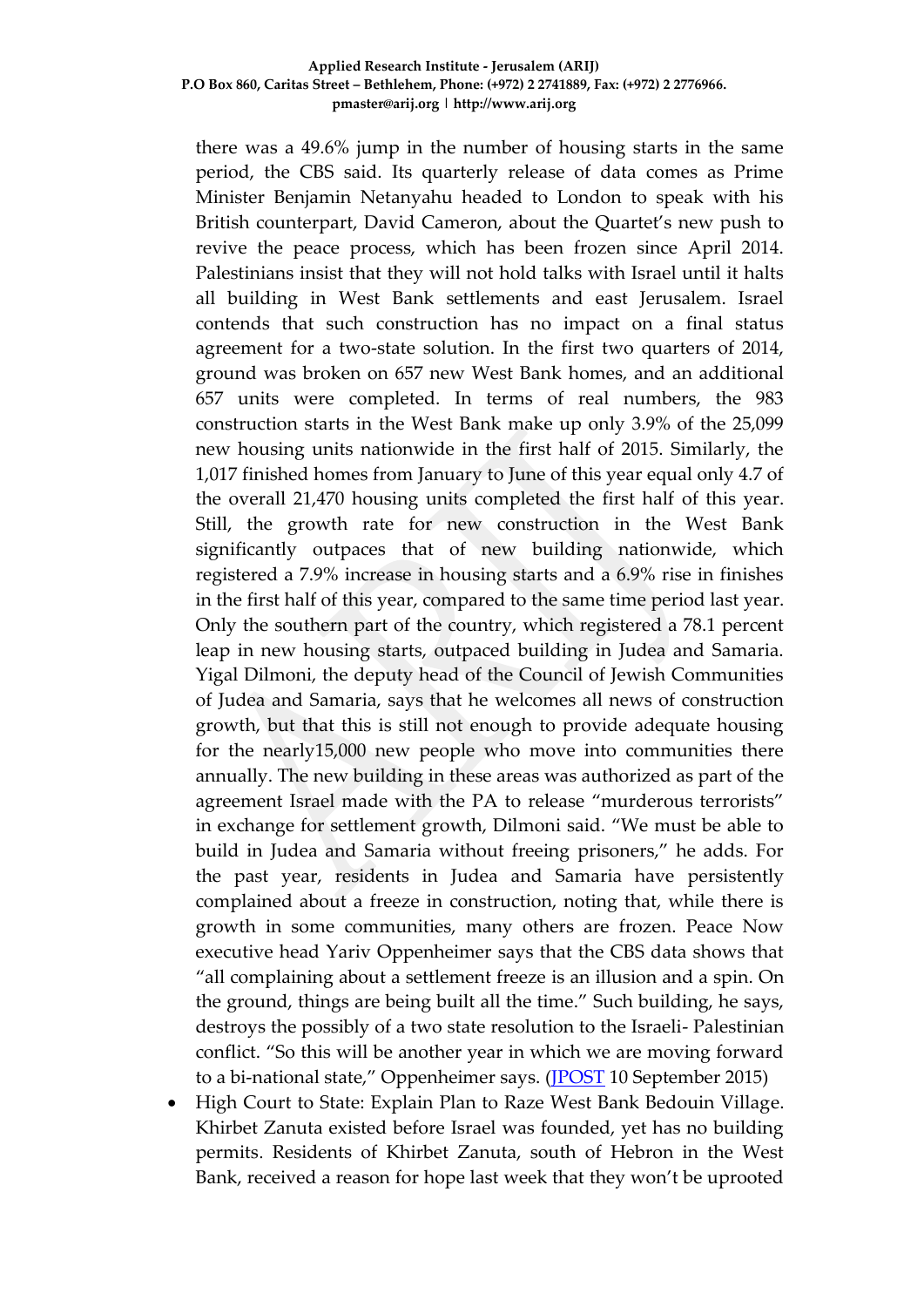from the village they and their families have lived in for decades. Responding to a petition by the Association for Civil Rights in Israel, which represents the village residents, the High Court of Justice issued a restraining order in which it ordered the state to explain within 90 days its intention to demolish the village buildings before finding a reasonable solution for the villagers. The High Court's position deserves attention, given the rise in the number of demolitions the Civil Administration has carried out in recent weeks in Palestinian communities without providing residents with alternative living quarters. The High Court ruling came after nearly a year of discussions between the sides that went nowhere. The Civil Administration issued 15 demolition orders for village structures in 2007, arguing they were built without permits. Israel refuses to prepare master plans for villages like Zanuta, which existed before Israel conquered the West Bank in 1967 and even before Israel's founding in 1948 – so there is no legal way to ask for a building permit. The 27 families living in Zanuta make a living from shepherding and engage in subsistence farming. They lived in natural caves until the 1980s, adding stone entrances. The caves began to collapse, and the residents were forced to build tin shacks and tents next to them. Demolition orders were issued against these structures. ACRI petitioned the High Court in 2007, seeking a restraining order and ordering the state to prepare a master plan for the village, which is not connected to the national electricity grid or water system. A restraining order prevented the demolitions. The case went cold for three years until settler organization Regavim sought to join the process. Then the state filed its response to the petition. In addition to its basic position that the place is a random collection of illegal structures, the state argued that the residents should leave because they were living in an archaeological site (including an ancient mosque). The Civil Administration is developing the Meitarim industrial zone a few hundred meters from the village. The court ordered the sides to begin a dialogue. ACRI and Bimkom, a planning rights organization, proposed preparing a master plan for the village in its present location. An opinion paper by archaeologist Avi Ofer and architect Giora Solar, who specializes in conservation and belongs to the Israeli Institute of Archaeology, stated that like in other communities, Zanuta could exist in an archaeological site while conserving it. Civil Administration representatives stuck to their position that the residents must relocate to Dahariyya, in Area A (under full Palestinian control), and bear the cost of planning their new residences. ACRI filed its request for a restraining order on August 30, arguing the state had not answered residents' fears of relocation. An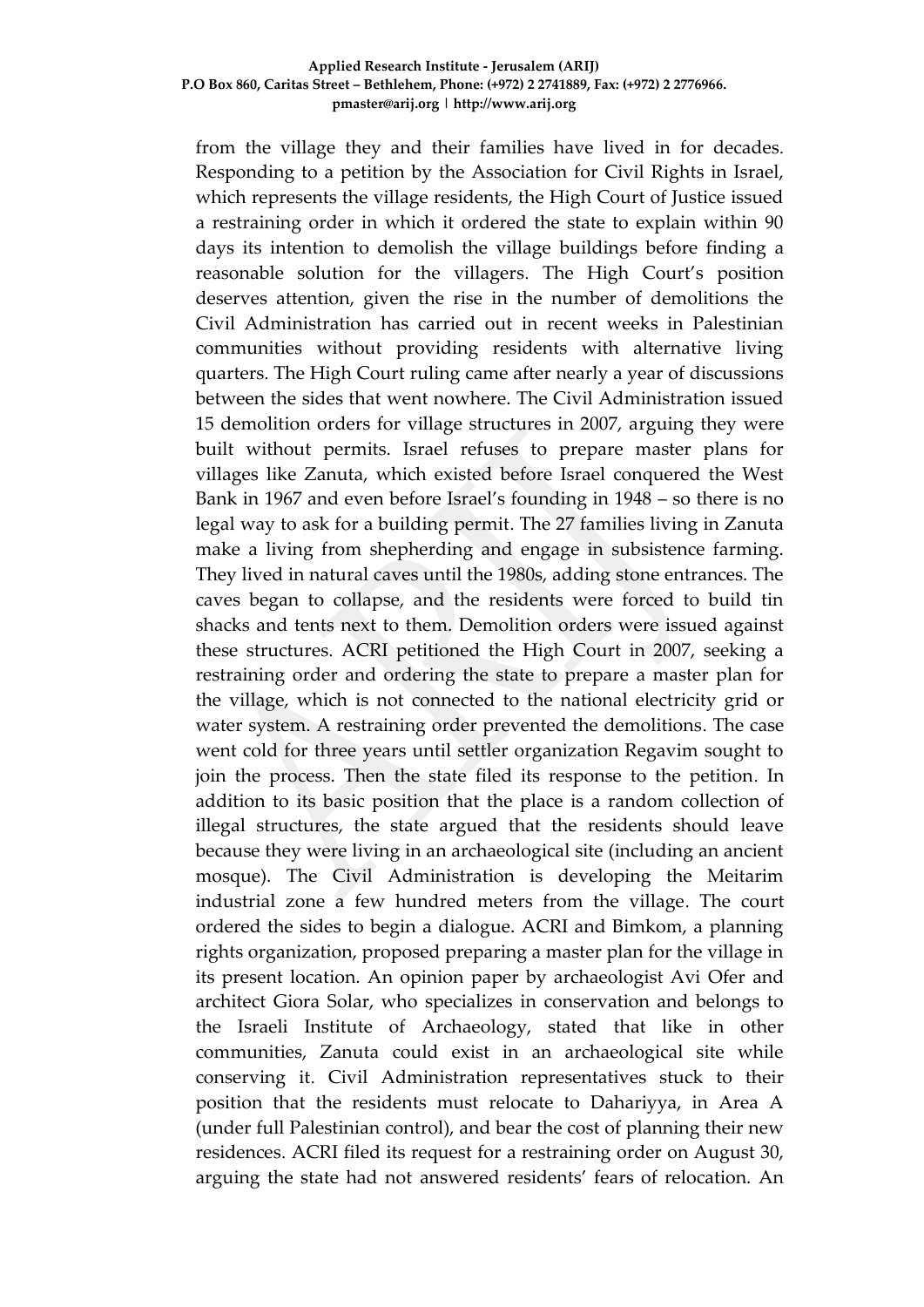examination by Bimkom discovered that the area the state was suggesting was not topographically suitable. Even more serious, Dahariyya urban residents opposed this new neighborhood. Likewise, the new location offered next to the Tene Omarim settlement and the Har Mor farm is a recipe for altercations and blocking residents' access to grazing areas, based on past experience. Justices Hanan Melcer, Uzi Fogelman and Noam Sohlberg issued the restraining order. Attorney Sharona Eliahu-Chai of ACRI said the High Court decision confirms that the state did not answer substantial questions such as why it didn't prepare a master plan for the present village, and why it insisted on relocating the village to a place that does not meet the residents' basic needs**.** [\(Haaretz](http://www.haaretz.com/news/israel/.premium-1.675569) 11 September 2015)

 Israeli Prime Minister Benjamin Netanyahu announced a toughening of the penalties for stone-throwers following a third day of clashes in and around the Al-Aqsa Mosque compound in East Jerusalem. Despite international calls for calm, Israeli forces stormed the site for the third straight day on Tuesday, leading to fierce clashes with Palestinian protesters. Netanyahu made the announcement at the start of an emergency meeting of ministers and security officials that was called after the death of an Israeli driver who lost control of his car on Sunday. Israeli police have claim that they suspect he lost control after a stone was thrown at his car, although they have released no evidence and the Jerusalem Magistrate's Court has issued a gag order on the details of the incident. "It has been decided to toughen the measures in many areas; a modification of the rules of engagement will be examined as well as the establishment of a minimum penalty for those who throw stones," the prime minister said. He added that there would be "significant fines" for minors who commit such offences, as well as for their parents. "On the day before (Jewish) new year, it has been proved once again that stones can kill," said Netanyahu, alluding to the death of the Israeli driver. In July, the Knesset passed a law making penalties for stone-throwing more severe. The new law allowed for stone-throwers to receive a 20-year prison sentence where intent to harm could be proven, and 10 years where it could not. At the time the bill was passed, Palestinian MK Jamal Zahalka said: "Who will the judge send to prison? He who demolished the home, seized the land, killed the brother, or the boy who threw a stone?" Israel detains hundreds of Palestinians for alleged stone-throwing every year, and Israeli rights group B'Tselem reported that from 2005 to 2010, "93 percent of the minors convicted of stone throwing were given a prison sentence, its length ranging from a few days to 20 months." Palestinians fear Israel is seeking to change rules governing the Al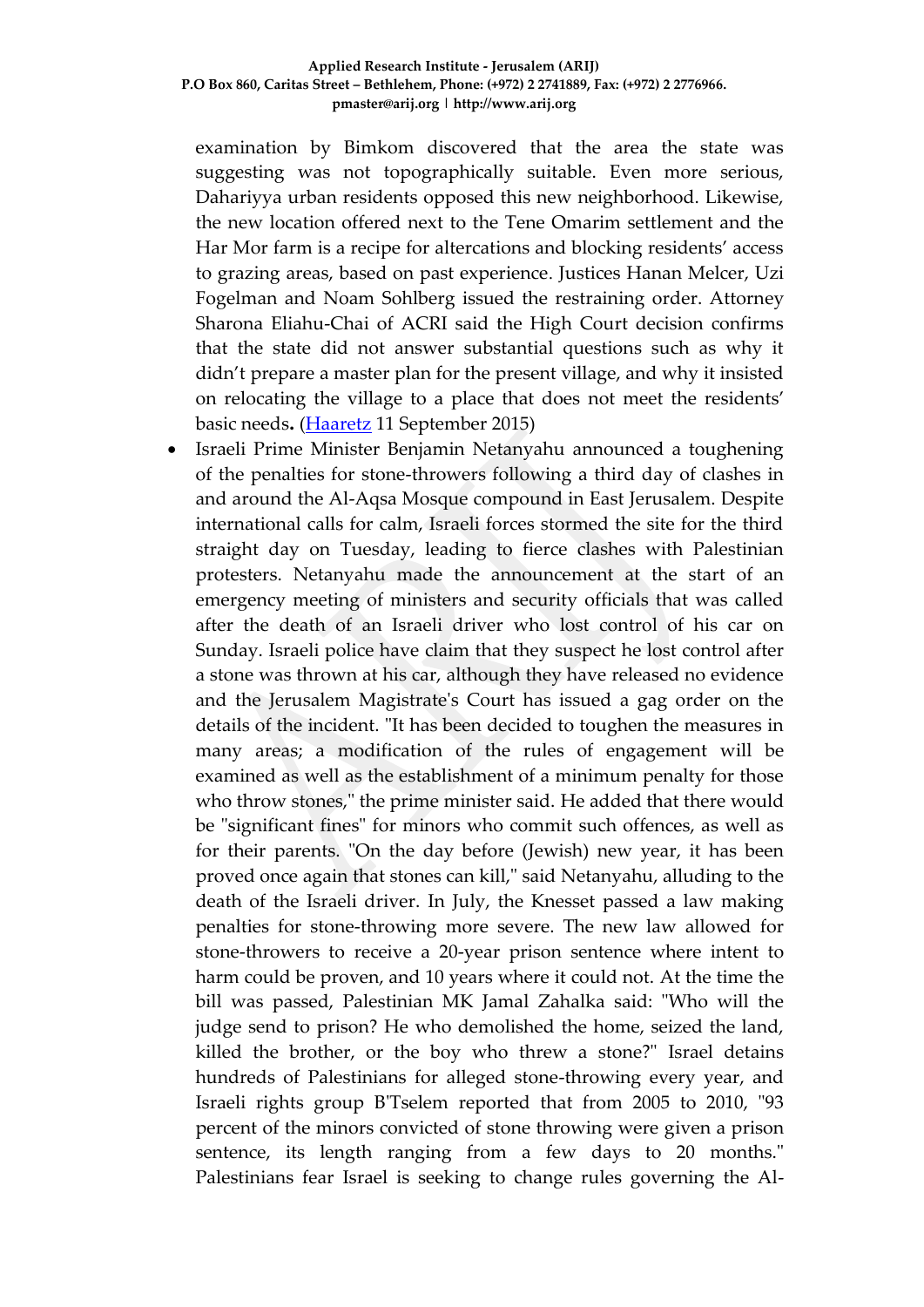Aqsa Mosque compound, which is the third holiest site in Islam, with far-right Jewish groups pushing for more access to the compound and even efforts by fringe organizations to erect a new temple. Jews are allowed to visit the compound at certain times, but are forbidden from praying there, under an agreement between Israel and the Islamic Endowment that administers the site. However, in recent weeks, and over the Jewish new year holiday, Israeli forces have restricted Palestinian access to the site while escorting large numbers of Jewish worshipers through it. These actions have reinforced fears among Palestinians that Israel wants to scrap the current arrangements and impose a division of the use of the compound, with Jews in the morning and Palestinian Muslims for the rest of the day. Netanyahu during the overnight meeting insisted that the status quo at the mosque would be maintained, under which Muslims can visit the site when they wish. However, he said that he would not let "troublemakers" upset visits by Jews to the site. [\(Maannews](http://www.maannews.com/Content.aspx?id=767632) 16 September 2015)

- **Palestinian hunger-striker Allan released from hospital and rearrested. A Palestinian prisoner went on a hunger strike to protest his administrative detention, and was released due to his deteriorating medical condition.** Muhammad Allan, a [Palestinian](http://www.jpost.com/Arab-Israeli-Conflict/Israel-offers-to-release-Palestinian-prisoner-Allan-if-he-ends-hunger-strike-412557) [hunger-striker](http://www.jpost.com/Arab-Israeli-Conflict/Israel-offers-to-release-Palestinian-prisoner-Allan-if-he-ends-hunger-strike-412557) who was released from administrative detention last month after refusing food for over 60 days, was rearrested Wednesday after having been discharged from Barzilai Medical Center in Ashkelon. The High Court of Justice ordered the release of Allan from his administrative detention in late August due to his deteriorating medical condition, including the revelation that his brain had been damaged. However, his medical condition had forced him to remain in the hospital. On Wednesday, after he finally was discharged from Barzilai, he was rearrested on administrative detention. Police did not immediately give an explanation for the move. [\(JPOST](http://www.jpost.com/Arab-Israeli-Conflict/Palestinian-hunger-striker-Allan-released-from-hospital-and-rearrested-416281) 16 September 2015)
- **Israel approves new homes in Jerusalem settlement amid violence.**  [Israel](http://search.news.cn/language/search.jspa?id=en&t1=0&t=1&ss=&btn=0&ct=Yemen&n1=Israel&np=content) has given a final approval for the construction of 153 housing units in a Jewish settlement neighborhood in Jerusalem, officials said on Wednesday. The approval was made as tension is running high in Jerusalem, amid four-day clashes between Israeli police and Palestinians over the Jews' rights to visit the flashpoint al-Aqsa mosque compound. Sapir Peles, a spokeswoman with the Jerusalem Municipality, told Xinhua that the housing units are planned to be constructed as part of a new country club in the settlement neighborhood of Ramot, northeast of Jerusalem. She added that the city's Local Committee for Planning and Building has decided to issue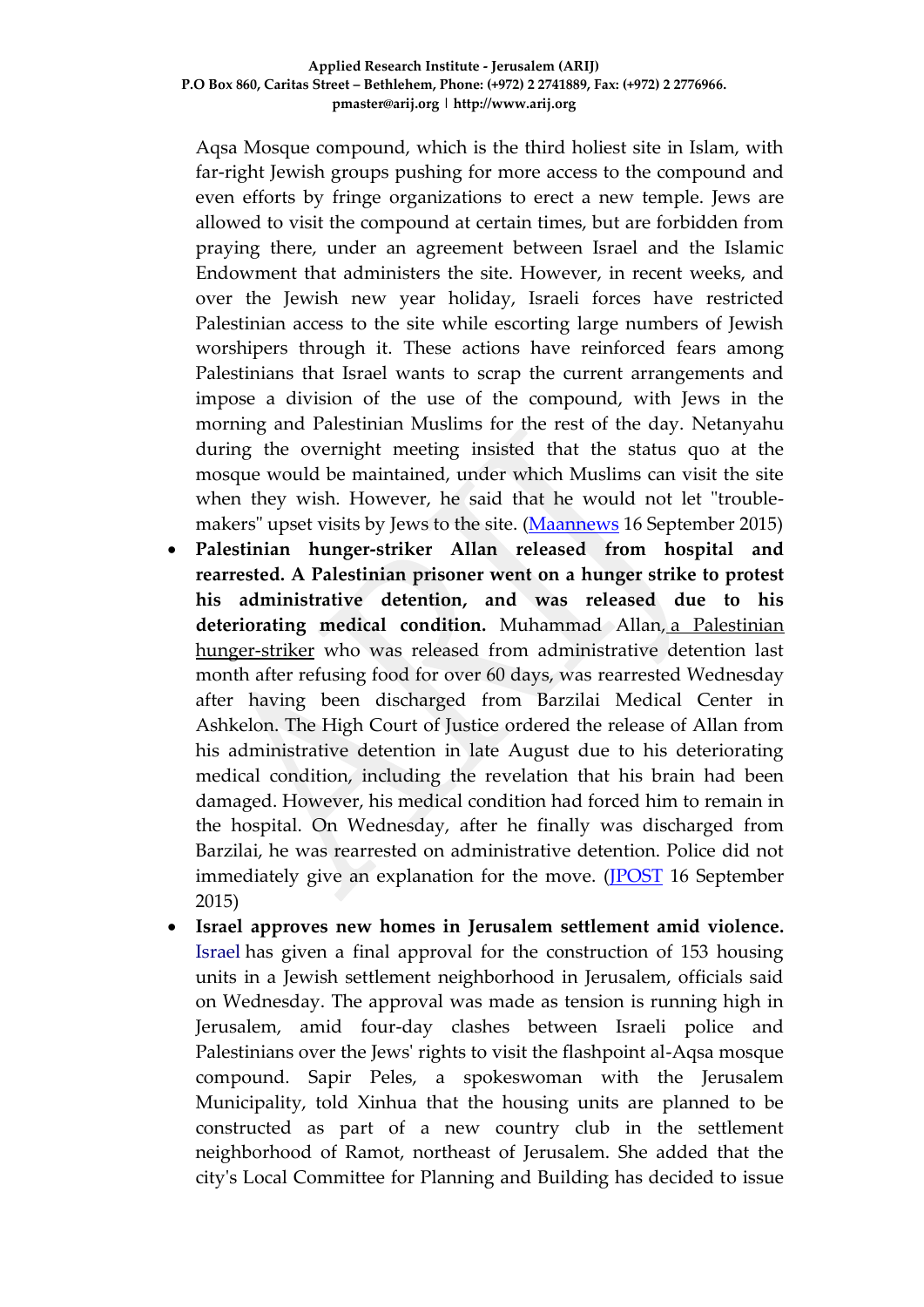the permits after a preliminary plan was approved in 2009. The committee also revised building permits for additional housing units in Ramot, which were originally approved last year, allowing the contractor to add porches to 243 units. Hagit Ofran, a researcher with the Israeli settlement watchdog Peace Now, told Xinhua that the permits means the construction could begin within a few days. "Expanding settlements is fanning the flames at a volatile time in the Temple Mount," she said, referring to the Israeli term for Haram al-Sharif, were the al-Aqsa mosque is located. Dozens of Palestinians and Israeli officers were injured over the past week, as police raided the Temple Mount/Haram al-Sharif compound in order to allow Jewish visitors to the holy site. Jews revered the place as the site of their biblical temple. Palestinians consider such visits as a provocation. Israel occupied the West Bank, including East Jerusalem, during the 1967 Mideast War and has been controlling it ever since. The Jewish settlements are constructed on lands considered by the Palestinians as their future state. International law deems the settlement as illegal. [\(Sama News](http://news.xinhuanet.com/english/2015-09/17/c_134631018.htm) 17 September 2015)

 Netanyahu Asks Attorney General to Authorize Sniper Fire Against Stone-throwers. At emergency meeting on tensions in Jerusalem, it emerged that there is a difference in open-fire regulations for police and Israel's army. AG asked to okay police following same guidelines as military. There is a significant difference in the open fire regulations followed by Israel Police and by the Israeli army. This is what emerged in Prime Minister Benjamin Netanyahu emergency meeting with senior members of Israel's defense establishment on Tuesday about the increasing tensions and violence in Jerusalem. While the Israel Defense Forces permits troops in the West Bank to operate snipers and use small caliber 0.22 inch Ruger rifles fitted with a sniper scope, the police is not allowed to do this. When it comes to the IDF, sniper and Ruger fire are allowed when firebombs or large stones are being thrown and commanders in the field are certain that lives are in danger. Shots are mostly fired at perpetrators' legs. In Jerusalem police units, meanwhile, such measures are not allowed. Open fire regulations only permit using crowd dispersal measures, such as firing rubber bullets and throwing tear gas grenades. Ahead of an additional meeting on the security situation set for Monday, Israel's Attorney General Yehuda Weinstein has been asked to give an opinion on whether to allow the police to follow the same open fire regulations as the army does in the West Bank. Ruger rifles were used in the West Bank during the Second Intifada. They were prohibited for a few years after a number of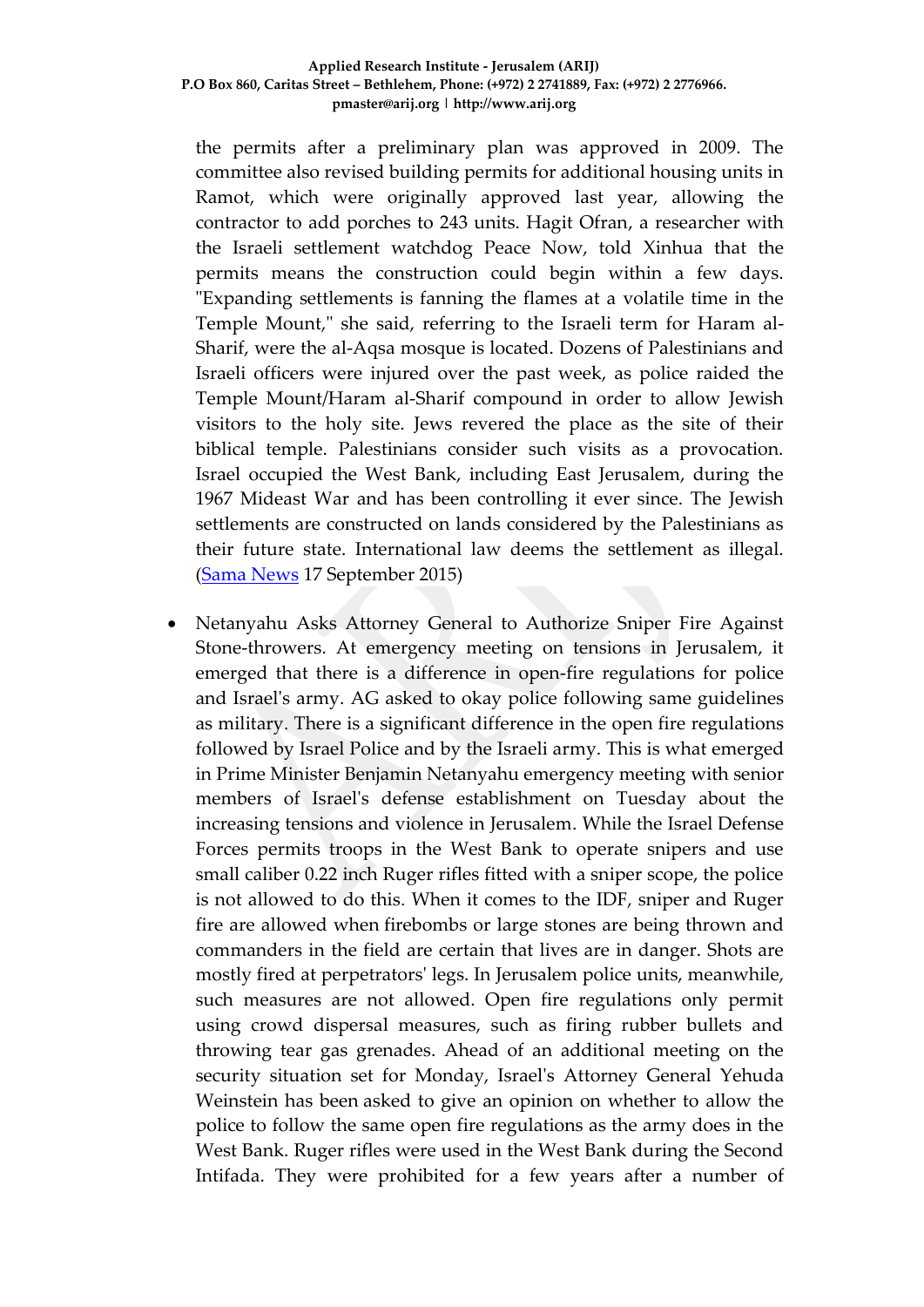Palestinian youths were killed by Ruger fire. Today, their use is once again permitted. Attendees at Netanyahu's emergency meeting Tuesday said that allowing police to follow these guidelines would only require an internal police adjustment, and not a change in legislation. If, that is, Weinstein okays it. The IDF says that the permissive West Bank regulations are necessary because of a great number of incidents where Israeli lives are in danger because of firebombs and thrown stones. So far, Netanyahu, Defense Minister Moshe Ya'alon and Public Security Minister Gilad Erdan support police following the same guidelines as part of their fight against Palestinian stone throwers in Jerusalem. Netanyahu, who visited the Armon Hanatziv neighborhood in Jerusalem Wednesday - the site of the deadly car crash that took place on Sunday after stones were thrown at the vehicle - said that the government would take an even harder line on stone throwers. The policy will change, "not just in Jerusalem and the main routes to [the city]. But also in the Galilee and in the Negev," he said. [\(Haaretz](http://www.haaretz.com/news/diplomacy-defense/.premium-1.676190) 17 September 2015)

 Israel plans to bring in 20,000 Chinese construction workers. Move to import labor meant to target the increasing cost of living in Israel by increasing building efficiency. Israel plans to bring in 20,000 Chinese construction workers to help build new apartments as part of efforts to lower housing costs, Prime Minister Benjamin Netanyahu said today. Netanyahu announced the plan at the start of a cabinet meeting, his office said. The Finance Ministry later said the cabinet had approved it. Attorney General Yehuda Weinstein has opposed the move because the two countries lack a formal agreement related to such cooperation. The lack of an agreement can lead to immigrant workers paying middlemen hundreds or even thousands of dollars to obtain permits. Chinese workers are currently brought into Israel under private contracts between Israeli and Chinese companies. The two countries have engaged in negotiations on working conditions, but have not yet reached an accord. A statement from the Finance Ministry said that due to the urgency of the matter, the workers would be brought without a bilateral agreement, while creating mechanisms to ensure their rights were protected and prevent them from paying middlemen for permits. Netanyahu said that it was important to move forward despite "side costs," with the cost of living a major issue in Israel. "In my view, this is a necessary and important step to lower housing prices," Netanyahu said. Israel's construction sector currently employs 216,000 workers, including 37,000 Palestinians and 6,000 foreigners, with some 3,700 Chinese. The Finance Ministry said the lack of skilled Israeli and Palestinian construction workers, as well as the instability in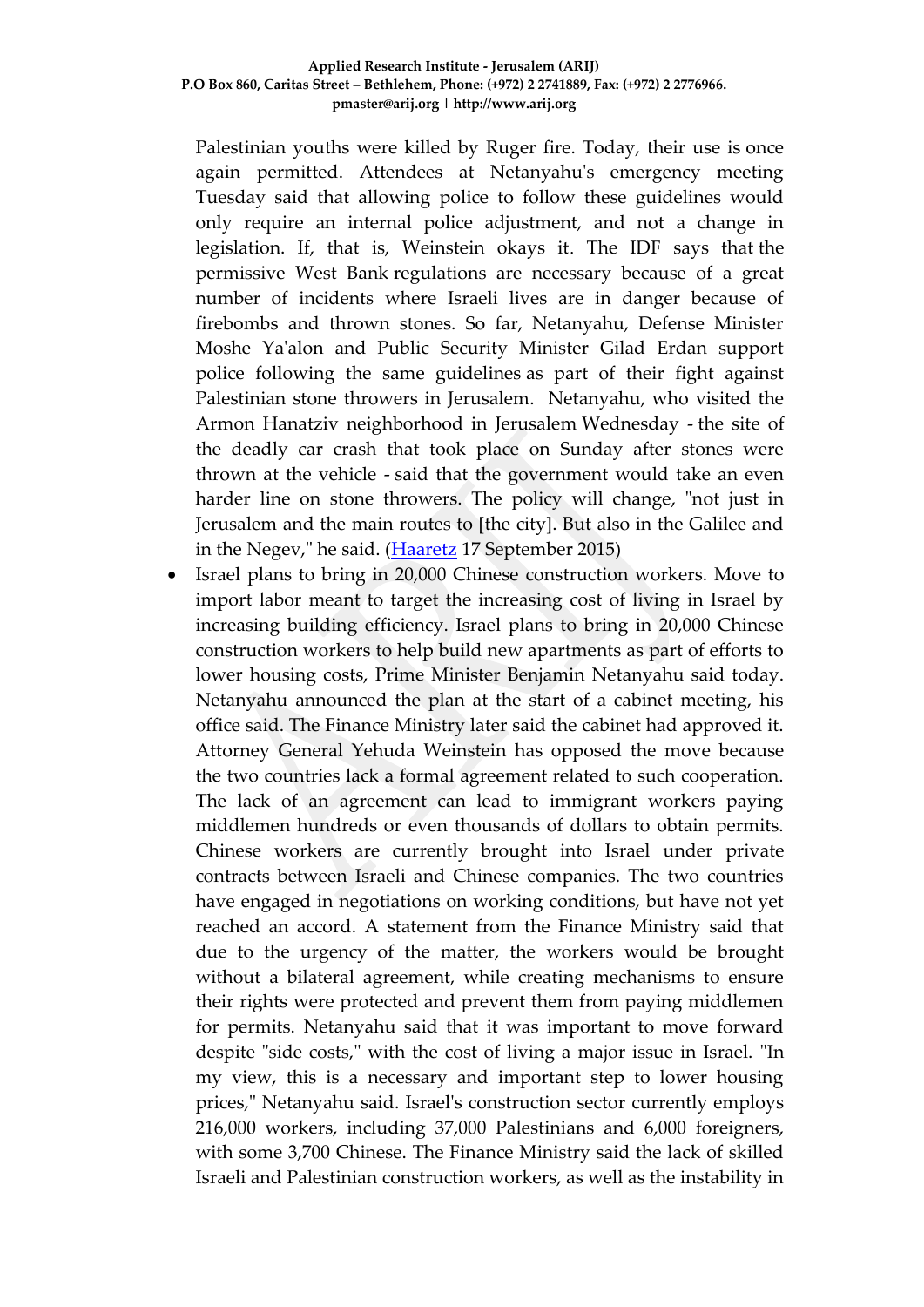employing Palestinians - whose permits can be revoked due to the security situation - have created a shortage of workers. The Chinese's work pace in building high-rises was 50 percent higher than that of Israelis, Palestinians and others, the Finance Ministry said. China told Israel that it would not allow migrant builders to work on settlements in the West Bank. Construction in settlements, where some 400,000 Israelis live, accounts for about three percent of all new construction. [\(Ynetnews](http://www.ynetnews.com/articles/0,7340,L-4702580,00.html) 20 September 2015)

 Israeli Army Renovating Contested Hebron Building Where Settlers Live. House purchased by settlers in Palestinian neighborhood is to serve as military post, claims Israel Defense Forces. The Israel Defense Forces is renovating a contested building in Hebron to serve as a military post that was supposed to have been temporary when the army first moved in six years ago. The soldiers were stationed in the building, on the main road leading to the Tomb of the Patriarchs in 2009. The army's presence in the house, known in the media as the "house of contention" is not supposed to affect the right of ownership of the building itself. Work began about 10 days ago, using IDF career army personnel, apparently to install plumbing. According to the army, the work was carried out with the agreement of the owners although in the past right-wing activists opposed the army's presence in the house, which they said the army has no right to use. Dror Etkis, who follows settlement policy in the territories, said with regard to the work now underway: "The time has come that every Jewish mother should know that her children in the army are responsible for getting rid of the settlers' excrement, and not only metaphorically speaking." Last April three settler families moved into the building after receiving permission from Defense Minister Moshe Ya'alon. The previous month, the High Court rejected a petition by Palestinians and ruled that the building had been legally purchased by settlers. In 2012, the building was evacuated after a number of settlers squatted there. The IDF Spokesman's Office said: "The High Court ruled that the building in question was purchased legally. The soldiers are present in the building for security reasons. The renovations in the house are being carried out to meet the needs of the soldiers and with the agreement of the owners. The four-story building, located in a Palestinian neighborhood outside Kiryat Arba, on the road to the Tomb of the Patriarchs, was built by Palestinian businessmen. In 2007, a group of settlers, who claimed they had purchased the building, broke into it. The settlers were subsequently evicted by the IDF pending a court ruling on the validity of the purchase, which Palestinians claimed was based on forged documents. In March, 2014 the Supreme Court upheld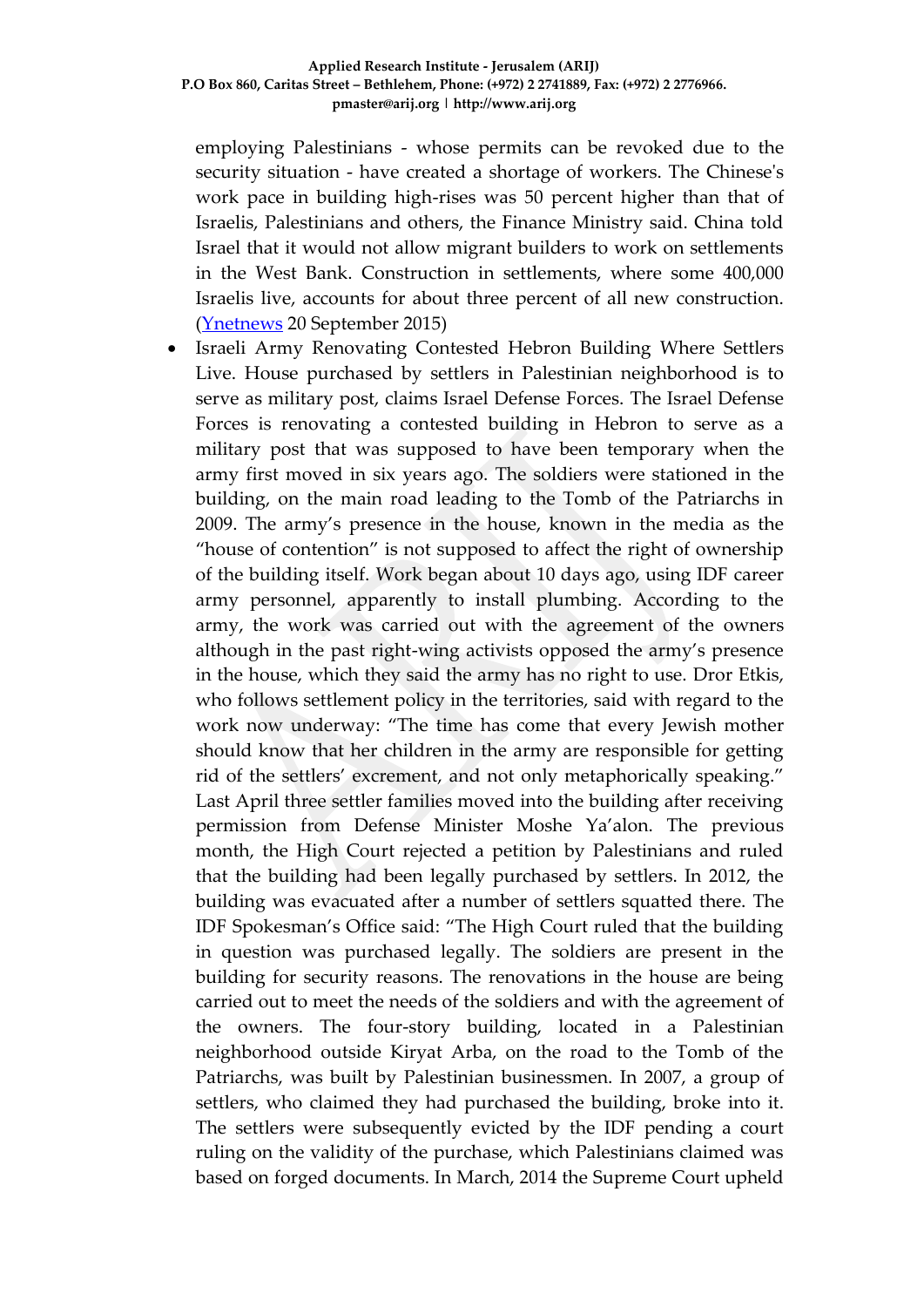a lower court ruling that the purchase was valid, and the house must be returned to the purchasers. [\(Haaretz](http://www.haaretz.com/news/diplomacy-defense/.premium-1.676722?date=1442820296504) 20 September 2015)

- Israeli Army to Seal Off West Bank and Gaza on Yom Kippur. Border crossing with Gaza Strip will be opened during holiday only for humanitarian cases, IDF statement says. A complete closure will be imposed on the West Bank during the Yom Kippur holiday, just as it has in previous years, Defense Minister Moshe Ya'alon has decided. In addition, all border crossings between Israel and the Gaza Strip will be closed for the duration of the holiday, which starts Tuesday night, a statement issued by the Israel Defense Forces Spokesperson's Unit on Monday said. The closure is scheduled to last 36 hours, from noon on Tuesday until midnight on Wednesday. The statement added that the lifting of the closure would ultimately be determined "based on the situation assessment". [\(Haaretz](http://www.haaretz.com/news/diplomacy-defense/.premium-1.677083) 22 September 2015)
- Cabinet approves tougher punishments for throwing stones, firebombs. Measures include expanding conditions in which police can open fire, mandatory minimum four-year sentences and increased fines on minors' parents. The Security Cabinet on Thursday evening unanimously approved a series of measures submitted by Prime Minister Benjamin Netanyahu aimed at cracking down on rockthrowing. Among the new measures passed was a change in the circumstances in which a police officer can open fire. Until now, opening fire could occur only when the officer's life was in danger. Now, however, police will be permitted to open fire if any lives are in danger. Public Security Minister Gilad Erdan agreed with the stance taken by the police, which stated that it is impossible to tell whether stone-throwers are minors or adults, essentially meaning that police can also shoot minors who are throwing stones or Molotov cocktails. The ministers also approved the use of Ruger rifle to disperse riots, which is already permitted in the West Bank. The Cabinet also approved mandatory minimum sentences of four years for adults who throw firebombs or rocks. The four-year sentence is one-fifth of the maximum sentence of 20 years. The minimum sentence had been temporarily set at three years. Additionally, a decision was made to increase fines on minors and their parents for throwing rocks, Molotov cocktails, or firecrackers. This includes imprisonment and fines on minors aged 14-18 and their parents and withdrawal of support payments for imprisoned minors. The prime minister also noted after the meeting that "the possibility of imposing minimum fines on the parents of minors aged 12-14 and the imposition of one year bonds on the parents of minors under age 12, will be legally evaluated." Stone throwing, which has seen a sharp uptick in recent weeks in Jerusalem,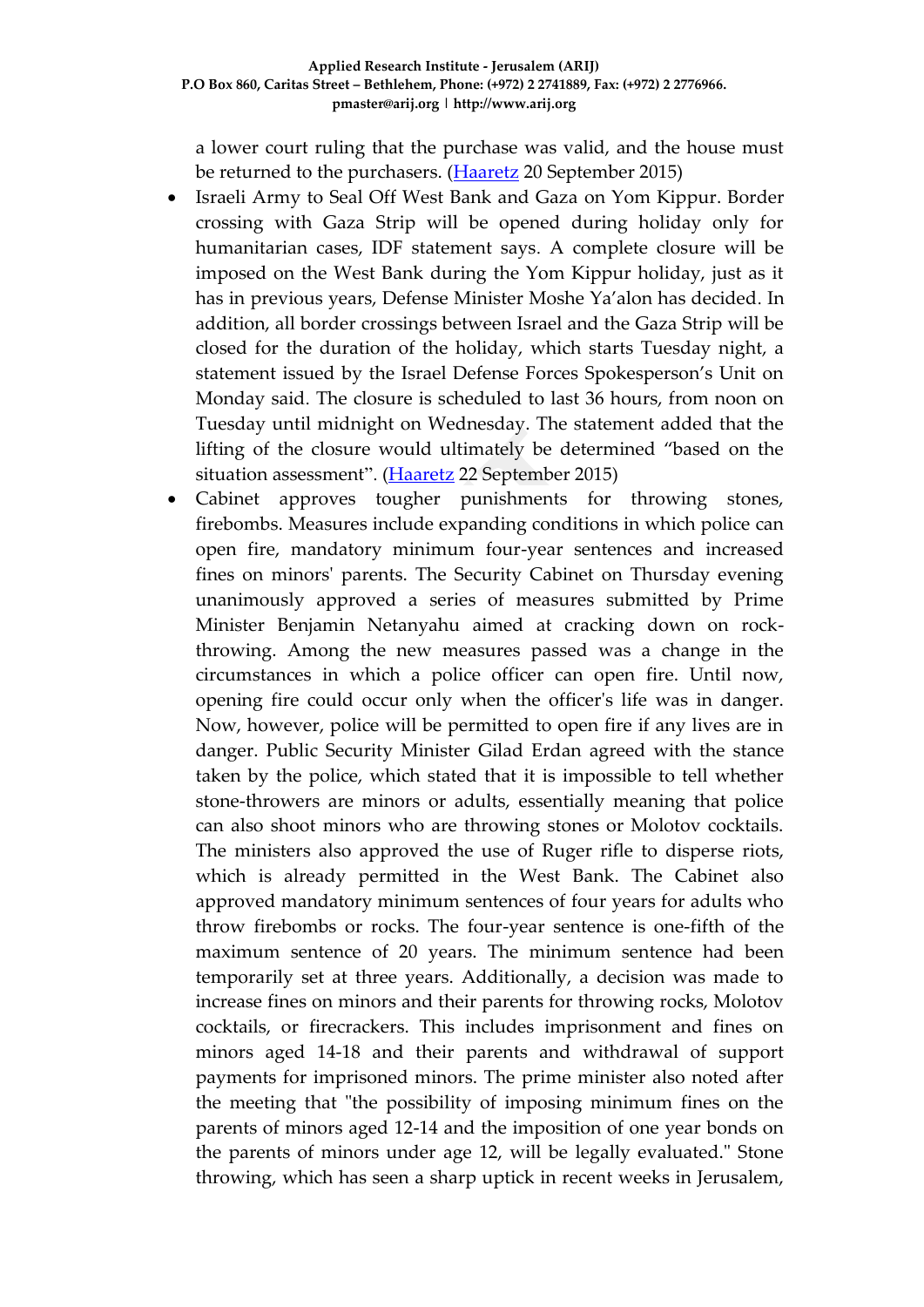has also become common in the Negev. Since the beginning of 2014, there have been 130 recorded incidents of stone throwing in the southern region. Wednesday saw police arresting 15 local residents who were suspected of throwing rocks at a police facility in Tel Sheva. [\(Ynetnews](http://www.ynetnews.com/articles/0,7340,L-4703951,00.html) 24 September 2015)

- Israel Will Never Hand Over Parts of the West Bank, Says Deputy FM Hotovely. Deputy foreign minister also says EU labeling of produce from the West Bank would be tantamount to a boycott of Israel. Handing over parts of the West Bank to the Palestinians is not "even on the list of options we're offering the Palestinians," Deputy Foreign Minister Tzipi Hotovely said in an interview on Sunday. While professing to support the creation of a Palestinian state in principle, Prime Minister Benjamin Netanyahu never said evacuating the West Bank was an option, Hotovely averred. The interview with her was published on the Times of Israel. In the absence of a permanent foreign minister – the post is held by Netanyahu – Hotovely functions as Israel's top diplomat . Hotovely also said that any European country that introduces the labeling of settlement products will be regarded as supporting a boycott of Israel and will remove itself from playing a significant role in the Middle East conflict. She described labeling as a "red line" for Israel and threatened to downgrade Israel's economic ties with countries that implement it. The European Parliament passed a motion earlier this month supporting the labeling of products from Israeli settlements in the occupied territories. The EU Commission is expected to decide on the issue next month. Hotovely added that Israel had mapped the European capitals which Israel believed could be persuaded not to implement EU labeling guidelines and would be embarking on a diplomatic campaign to lobby them. "Europe is Israel's number one trade partner," she said. "They, too, have something to lose"."Our concern is that once you put a label on Judea and Samaria, you put a label on Israel," she said, referring to the West Bank. "We see it as a boycott of Israel for all intents and purposes. We view it as a slippery slope. It's simply a sweeping disqualification of Israel". [\(Haartez](http://www.haaretz.com/news/diplomacy-defense/1.677760) 27 September 2015)
- Israeli Weekly newspaper ' Kool Ha'er', revealed that an Israeli construction company called "Euro Israel" started to market housing units in two residential buildings in a colonial project in the Israeli Settlement of Neve Ya'akov, north of Jerusalem city. This project consists of 78 housing units in 4 buildings; each building is consist of 9 floors. According to the company, and from the first stage of the project, which it included the construction of 37 housing units, they market about 22 housing units. And nowadays, the company is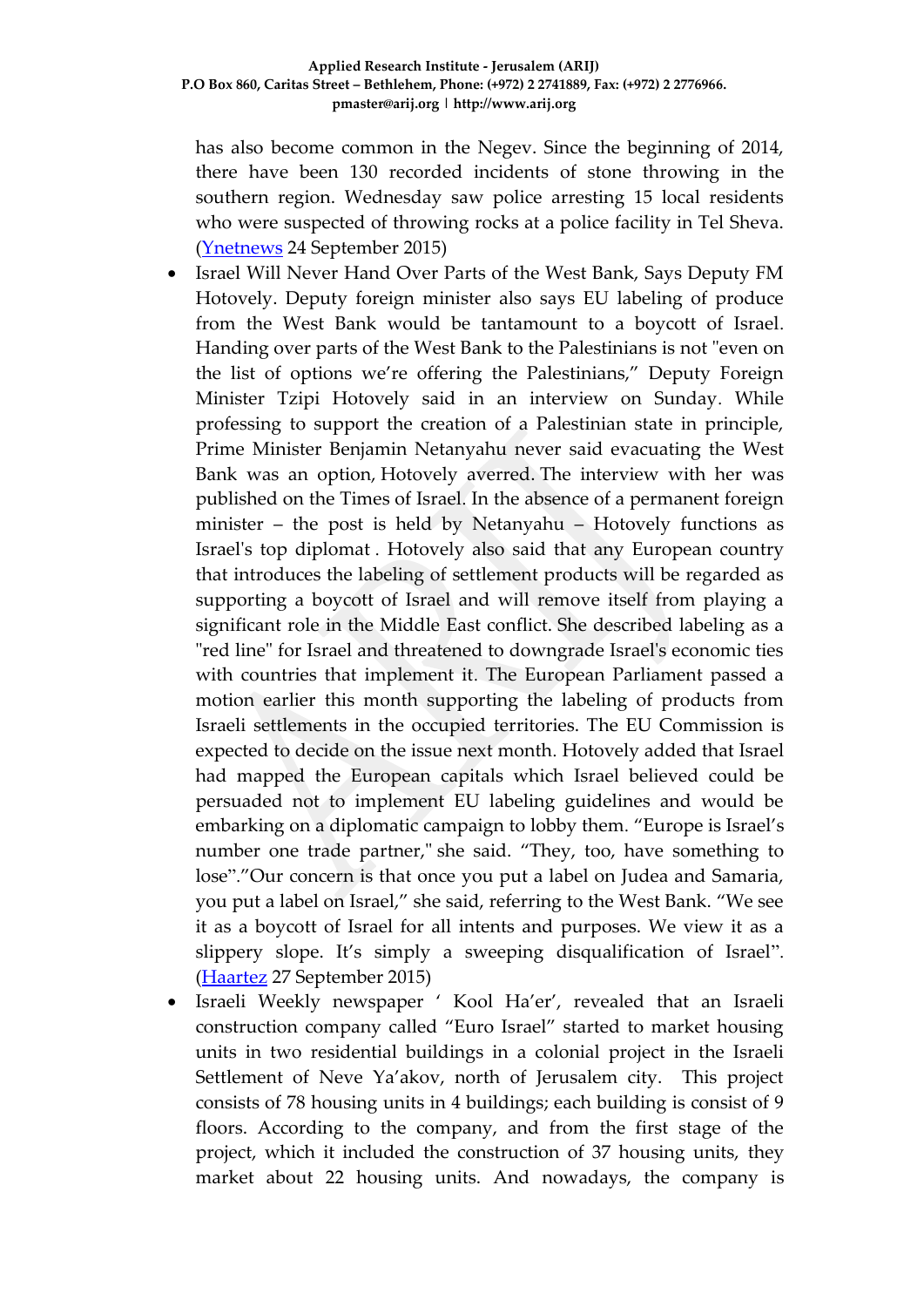working in several construction projects in Jerusalem city; "Euro gold" in Har Homa settlement- 122 housing units, "Euro" project in the Israeli settlement of Pisgat Ze'ev, also the construction of 32 housing units in Arial settlement and 96 housing units in the Israeli settlement of Mod'in. While the Israeli Company "Tserfata Shimon" get the permitting to construct three residential buildings in Har Homa settlement; each building is consist of 9 floors, which means they will construct about 142 housing units. And the new project will located in the middle of the settlement. The newspaper also revealed that the Israeli Municipality of Jerusalem and the Israeli company "Moreh" started to implement new projects in the Israeli neighborhoods of Khoufat Shamual A&B by investing about 75 million Shekel to improve the municipality serves in the Israeli settlement of Har Homa. (Al-Quds 28 September 2015)

 Ya'alon in West Bank: There will be no settlement freeze. Defense Minister Moshe Ya'alon says Israel will respond with a heavy hand to any threat to its security or sovereignty, the Hebrew-language Walla website reports. Speaking during a visit to the Hebron Hills in the southern West Bank, Ya'alon also says that "there is not, nor will there be, a freeze in [settlement] construction, given that our legitimacy to settle the land has come under attack." (Time of Israel 30 September 2015)